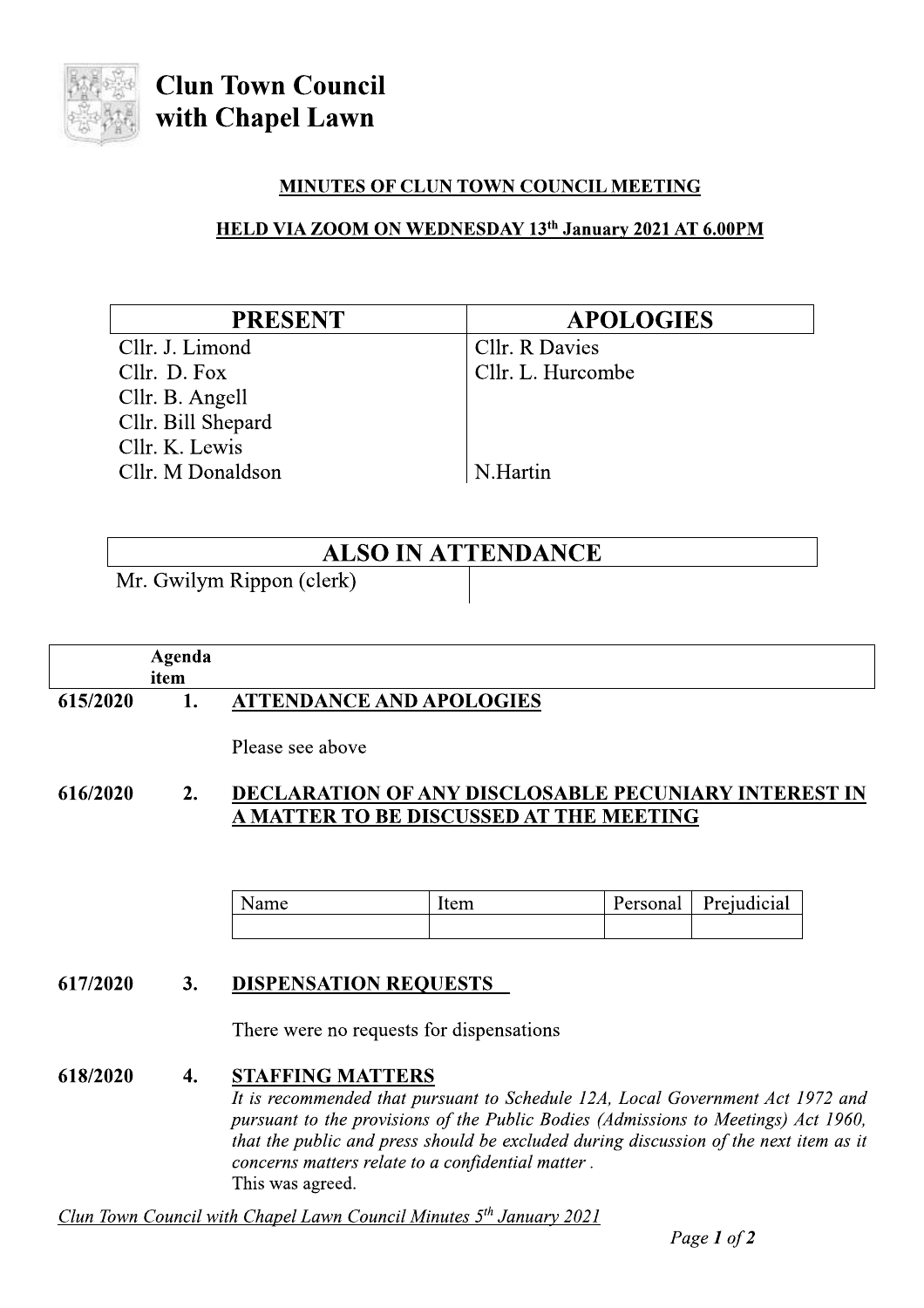

The internal Auditor's report in relation to PAYE issues was discussed. From enquiries made it would appear that this matter had been resolved.

#### 6192020 5. **DATE FOR THE NEXT MEETING**

The next meeting will be held via Zoom on the 2<sup>nd</sup> February 2021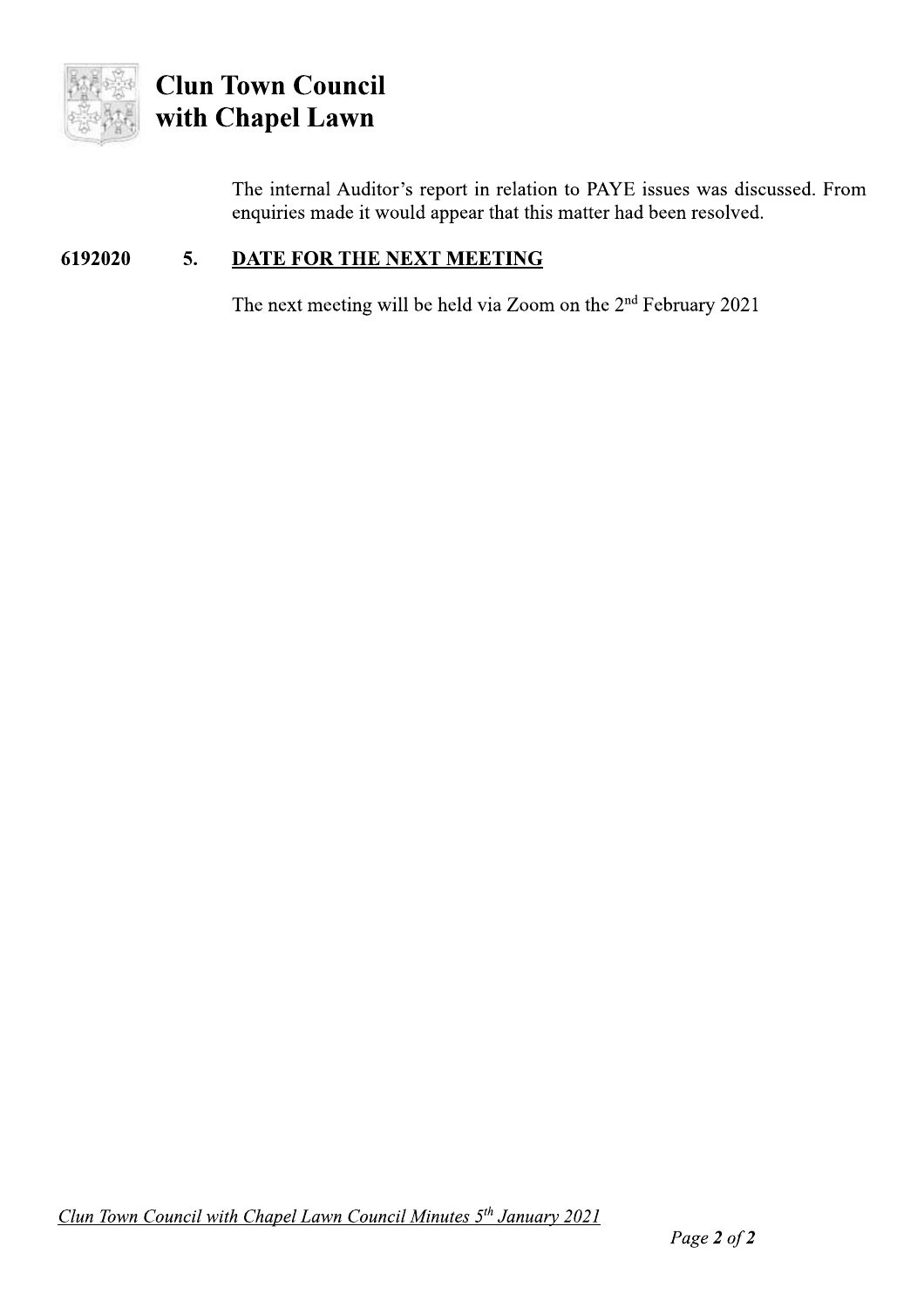

### **MINUTES OF CLUN TOWN COUNCIL MEETING**

### HELD VIA ZOOM ON TUESDAY 2<sup>nd</sup> FEBRUARY 2021 AT 7.30PM

| <b>PRESENT</b>     | <b>APOLOGIES</b>  |
|--------------------|-------------------|
| Cllr. J. Limond    | Cllr. M Donaldson |
| Cllr. D. Fox       |                   |
| Cllr. B. Angell    |                   |
| Cllr. Bill Shepard |                   |
| Cllr. K. Lewis     |                   |
| Cllr. L. Hurcombe  | N.Hartin          |
| Cllr. R Davies     |                   |

### **ALSO IN ATTENDANCE**

Mr. Gwilym Rippon (clerk)

There were two members of the public present

#### **Agenda** item 620/2020 1. **ATTENDANCE AND APOLOGIES**

Please see above

#### 621/2020  $2.$ DECLARATION OF ANY DISCLOSABLE PECUNIARY INTEREST IN A MATTER TO BE DISCUSSED AT THE MEETING

No declarations made

| Name | tem | Personal | Prejudicial |
|------|-----|----------|-------------|
|      |     |          |             |

#### 622/2020  $3.$ **DISPENSATION REQUESTS**

There were no requests for dispensations

#### 623/2020  $\overline{4}$ . **PUBLIC SESSION**

 $(i)$ **Shropshire Councillor Report** The report submitted by Cllr. Hartin was read out and the clerk was requested to circulate to all members.

Clun Town Council with Chapel Lawn Council Minutes 2<sup>nd</sup> February 2021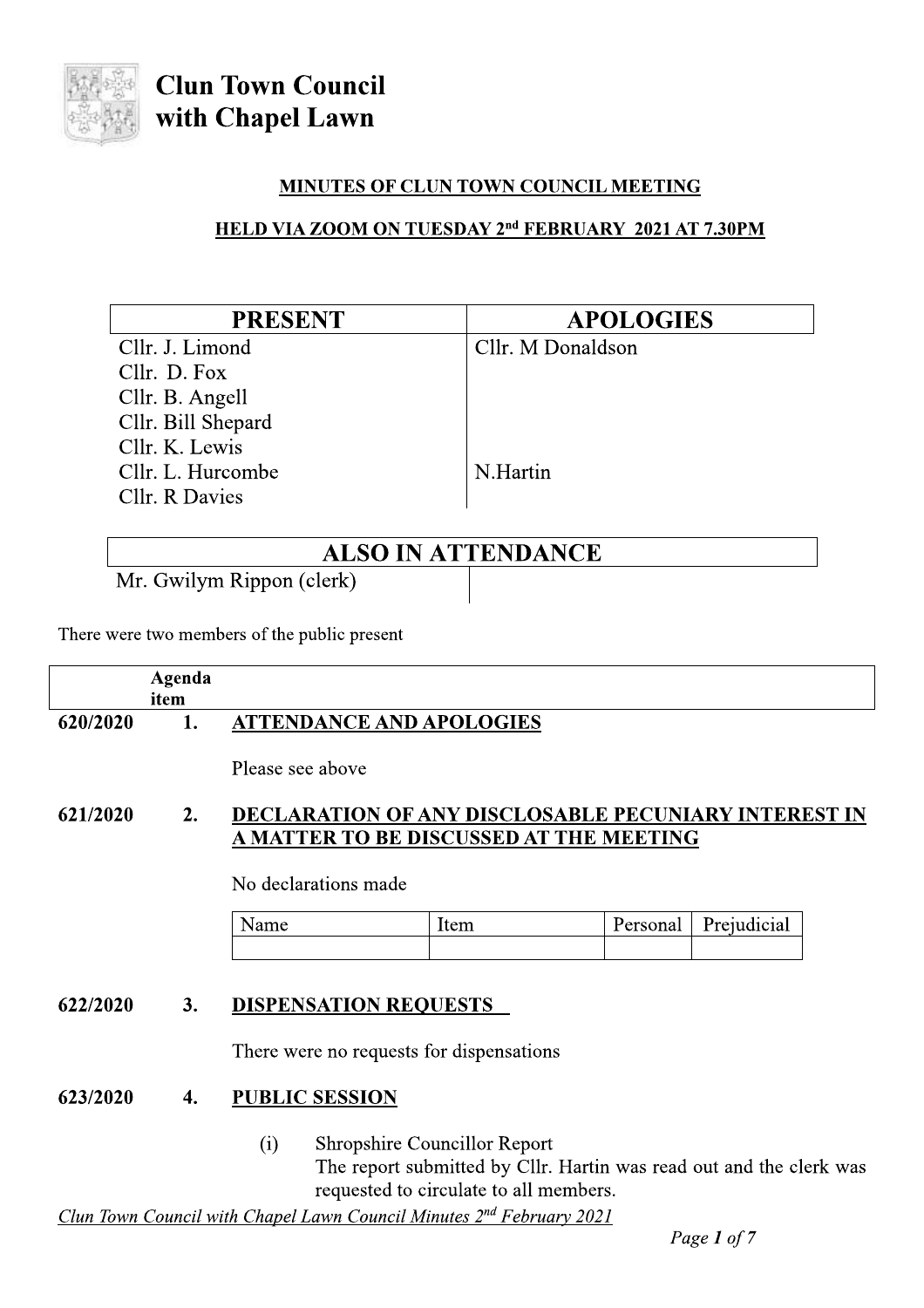

- $(ii)$ Police Report
	- A newsletter has been circulated.
- Public comments If members of the public are present ten minutes  $(iii)$ will be set aside to allow the public to ask questions.
- Mayors report  $(iv)$

I have been in involved in the following.

- $\triangleright$  public toilets
- $\triangleright$  Highways
- $\triangleright$  English Heritage

The Mayor reported that he had been contacted by an individual in relation to archiving

Personal thanks to the good neighbours helping in Clun and those who were involved with the vaccination program who had taken those to the centres to receive their vaccination.

#### 624/2020 5. **APPROVAL OF MINUTES**

The minutes of the meeting of  $5<sup>th</sup>$  and  $13<sup>th</sup>$  January 2021 were agreed that they were a true record of what transpired.

#### 625/2020 **INFORMATION FROM THE MINUTES** 6.

6602/2020 minute ref 586f from in relation to a Freedom information request. No information has been forthcoming.

#### $7.$ 626/2020 **PLANNING**

To consider the following planning applications

21/00271/TCA 1.

Application for works to reduce a cluster of ornamental conifers (13) by 30%, reduce Conifer hedge (14) on northern boundary to 2m, reduce 3No conifers of unknown variety  $(9, 10 \& 11)$  in front of house by 30%; fell to ground level (a) Western Hemlock  $(3,4 \& 5)$  & Norway Spruce (6), (b) Birch (2), (c) Lawson's cypress (7 & 8) within Clun Conservation Area at Fairfield Castle Street Clun SY7 8JU

This application was discussed **RESOLVED** The Council supported this application

 $\overline{2}$ . 21/00189/DIS Application to discharge of Conditions 4 (Parking and turning) 5 (Bat Boxes) 6 (Bird Boxes) 7 (External Lighting) 8 and 9 (Joinery/windows)

Clun Town Council with Chapel Lawn Council Minutes 2<sup>nd</sup> February 2021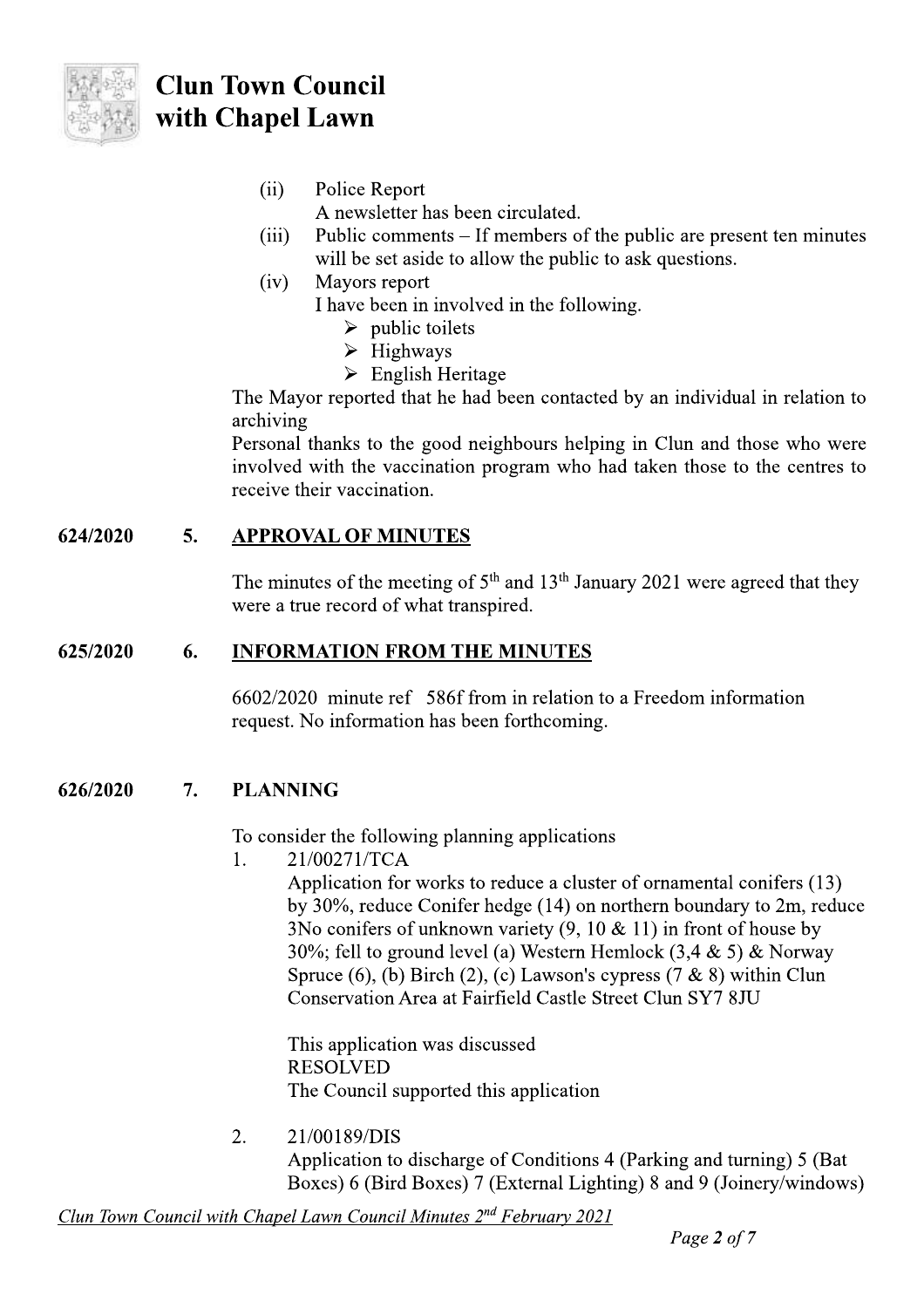

## **Exercise** Clun Town Council **Except With Chapel Lawn**

10 (Roof Windows) 11 (Exterior soil and vent pipe fittings) 12 and 13 (Pointing) and 14 and 15 (Landscaping and access/drainage) associated with planning application number 17/04989/FUL | Barn Conversion At Pen Y Wern Black Hill Clunton Craven Arms Shropshire SY7 0JD

 $\mathbb{L}$ I his application was discussed RESOLVED The Council supported this application

## $3. \quad 21/00169/1CA$

Application to Crown reduce by 20% 1No. Horse Chestnut Tree and fell 1No. Larch Tree within Clun Conservation Area at Castle Gates Cottage Enfield Street Clun Craven Arms Shropshire SY7 8JT

 $\mathbb{L}$ I his application was discussed RESOLVED The Council wished to pass no comment on this application

### $\frac{1}{2}$ 4.  $21/00168/1CA$

Application to fell 1 no. Conifer within Clun Conservation Area at Castle Cottage The Square Clun Craven Arms Shropshire SY7 8JA

 $\mathbb{R}$ This application was discussed RESOLVED The Council wished to pass no comment on this application

 $\frac{1}{2}$  $\text{21/00112/FUL}\text{Application}$  for the conversion of three agricultural buildings into annexe to existing farmhouse plus two holiday lets at Rock Hill Farm Clun Craven Arms Shropshire SY7 8LR

i<br>Li I his application was discussed RESOLVED

The Town Council discussed this application and wished to support the application however there was a suggestion that approved a condition be placed on the development that it is retained as a holiday let.

Chapel Lawn encourages the Planning Department of SCC, considering applications for new builds, conversions or exter promote reduced emphasis on traditional design and building We ask SCC to use their powers to encourage  $\mathbf{r}$ Towards the ideal of eventual carbon neutral, no environmental impact and low energy use housing and buildings, Clun Town Council and Chapel Lawn encourages the Planning Department of SCC, when considering applications for new builds, conversions or extensions, to promote reduced emphasis on traditional design and building methods. We ask SCC to use their powers to encourage the removal of reliance on fossil fuels for energy, water and waste management and to eliminate the use of toxic or unsustainable source materials and finishes.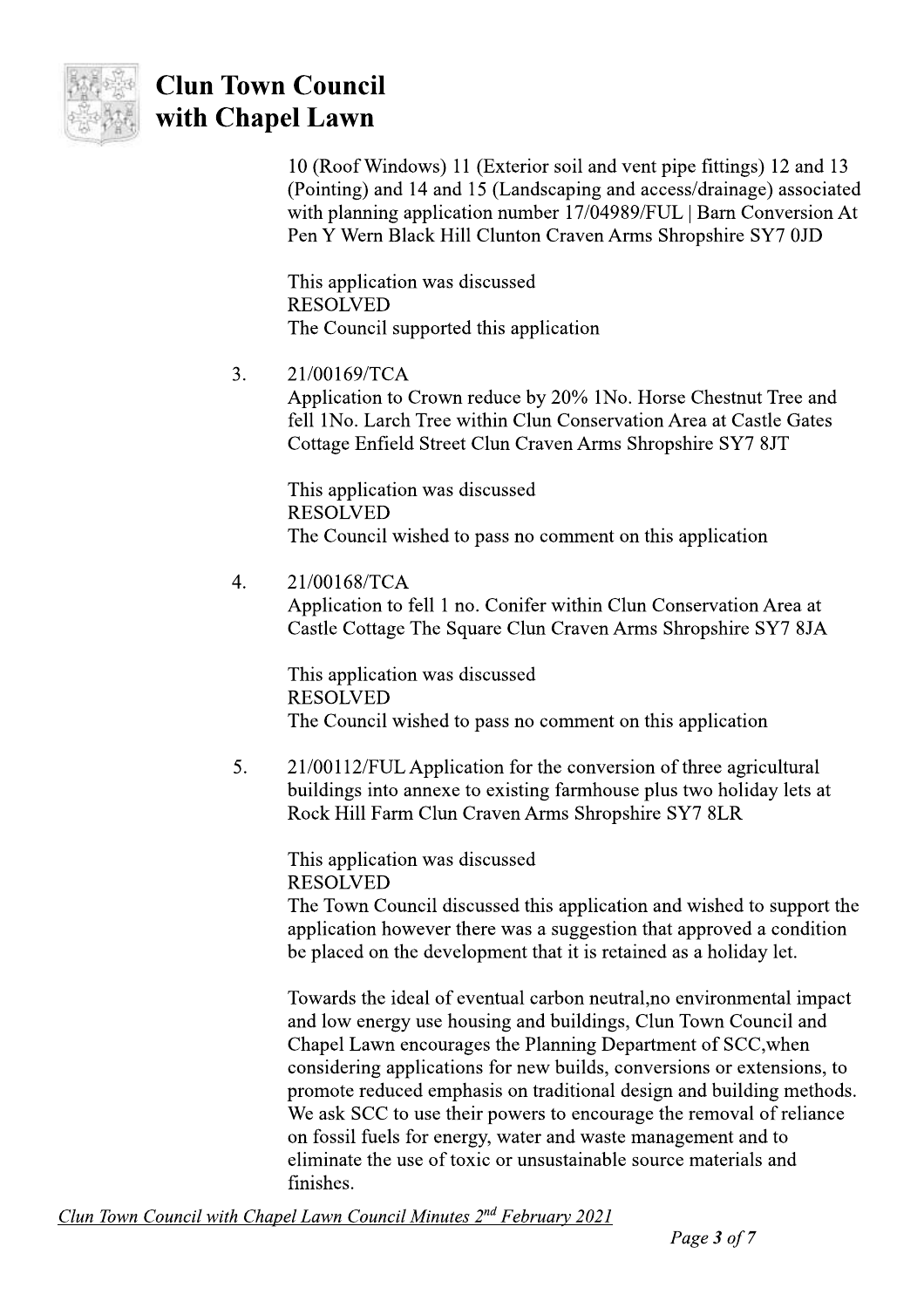

## **Exercise** Clun Town Council **Except With Chapel Lawn**

i.<br>Lin Members stated that the following application had been discussed at a previous meeting

- 6. 20/05384/AGR Application for the erection of roof over existing vard | Agricultural Buildings North West of Colstey Farm Clun Shropshire.
- $7.$ 20/05062/LBC

Application for the erection of single storey side extension affecting a Grade II Listed Building at 10 Bridge Street Clun Craven Arms Shropshire SY7 8JP

8. 20/05061/FUL Application for the erection of single storey side extension affecting a Grade II Listed Building 10 Bridge Street Clun Craven Arms Shropshire SY7 8JP

### $627/2020$  8. APPOINTMENT OF THE CLERK

 Following the meeting of the Personnel group it was recommended that the position of Town Clerk be offered to Mr. Gwilym Rippon

### and a strong of the state of the state of the state of the state of the state of the state of the state of the<br>The state of the state of the state of the state of the state of the state of the state of the state of the st  $628/2020$  9. MAYOR'S REPORT

 The mayor report was discussed at agenda item  $4(iv)$ 

### $629/2020$  10. ASSETS OF THE COUNCIL

 To discuss and decide on the following: -<br>1. Location of the Council Office

- Location of the Council Office This was discussed a number of premises were put forward It was agreed that all these would be investigated by Cllrs Limond and Shepard in conjunction with the clerk. A recommendation to be brought before the next Council.
- brought before the next Council.<br>
2. Update on the Public Toilets<br>
Structurally it is ok. There is also a need for it to be decomposed<br>
hedge at the back needs to be trimmed. (grounds man to located). The signs needed to 2. Update on the Public Toilets Structurally it is ok. There is also a need for it to be decorated. The hedge at the back needs to be trimmed. (grounds man to be contacted). The signs needed to reflect that the toilets were provided by Clun Town Council. There were two major issues.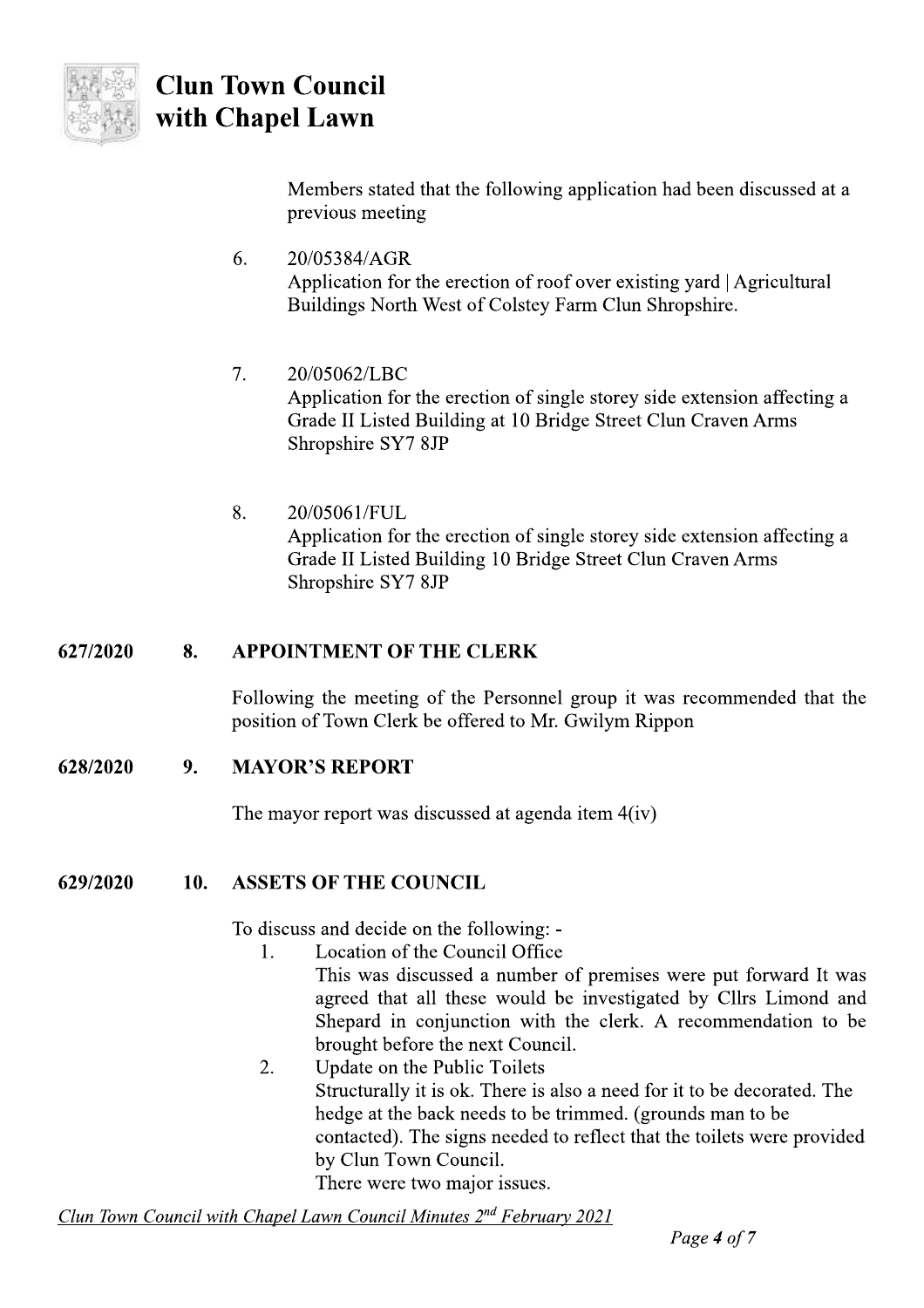

3.

- 1. Several electrical issues need to be attended.
- 2. The water harvesting tank has been emptied. The water bills were discussed, the water consumption was being monitored. The water meter needs to be moved to the stopcock adjacent to the building. **RESOLVED**

This matter to be pursued as a matter of ungerncy

To receive the report on the Town Hall The inspection of the wiring and electrics found there were minor errors resulting from changes in legislation.

There has been an order to repair the clock which will take place in about three weeks

The building survey had been undertaken and a preliminary thought was that there is nothing to drastic.

#### 630/2020 11. REPORTS FROM COUNCILLORS ATTENDING OTHER MEETINGS

- 1. To receive an update on English Heritage and Clun Castle. A report has been circulated, conversation with English Heritage which started about 12 months ago. They wished to keep the platform They were informed that the Council felt that the removal would detract on visitor experience. They have replied that the platform would not be reinstated due to cost and a resource implication. It was highlighted that a grazier wished to put sheep on the site. It was felt that this would be advantageous. It was also acknowledged that there were issues with the riverbank. They also state that residents would be kept informed. It was also highlighted that there would possibly be a requirement for refuse bins for dog The relationship of English Heritage was discussed at waste. length it was suggested that a public meeting could be arranged, and English Heritage be invited to explain how they intend to manage the site. There was also an issue of ownership of the path from buffalo Lane and maintenance also if the land owner had knowledge of English Heritage's intention of the use of the site. The clerk was requested to make contact with the Shrewsbury office of the Duke of Norfolk Estate.
- $\overline{2}$ . To receive an update from Clun Highways and Traffic Working Group

Work has started with the drain survey, draft reports on signage for the traffic orders for the whole town. Following the walk through of the town the consultant captured the essence of the town, his report was awaited on the design element

To receive updates in relation to The Environment  $3.$ Nothing to report.

Clun Town Council with Chapel Lawn Council Minutes 2nd February 2021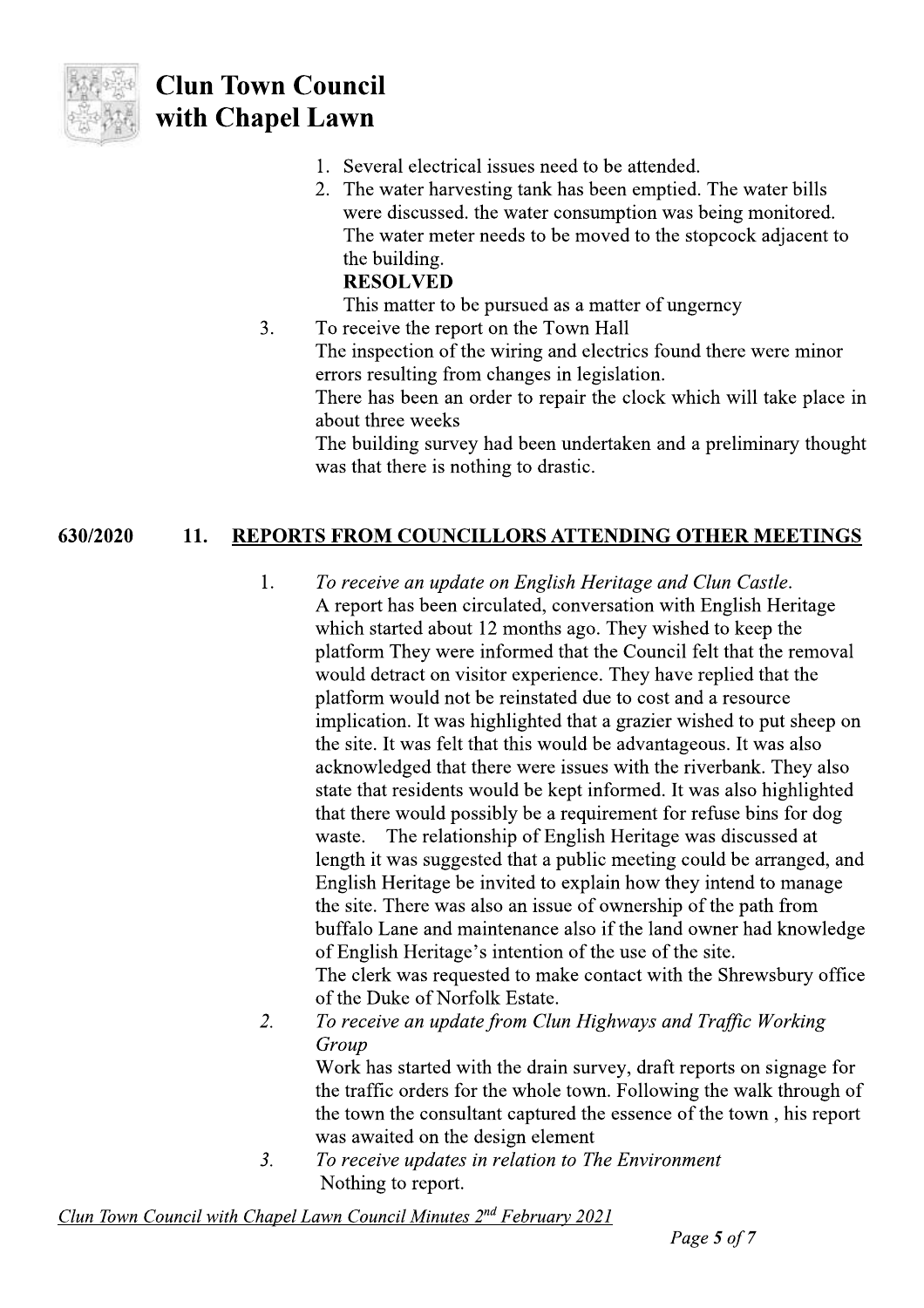

- $\overline{4}$ . To receive updates in relation to SpArC Progress is being made an email has been circulated.
- To receive updates in relation to The Memorial Hall  $5<sub>1</sub>$ In his absence Cllr. Donaldson submitted a written report. Progress is underway and a new committee will meet shortly. There is no update in relation to the use of the hall for Covid Vaccines

#### $12.$ TO DISCUSS THE CASUAL VACANCY 631/2020

This would be discussed following the notice period.

#### 632/2020  $13.$ **TO RECEIVE THE CLERK'S REPORT**

The clerk reported that he had circulated all the appropriate emails

#### 633/2020 14. **FINANCE**

- $1<sub>1</sub>$ To receive the Bank Reconciliation This was noted.
- $\overline{2}$ . To Consider any request for Grants The clerk reported that he received no notification.
- 3. To approve the following invoices for payment.
	- a. Rampant Horse Ltd. £82.00p (Reimbursement firefighters meal) S111 Local Government Act 1972
		- b. MRT £220.00p (Electrical work) S111 Local Government Act 1972
		- c. G. J. Rippon £800.00p (two months interim clerk) S111 & 112 Local Government Act 1972
		- d. Shropshire Council £370.96 $p$ (joint) electricity) S111 Local Government Act 1972
		- e. Shropshire Council £370.96 $p$ (joint) electricity) S111 Local Government Act 1972
		- f. Jon Churchett £500.00p (toilet cleaning) S111 Local Government Act 1972
		- g. EOM £338.47 (Electrical work) S111 Local Government Act 1972 For information
		- h. Waterplus £537.71p (Water rates) S111 Local Government Act 1972

The clerk was instructed to pay all invoices.

#### 634/2020 15. **CORRESPONDENCE**

All emails had been sent.

#### 635/2020 16. **REVIEW OF POLICES**

Clun Town Council with Chapel Lawn Council Minutes 2<sup>nd</sup> February 2021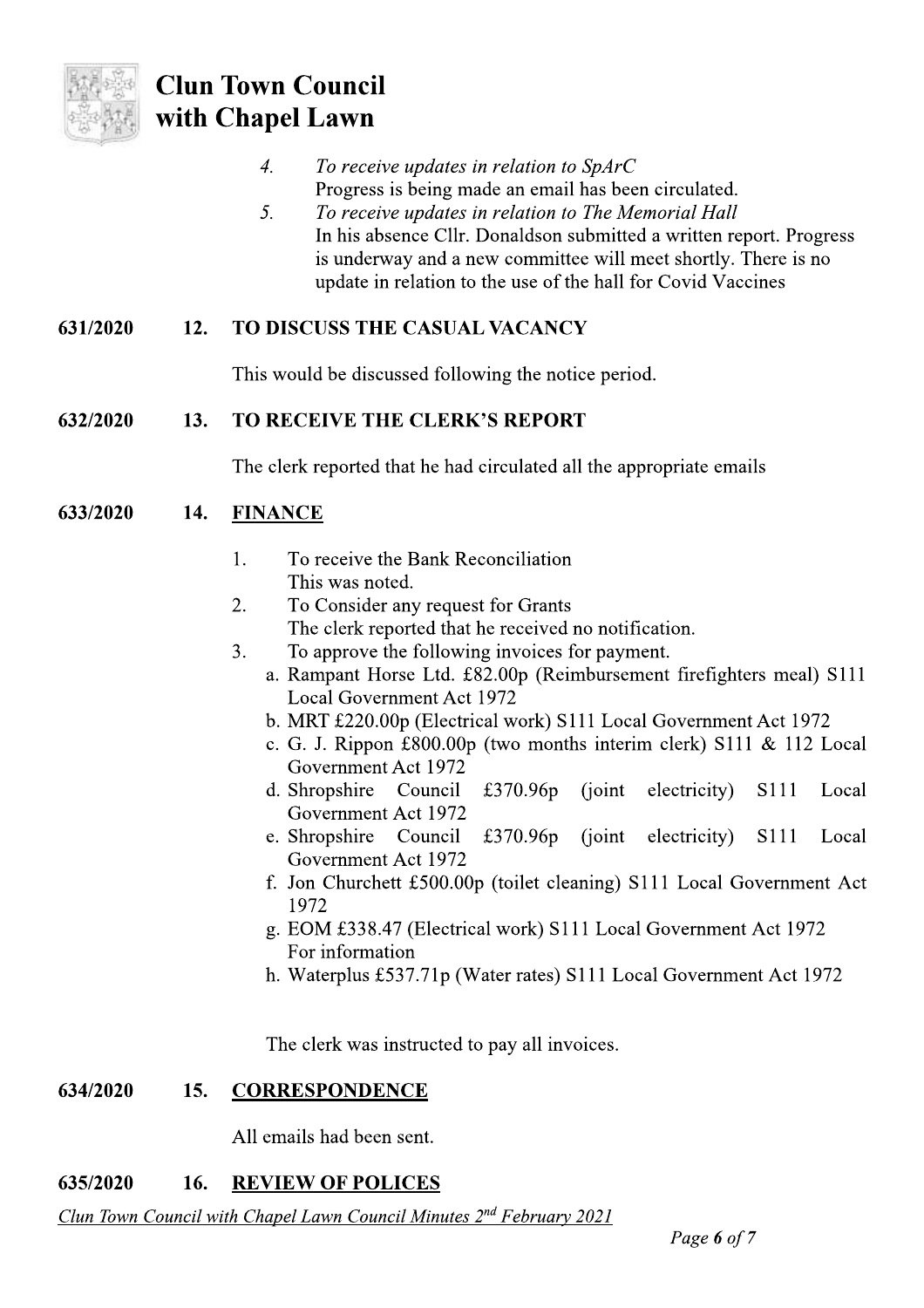

The Clerk reported that he had reviewed the polices and one item which need urgent attention was the Standing Orders. He stated that he would circulate these for members information and any views.

#### 636/2020 17. **INFORMATION FROM MEMBERS**

A discussion then took place as to which in relation to migrating from Zoom to Teams. A paper would be presented in due course. Memorial hall - It was reported that a van was parked there causing an issue. Ornate lamp river side of trinity still not working.

#### 637/2020 18. **AGENDA ITEMS FOR THE NEXT AGENDA**

No items were forthcoming.

#### 19. **DATE FOR THE NEXT MEETING** 638/2020

The next meeting will be held via Zoom on the 2<sup>nd</sup> March 2021

Signed by the Chair.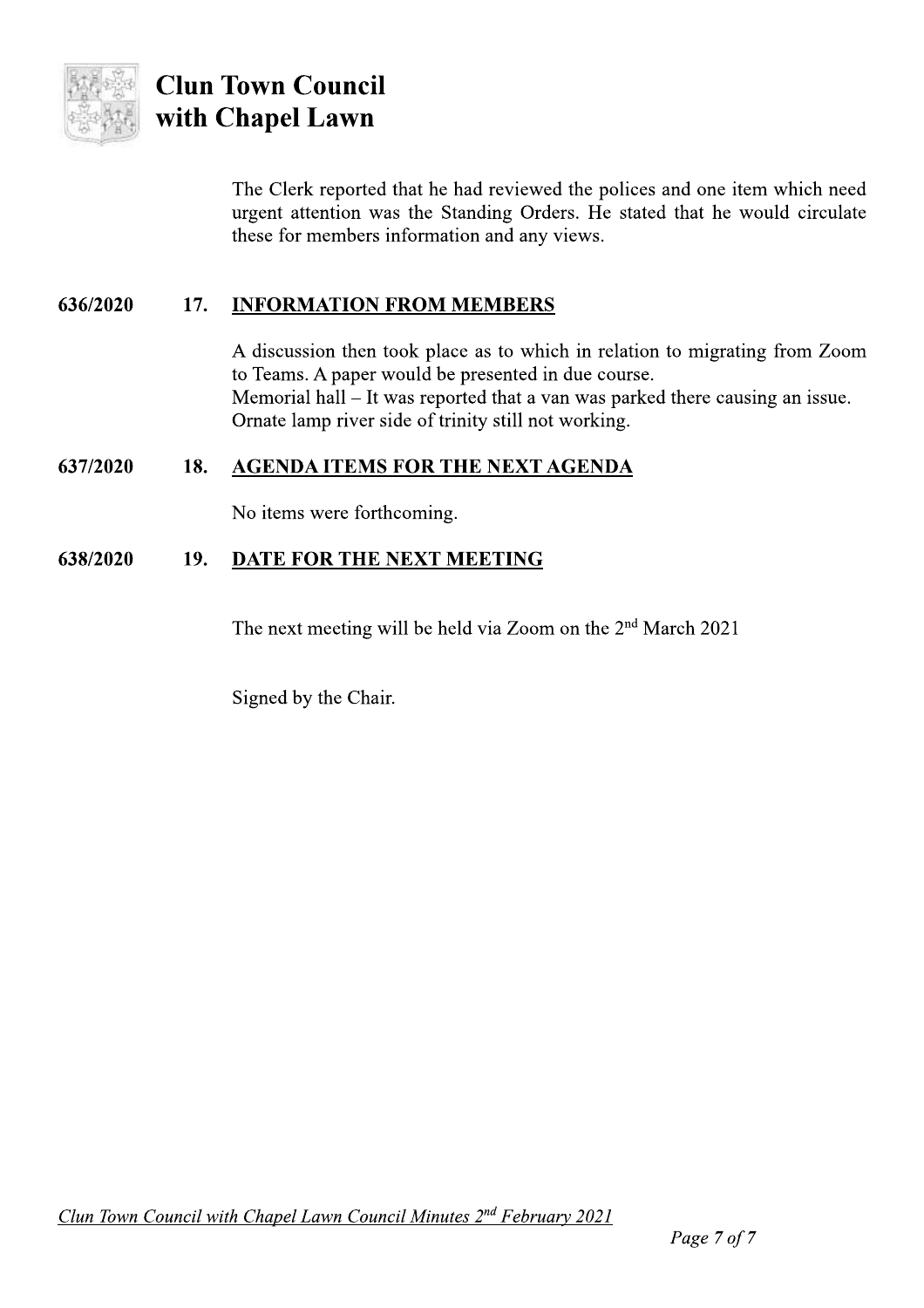

### **MINUTES OF CLUN TOWN COUNCIL MEETING**

### HELD VIA ZOOM ON TUESDAY 2<sup>nd</sup> MARCH 2021 AT 7.30PM

| <b>PRESENT</b>     | <b>APOLOGIES</b> |
|--------------------|------------------|
| Cllr. J. Limond    |                  |
| Cllr. D. Fox       |                  |
| Cllr. B. Angell    |                  |
| Cllr. Bill Shepard |                  |
| Cllr. K. Lewis     |                  |
| Cllr. L. Hurcombe  |                  |
| Cllr. R Davies     |                  |
| Cllr. M Donaldson  | N.Hartin         |

### **ALSO IN ATTENDANCE**

Mr. Gwilym Rippon (clerk)

There were ten members of the public present

#### Agenda item 639/2020 **ATTENDANCE AND APOLOGIES**  $1.$

Please see above

#### DECLARATION OF ANY DISCLOSABLE PECUNIARY INTEREST 640/2020  $2.$ IN A MATTER TO BE DISCUSSED AT THE MEETING

No declarations made

| Name              | tem               | Personal   ] | Prejudicial |
|-------------------|-------------------|--------------|-------------|
| l Cllr. J. Limond | Planning<br>$Q_1$ |              |             |

Clun Town Council with Chapel Lawn Council Minutes 2<sup>nd</sup> March 2021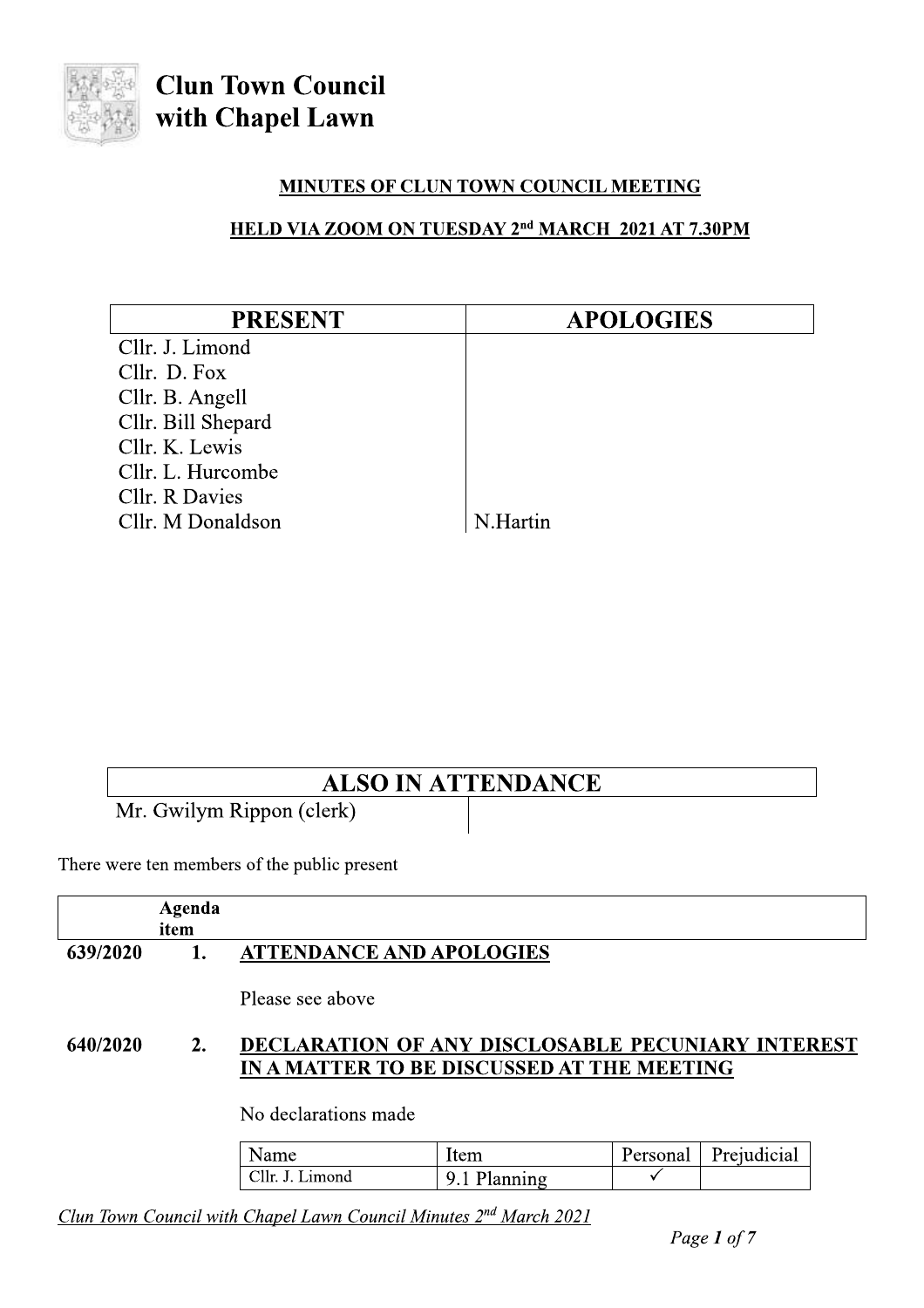

#### 641/2020 3. **DISPENSATION REQUESTS**

There were no requests for dispensations

#### 642/2020  $\overline{4}$ . **PUBLIC SESSION**

- Shropshire Councillor Report  $(i)$ The report submitted by Cllr. Hartin was read out and the clerk was requested to circulate to all members.
- $(ii)$ Police Report A newsletter has been circulated.
- $(iii)$ Public comments  $-$ One member of the public passed comment that the website needed updating, also that the notice / agenda should be displayed in a conspicuous place in the community. A question was also asked in relation to the condition of the roads. The Mayor responded to the question in relation to Highways in the following vein, Cllr. Houghton, Hartin and Kid called an informal meeting where a presentation was given by Andy Wild and officer from Shropshire. The points raised were brought to the attention to the officer very forcibly. Another member of the public made comment in relation to a planning application.

#### **APPROVAL OF MINUTES** 643/2020  $5<sub>1</sub>$

The minutes of the meeting of  $2<sup>nd</sup>$  February 2021 were agreed that they were a true record of what transpired.

#### 644/2020 6. **INFORMATION FROM THE MINUTES**

There was an update in relation to the office for the Town Council. Clun Castle: - English Heritage Would have preferred the article in the Chronicle was not published, a meeting was forthcoming with English Heritage and ViRE. A meeting had also been arranged with the Agent for the Duke of Nonfolk to discuss issues in relation to the Castle and footpath.

#### 645/2020  $7<sub>1</sub>$ **MAYOR'S REPORT**

The Mayor gave a full report of meetings with the traffic group. He stated that during the forthcoming election the mayor was aware that there were a number of Councillors standing down. It would be good if there were members of the public would consider standing during the election.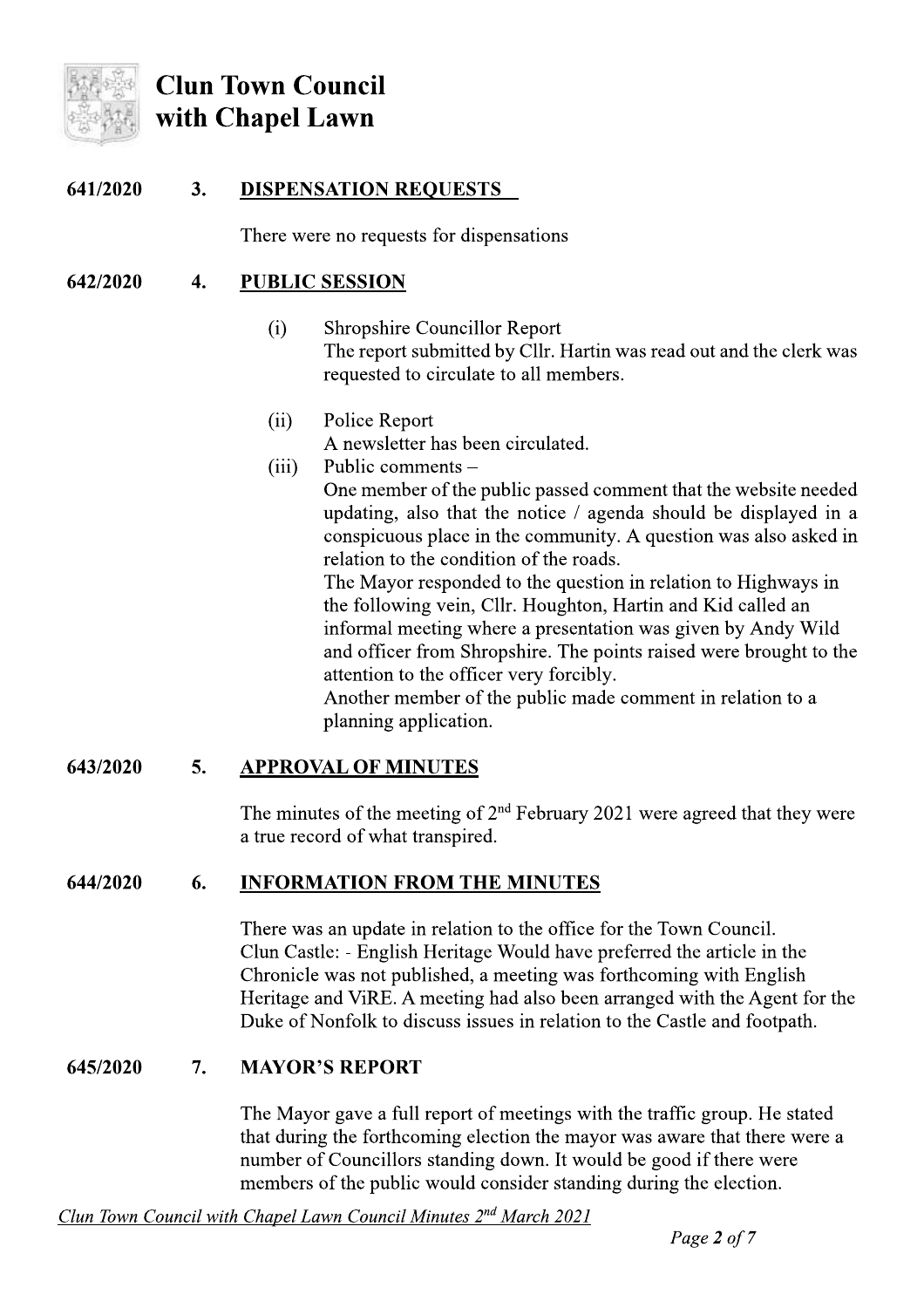

#### 646/2020 8. **CLERK'S REPORT**

The Clerk stated that all matters to be reported are agenda items

#### 647/2020  $9<sub>1</sub>$ **PLANNING**

- Presentation by Ian Kilby and Matthew Farmer planning officers on a. development and the river water quality. Both officers gave an update of the Dutch case which makes a ruling regulating of phosphate levels which was preventing developments in the Clun catchment area and current case in the UK courts relating to the S of England. The was a consensus of opinion that Phillip Dunne MP should be approached to try and resolve this issue.
- $\mathbf b$ . To discuss the Town Design Statement: created in 1998 It was suggested that this is placed on the agenda for April for full discussion.

Planning applications

21/00603/TCA 1.

Application to reduce in size 1No Beech by approx 6m (T1) and 1No Conifer by approx 5m (T2) and fell 1No Poplar (T3) and 1No Ash Tree (T4) within Clun Conservation Area at Old Stone Cottage Enfield Street Clun Craven Arms Shropshire SY7 8JS This application was discussed

### **RESOLVED**

The Council wished to pass no comment

 $\overline{2}$ . 21/00558/TCA

Application to crown reduction of 1No Witch Elm down to height of 7-8m (T1), fell 1No Lawsons Pine (T2) and reduce height of 1No sapling/shoot of Wych Elm back down to hedgerow height of 2-3m (T3) within Clun Conservation Area at Castle House Castle Street Clun SY7 8JU

This application was discussed

### **RESOLVED**

The Council wished to pass no comment

 $3.$ 21/00330/FUL

Application for the erection of replacement garage following demolition of existing garage; domestic extension and patio above at Hill Top 3 Newport Street Clun SY7 8JZ This application was discussed **RESOLVED**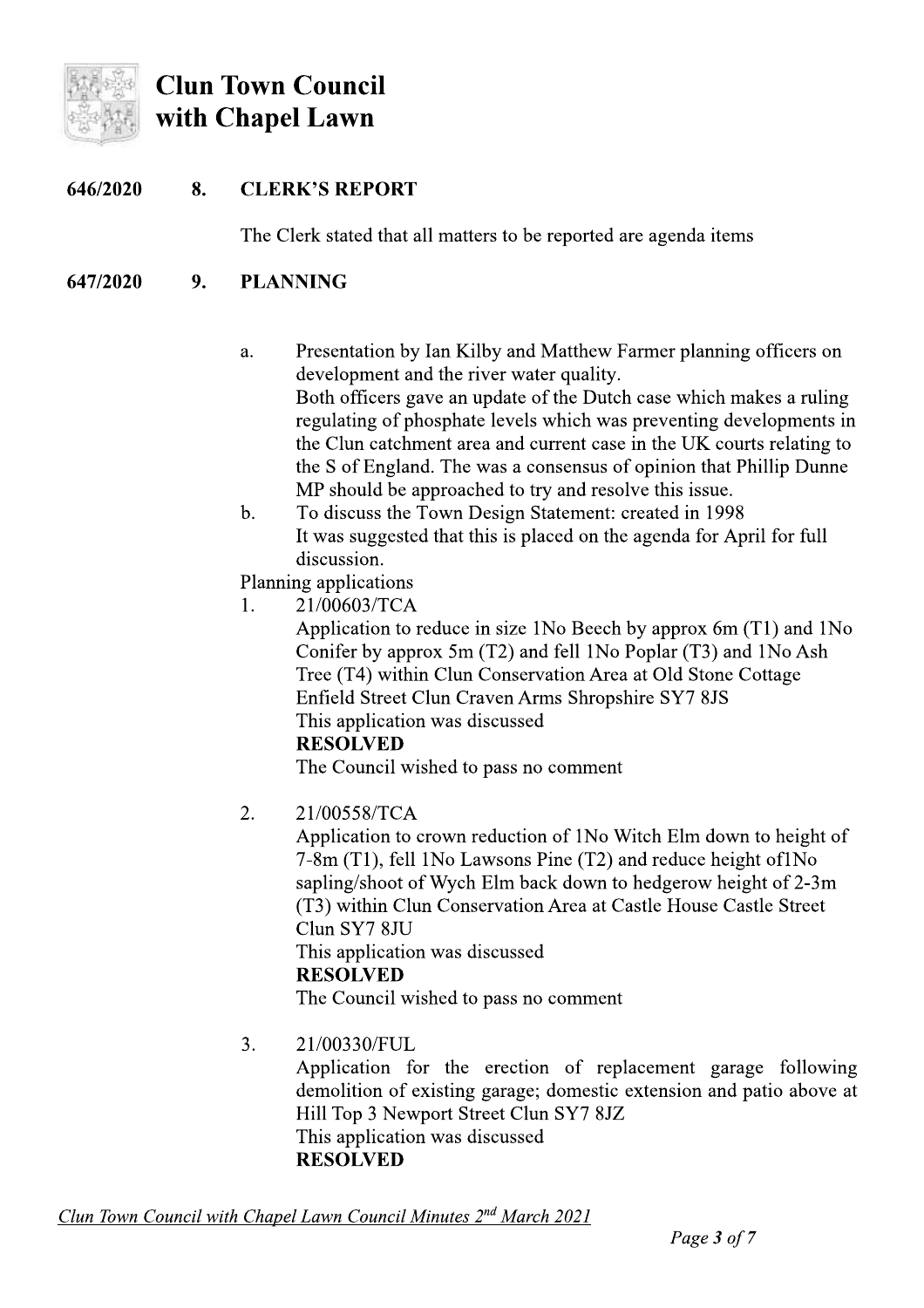

that the stone wall at the front of the neighbouring property (Pottersfield) is to be rebuilt in which case it is likely that the existing hedgerow would be removed, the hedgerow is integral to the character of the street and should be reinstated once the wall renovations has been completed

The Council also supports the Archaeological report.

Towards the ideal of eventual carbon neutral, no environmental impact and low energy use housing and buildings, Clun Town Council and Chapel Lawn encourages the Planning Department of SCC, when considering applications for new builds, conversions or extensions, to promote reduced emphasis on traditional design and building methods. We ask SCC to use their powers to encourage the removal of reliance on fossil fuels for energy, water and waste management and to eliminate the use of toxic or unsustainable source materials and finishes.

#### **SALC COMMUNITY SURVEY** 648/2020  $10<sub>1</sub>$

To confirm council response to SALC community response to the COVID pandemic (suggested response previously circulated).

The survey was discussed and it was agreed with the minor amendments it should be submitted.

#### 649/2020 11. **ASSETS OF THE COUNCIL**

To discuss and decide on the following: -

Cemetery: to decide what action to take on the repairs to the  $\mathbf{1}$ . lvchgate

The Lychgate was discussed, it would appear that the tiles were passed their sell by date. It was agreed that this should be investigated and report back

2. Town Hall: summary of conclusions from the recent building report

The report had been circulated. It was agreed that a specification be drawn up and quotes obtained.

- 3. Public toilets: update on Water supply and maintenance This is being progressed.
- $\overline{4}$ . Street Lights: report on light repair in Hospital lane and any other lighting repair.
	- Highline to be informed.
- 1. Waterloo grass areas: report on tree works proposed by Western Power

Clun Town Council with Chapel Lawn Council Minutes 2nd March 2021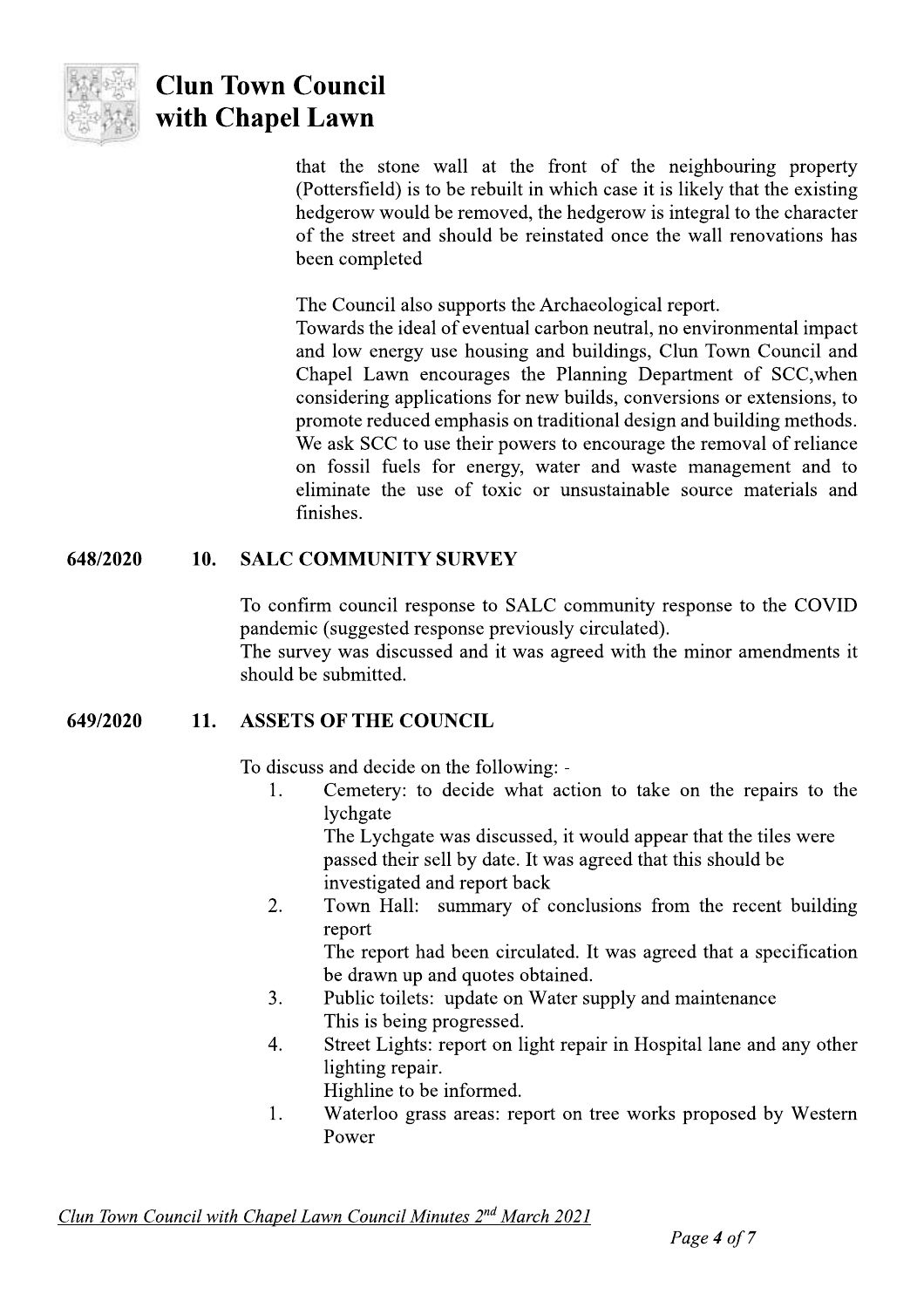

#### 650/2020 12. **REPORTS FROM** COUNCILLORS **ATTENDING OTHER MEETINGS**

- $\overline{I}$ . To receive an update on English Heritage and Clun Castle. That has been discussed in a previous agenda item.
- $\overline{2}$ . To receive an update from Clun Highways and Traffic Working Group

Progress has been made on the drain survey but it is still to be completed, several drains manholes have been broken damaged due to traffic weight.

There was also a meeting earlier with the partnership to discuss a very early draft of the street scape work.

Traffic regulation and the HGV orders will have to come back to the meeting

The Chairman reemphasised nothing was decided as yet and full consultation with Council and residents would occur when meaning full proposals are formed.

- $\mathfrak{Z}$ . To receive updates in relation to The Environment. The Mayor Thanked Catherine Humphries for her update
- $\overline{4}$ . To receive updates in relation to SpArC Cllr. Davies gave an update as to all the improvements that was envisages and progress would be reported in the following weeks
- To receive updates in relation to The Memorial Hall 5. A lot has happened in the past weeks, the hall is mothballed due to failure of a fire risk assessment. A new committee has been formed with progress hopefully being made. The Chair think Cllr Donaldson for his work in helping to resolve the past issues.

#### **FORTHCOMING ELECTIONS** 651/2020 13.

The Clerk provided information on the election process and timings

#### 652/2020 14. **FINANCE**

- $\mathbf{1}$ . To receive the Bank Reconciliation This was noted.
- 2. To Consider any request for Grants There Was nothing to report under this heading The clerk reported that he received no notification.
- 3. To discuss the appointment of an internal Auditor for the year 2020-2021

It was agreed that Iain Selkirk be appointed as Internal Auditor for the years 2020-2021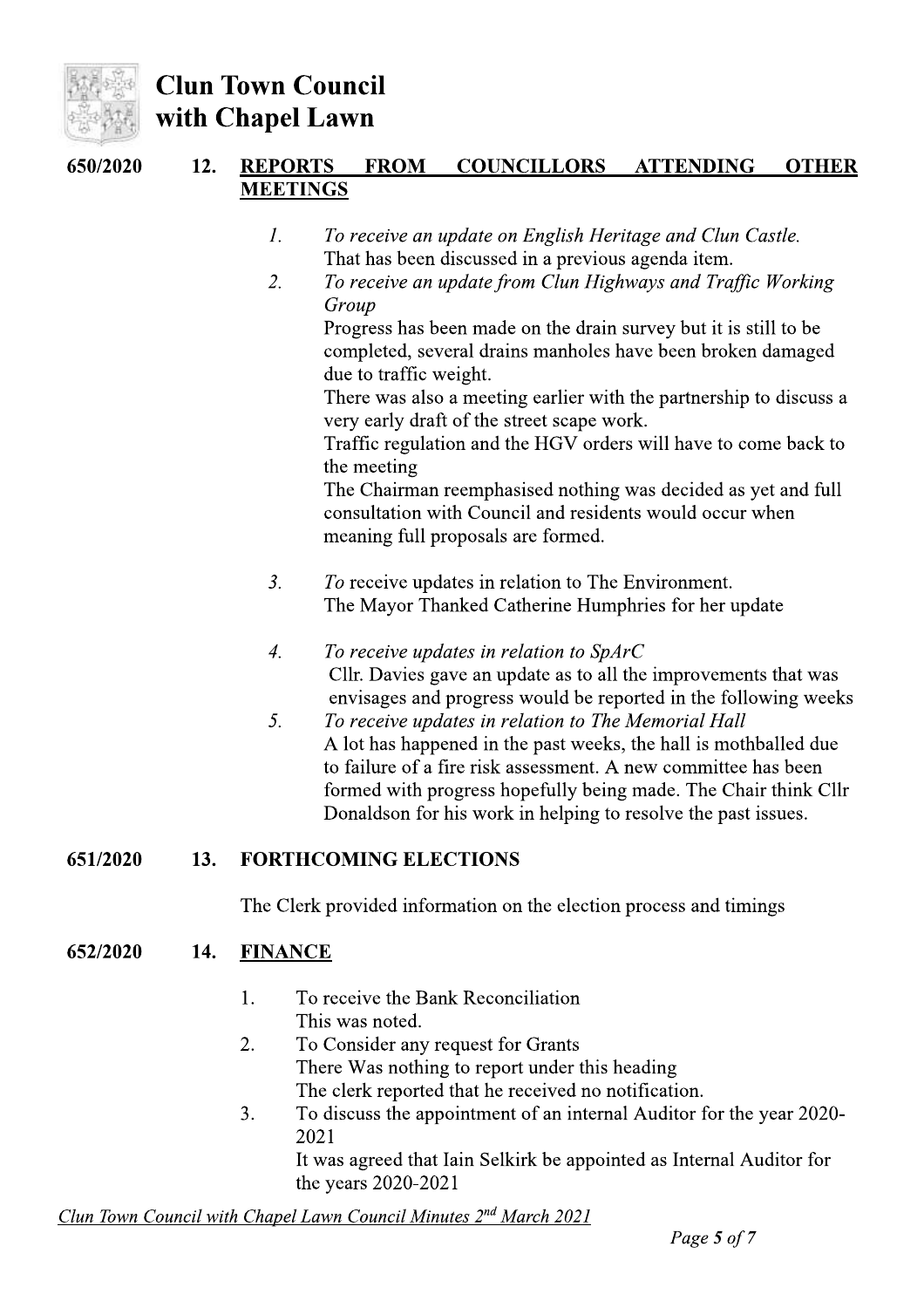

## **Exercise** Clun Town Council **Except With Chapel Lawn**

- 4. To approve the following invoices for payment
	- a) HMRC  $£357.43p$  S111 & 112 Local Government Act 1972
	- b) G. J. Rippon £26.00p (home working allowance) S111 & 112 Local Government Act 1972
	- c) Shropshire Council £358.06p (Joint energy) S111 Local Government Act 1972
	- d) Smith's of Derby £592.80p (Clock repair) S111 & 112 Local Government Act 1972
	- e) Jon Churchett £500.00p (toilet cleaning) S111 Local Government Act 1972
	- f) Tim Ratciliffe £462.00p Inspection and condition report S111 Local Government Act 1972
	- $g)$  SALC £60.00 $p$  (training)

 $\mathbb{L}$ The clerk was instructed to pay all invoices.

#### $653/2020$  15. <u>orrespondence</u>

 All emails had been sent.

### 654/2020 16. INFORMATION FROM MEMBERS

There were no items for discussion under this heading.

 $\mathbb{R}^2$  $655/2020$  17. <u>keation trust</u>

> The Clerk informed the Trust of the current financial position and enquired as to the purpose of the Charity. It was established that the Trust usually met once or twice a year.

### 656/2020 18. AGENDA ITEMS FOR THE NEXT AGENDA

and the state of the state of No items were forthcoming.

### 657/2020 19. DATE FOR THE NEXT MEETING

 The next meeting will be held via Zoom on the  $6<sup>th</sup>$  April 2021at 7.30pm

Signed by the Chair.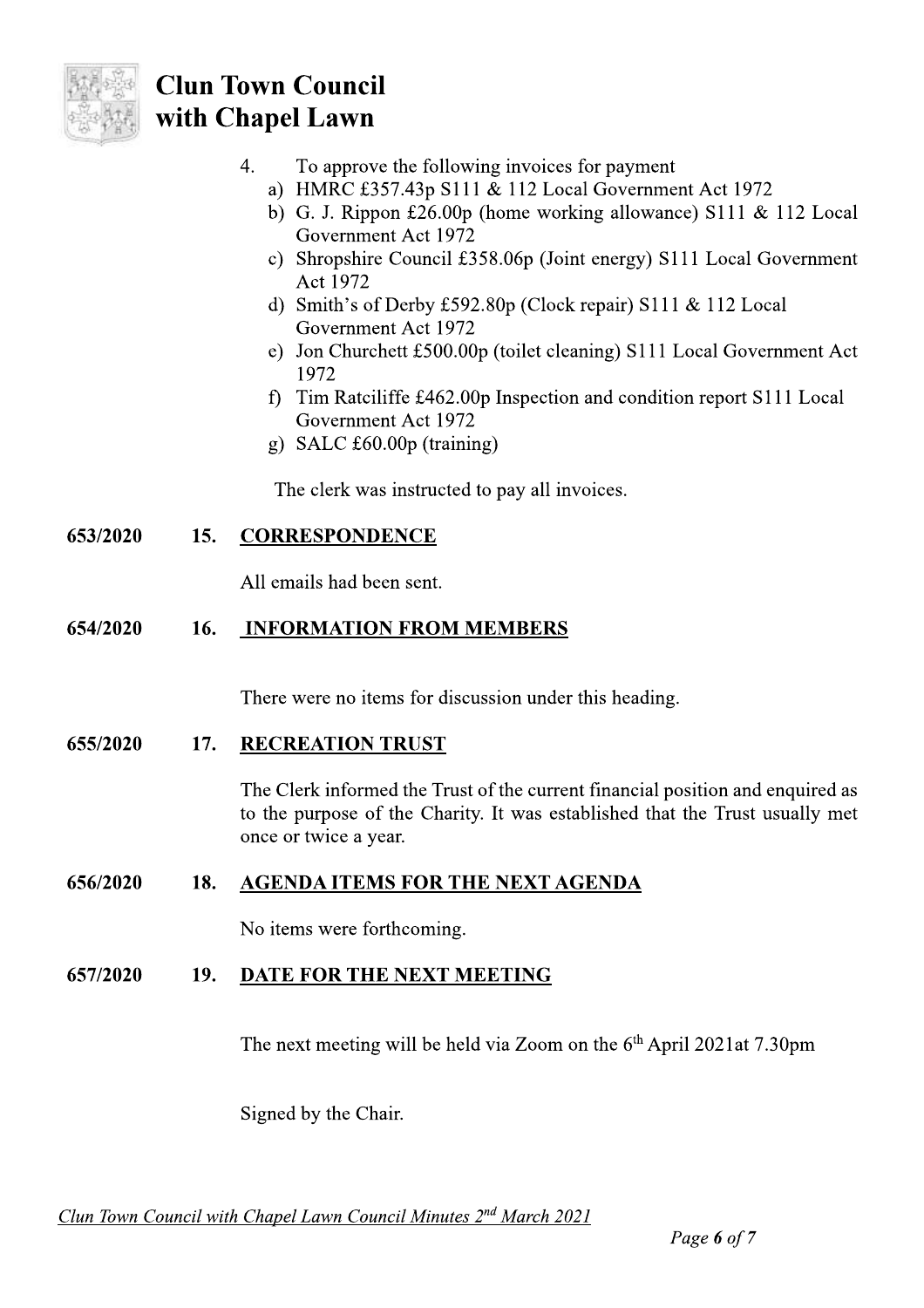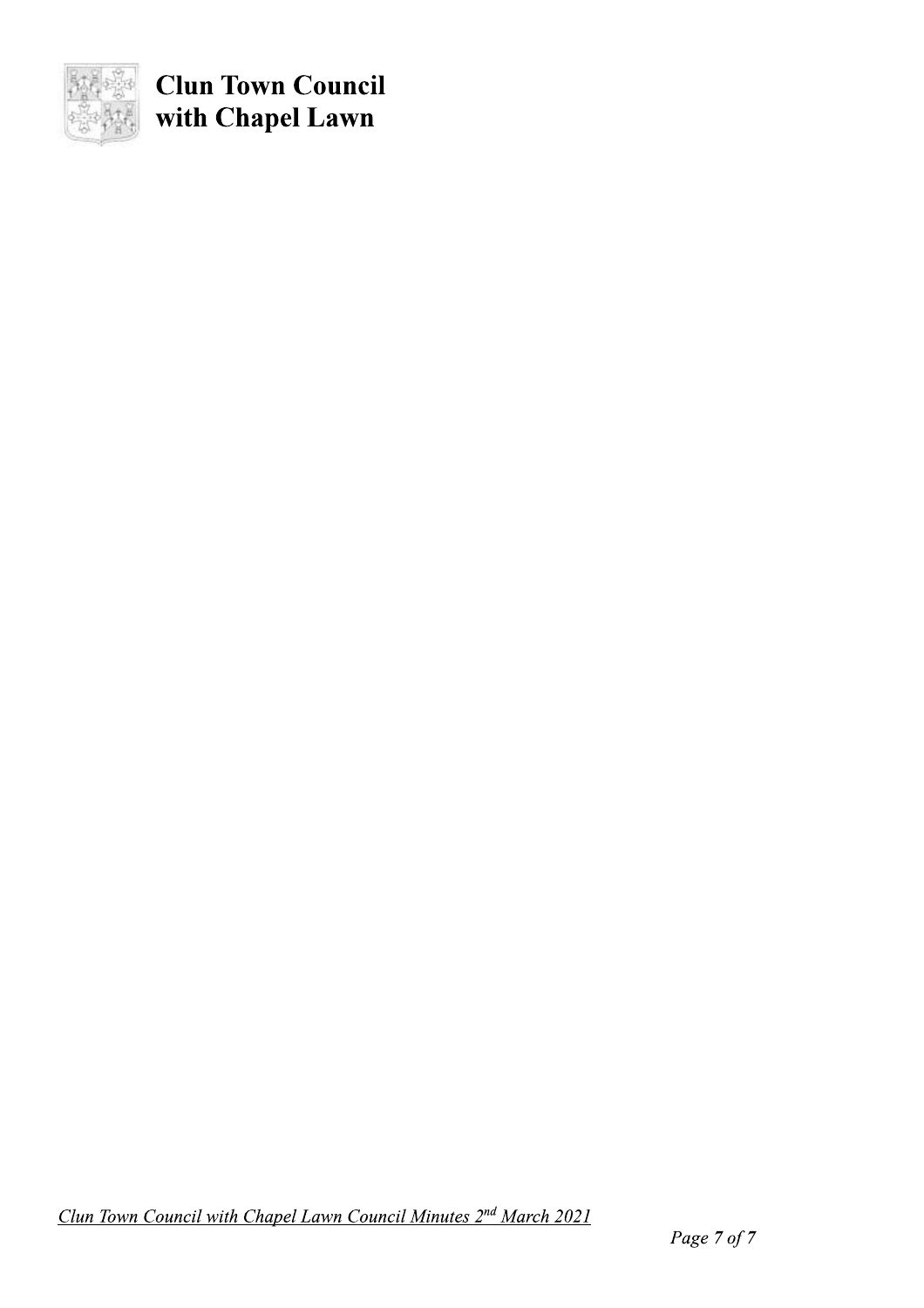

## iun Town Council **Example 2.1 With Chapel Lawn**

### **MINUTES OF CLUN TOWN COUNCIL MEETING**

## <u>HELD VIA ZOOM ON TUESDAY 6<sup>th</sup> April\_2021 AT 7.30PM</u>

| <b>PRESENT</b>     | <b>APOLOGIES</b> |
|--------------------|------------------|
| Cllr. J. Limond    |                  |
| Cllr. D. Fox       |                  |
| Cllr. B. Angell    |                  |
| Cllr. Bill Shepard |                  |
| Cllr. K. Lewis     |                  |
| Cllr. L. Hurcombe  |                  |
| Cllr. R Davies     |                  |
| Cllr. M Donaldson  | N.Hartin         |

### ALSO IN ATTENDANCE

Mr. Gwilym Rippon (clerk)

There were four members of the public present

## There were no requests for dispensations<br> **4.** PUBLIC SESSION<br>
(i) Shropshire Councillor Report<br>
There was nothing to report<br>
Clun Town Council with Chapel Lawn Council Minutes 6<sup>th</sup> April 2021<br>
Page 1 of 5 / / @wxyz{/ HDx|/ / 658/2020 1. ATTENDANCE AND APOLOGIES / / Please see above / / / 659/2020 2. DECLARATION OF ANY DISCLOSABLE PECUNIARY INTEREST IN A MATTER TO BE DISCUSSED AT THE MEETING  $\sqrt{2}$  /  $\sqrt{2}$  /  $\sqrt{2}$ 110 | Name | Item | Personal | Prejudicial R R R R  $\overline{\text{No}$  declarations made / / / 660/2020 3. DISPENSATION REQUESTS / / There were no requests for dispensations 661/2020 4. PUBLIC SESSION (i) Shropshire Councillor Report There was nothing to report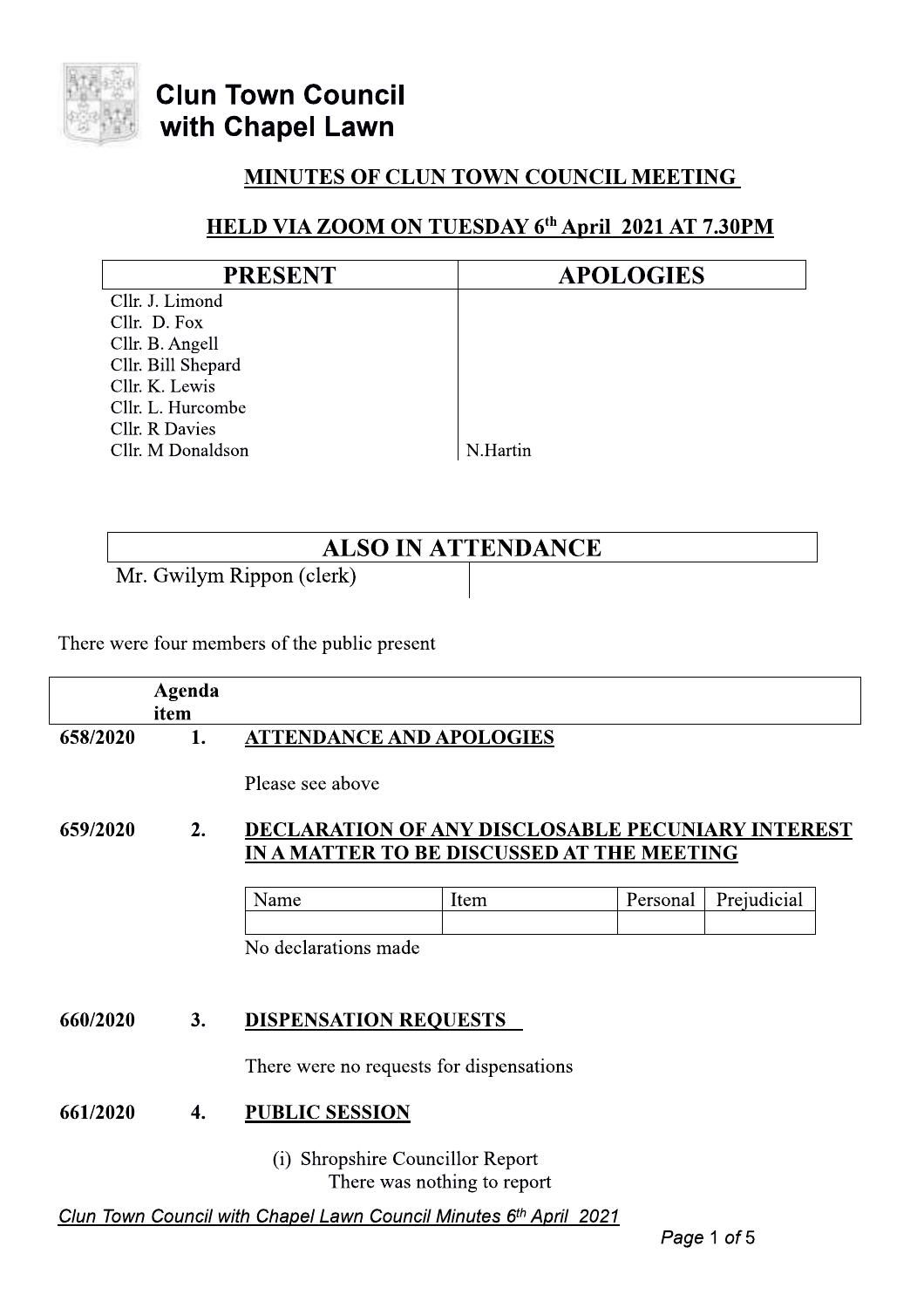

- (ii) Police Report
	- A newsletter has been circulated.
- Public comments  $(iii)$ There were no public comments

#### 662/2020  $5.$ **APPROVAL OF MINUTES**

The minutes of the meeting of  $2<sup>nd</sup>$  March 2021 were agreed that they were a true record of what transpired.

#### 663/2020 **INFORMATION FROM THE MINUTES** 6.

(Minute Reference  $649/2020$  (3)) It was reported that there were two quotes for the electrical certification of the Public Toilets. It was agreed that Mathew MRT be accepted.

#### **MAYOR'S REPORT** 664/2020 7.

The Mayor reported that he had met with several other Councilors with the Duke of Norfolk representative.

There has also been meeting with English Heritage, there was a better feeling with what was proposed to occur at the Castle

That he had attended SALC training.

There had been a meeting with the clerk in relation to the administration of the Council.

There had been a dialogue with the chair of Bucknell and a discussion had taken place with issues with a view to joint working.

It was reported that a bench had been removed from the cemetery which was recovered at the memorial hall and returned to the cemetery.

There had been a response from MP Philip Dunne in relation to a meeting the moratorium on new house building, now scheduled for 14 June councilors to attend to be agreed in May.

#### 665/2020 **CLERK'S REPORT** 8.

The Clerk reported the following

Corresponding with an individual who was prepared to examine the minutes books and extract historical matters of interest from them, at a cost of £10 per book.

That enquiries have been made with Pear technology and he was awaiting a quote to digitise all the Burial records.

#### 666/2020  $9<sub>1</sub>$ **PLANNING**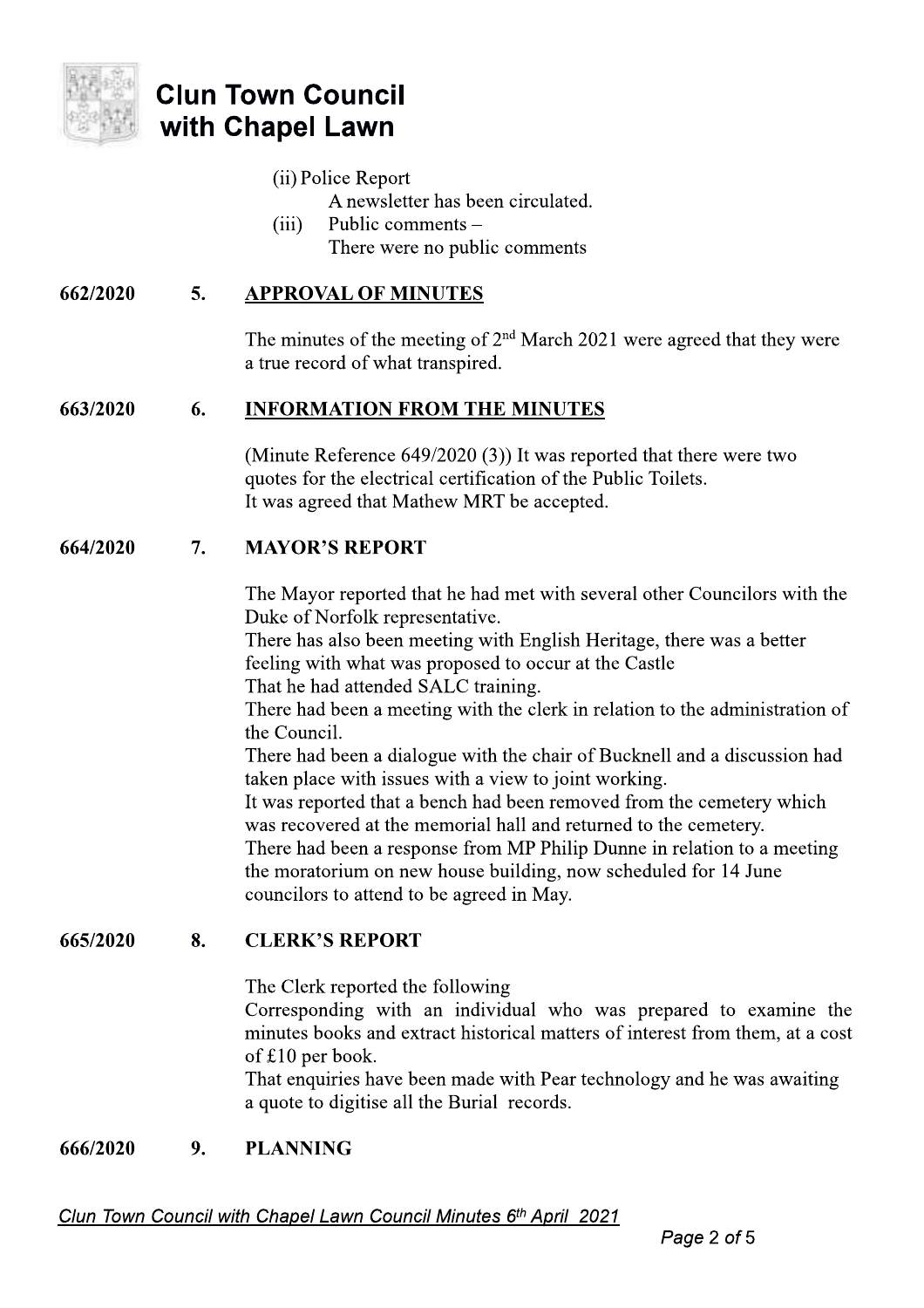

| a. To review the Turnpike Application 13/03440/OUT additional<br>papers and resolve any comments to make.<br>There was to an increase of dwellings from 38 to 47 proposing<br>to put in a private sewage system. There was to be a planting of<br>a coppice to offset any nutrient issues. This was discussed at<br>length. Originally this site had an allocation of 68 houses<br>Resolved.                                                                                                                                                   |
|------------------------------------------------------------------------------------------------------------------------------------------------------------------------------------------------------------------------------------------------------------------------------------------------------------------------------------------------------------------------------------------------------------------------------------------------------------------------------------------------------------------------------------------------|
| Clerk to write and:                                                                                                                                                                                                                                                                                                                                                                                                                                                                                                                            |
| 1. Welcome the changes subject to pedestrian access through to<br>the northern boundary of the site.                                                                                                                                                                                                                                                                                                                                                                                                                                           |
| 2. Seek an early meeting with the planner and agent.                                                                                                                                                                                                                                                                                                                                                                                                                                                                                           |
| 3. Works towards the ideal of eventual carbon neutral, no<br>environmental impact and low energy use housing and<br>buildings, Clun Town Council and Chapel Lawn encourages<br>the Planning Department of SCC, when considering<br>applications for new builds, conversions or extensions, to<br>promote reduced emphasis on traditional design and building<br>methods. We ask SCC to use their powers to encourage the<br>removal of reliance on fossil fuels for energy, water and<br>waste management and to eliminate the use of toxic or |
| unsustainable source materials and finishes.                                                                                                                                                                                                                                                                                                                                                                                                                                                                                                   |
| b. To review the 1998 Design guide and resolve whether still fit for                                                                                                                                                                                                                                                                                                                                                                                                                                                                           |
| purpose.                                                                                                                                                                                                                                                                                                                                                                                                                                                                                                                                       |
| This was discussed It was suggested that the conservation area                                                                                                                                                                                                                                                                                                                                                                                                                                                                                 |

be revisited to establish if it's still fit for purpose.

#### 667/2020 10. **ENVIRONMENTAL ACTION PLAN**

It was agreed that this document was a good work. There was detail within the document which needed to be discussed at a later date. The report is approved in principle, however there were other items within that document needed further discussion and it was agreed to be an agenda item for the next meeting.

#### **LONDON BRIDGE PROTOCOL** 668/2020  $11.$

This implementation of the protocol needs to be updated

#### 669/2020  $12.$ **REPORTS COUNCILLORS ATTENDING FROM OTHER MEETINGS**

1. To receive an update on English Heritage and Clun Castle. Correspondence subsequent to the meeting confirmed access from Buffalo lane to the Castle is not the responsibility of the Duke of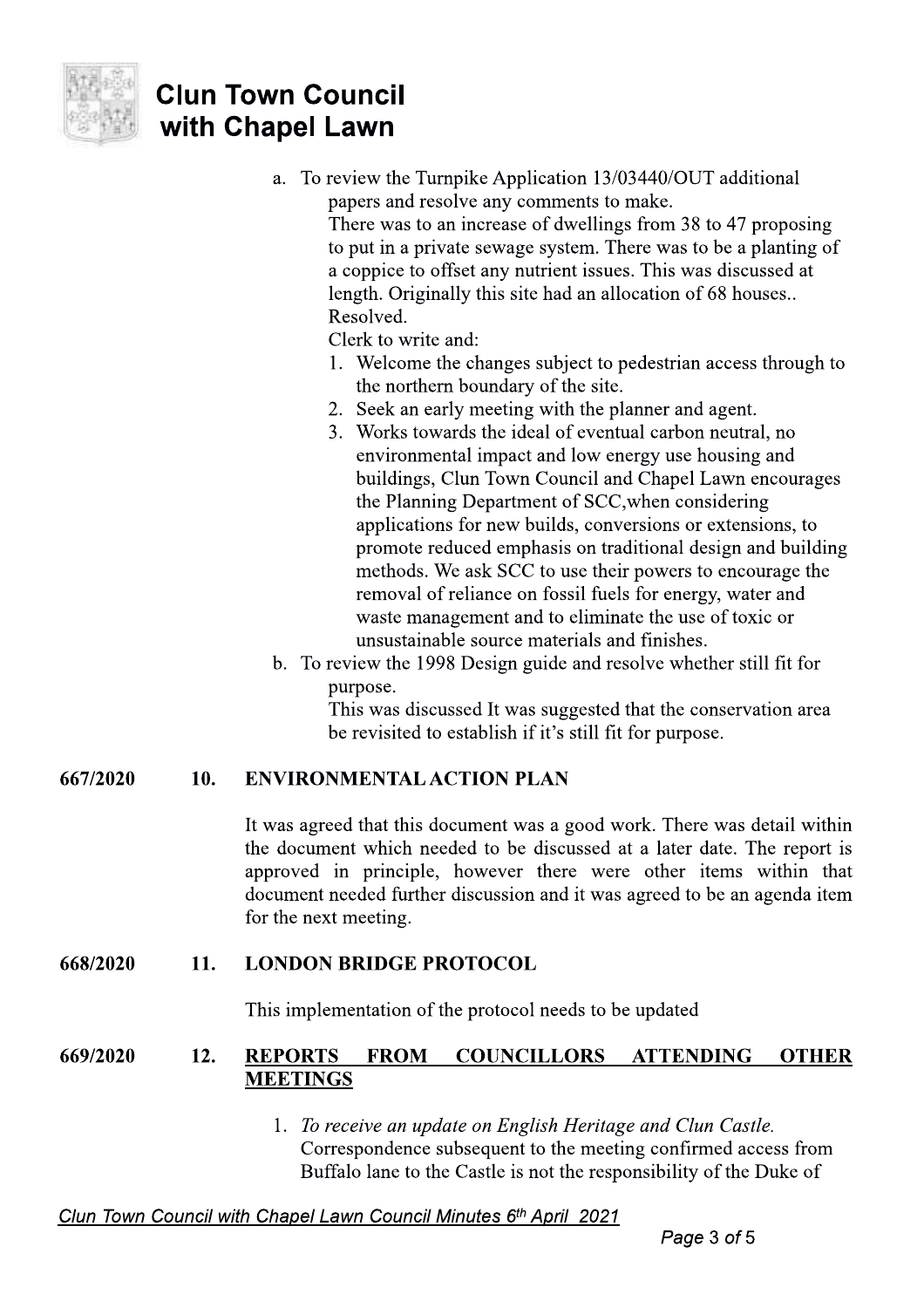

Norfolk nor the responsibility of English Heritage. In respect of the offsite parking for the new events there was a possibility of an arrangement for this with the Memorial Hall.

2. To receive an update from Clun Highways and Traffic Working Group

There was not a lot happing in respect of this a summary will be produced in time for the next meeting.

- 3. To receive updates in relation to The Environment. There was nothing further to discuss here.
- 4. To receive updates in relation to SpArC There is progress with the village outreach web site.
- 5. To receive updates in relation to The Memorial Hall There is nothing to report at present. Mother and toddler group will be the first group to start back. Car parking for Vire. There will be some dedicated parking space.

#### 670/2020  $13.$ **FINANCE**

- 1. To receive the Bank Reconciliation This was noted.
- 2. To receive the performance against budget This was noted however there was a requirement to show individual earmarked reserved.
- 3. To approve the following invoices for payment.
	- a. HMRC £357.43p S111 & 112 Local Government Act 1972
	- **b.** G. J. Rippon £24.00p (home working allowance) S111 & 112 **Local Government Act 1972**
	- c. Shropshire Council £358.06p (Joint energy) S111 Local Government Act 1972

The clerk was instructed to pay all invoices.

4. CIL: to discuss mode of operation including EOI dates, current sum allocated

It was explained that individual Parish Councils can draw down, and in order to do so there was a requirement to demonstrate the need and fit with the Bishop's Castle Place Plan. This will be discussed after the election.

5. Grants propose improvement to way we operate it and resolve new way of working.

It was agreed that the grants system be reviewed. There could be fixed application windows two or three times a year.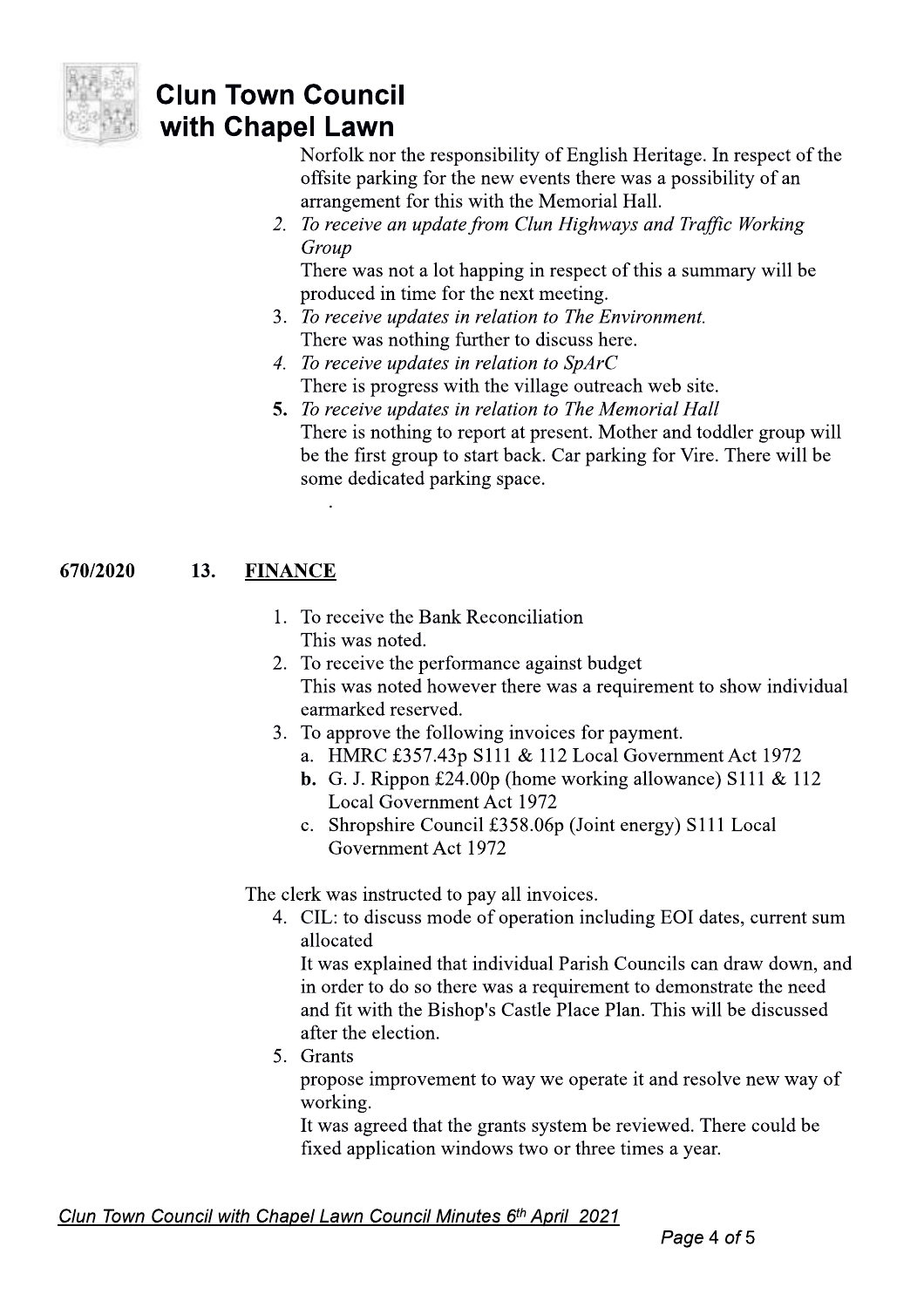

### **Clun Town Council**<br> **Clun Town Council**  $\blacksquare$  With Chapel Lawn 671/2020 14. CORRESPONDENCE

4 4 All emails had been sent.

### 6/2/2020 **15.** INFORMATION FROM MEMBERS

 $44.4$  4  $4.4$   $4.4$   $4.4$   $4.4$ The Town Hall phase one maintenance work has gone out for quotes. Business group reported that there was nothing to report. It was reported that the site of the bollard near the Church Steps has been agreed by Shropshire Council Highways. The Clerk's office was discussed. Two venues were discussed, and it was agreed to approach the solicitors in the Square as the most suitable. It was reported that the sign has been erected in the car park alerting that

there should be no overnight camping in camper vans. Freeman for Clun this was discussed, and it was decided that this will be included in the May meeting.

### $\frac{4}{\pi}$  ,  $\frac{4}{\pi}$  ,  $\frac{4}{\pi}$  ,  $\frac{4}{\pi}$  ,  $\frac{4}{\pi}$  ,  $\frac{4}{\pi}$  ,  $\frac{4}{\pi}$ 673/2020 16. RECREATION TRUST

4 4 4 It was reported request for a grant for assistance from the Memorial Hall will be forth coming

### 4 4 4 674/2020 17. AGENDA ITEMS FOR THE NEXT AGENDA

No further items were forthcoming.

### $\frac{4}{\sqrt{2}}$  4  $\frac{4}{\sqrt{2}}$  4  $\frac{4}{\sqrt{2}}$  4  $\frac{4}{\sqrt{2}}$  4  $\frac{4}{\sqrt{2}}$ 675/2020 18. DATE FOR THE NEXT MEETING

? The next meeting will be held via Zoom on the  $10^{th}$  May 2021at 7.30pm The Parish meeting would be held on the 29<sup>th</sup> May 2021 at 6pm

4 4 4 Signed by the Chair.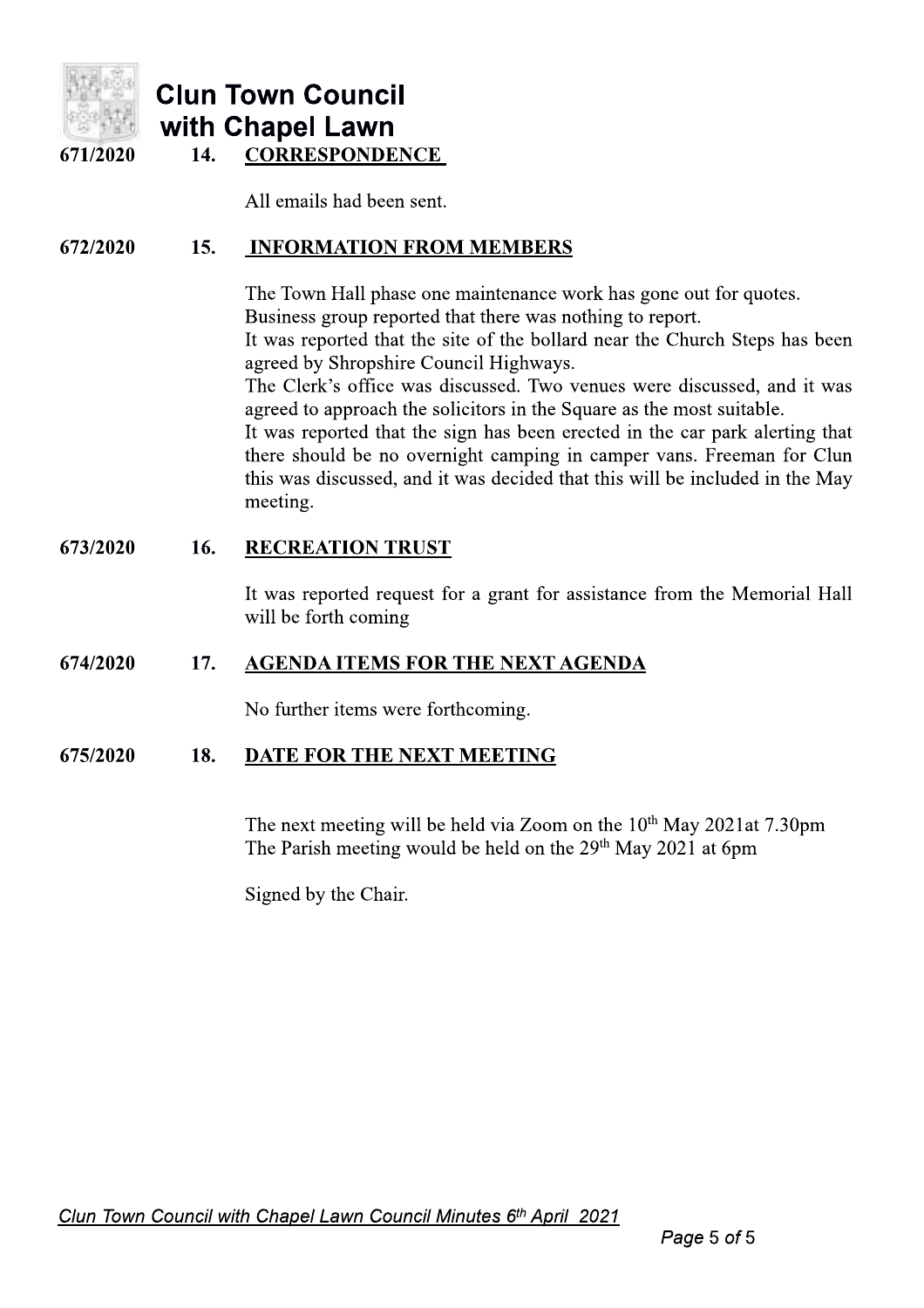

### **MINUTES OF CLUN TOWN COUNCIL MEETING**

### **HELD AT THE MEMORIAL HALL ON TUESDAY 10th May 2021 AT 7.30PM**

| <b>PRESENT</b>      | <b>APOLOGIES</b> |
|---------------------|------------------|
| Cllr. J. Limond     |                  |
| Cllr. B. Angell     |                  |
| Cllr. Bill Shepperd |                  |
| Cllr. R Davies      |                  |
| Cllr. M Donaldson   |                  |
| Cllr. D. Morris     |                  |
| Cllr. T. Baines     |                  |
|                     | N.Hartin         |

| <b>ALSO IN ATTENDANCE</b> |  |
|---------------------------|--|
| Mr. Gwilym Rippon (clerk) |  |

There were eight members of the public present

|              | Agenda<br>item |                                                                           |                                                                                                        |          |             |
|--------------|----------------|---------------------------------------------------------------------------|--------------------------------------------------------------------------------------------------------|----------|-------------|
| 001-2021     | 1.             |                                                                           | THE ELECTION OF THE CHAIRMAN / MAYOR                                                                   |          |             |
|              |                | Cllr. Angell was elected as Chair                                         |                                                                                                        |          |             |
| $002 - 2021$ | 2.             | <b>ATTENDANCE AND APOLOGIES</b>                                           |                                                                                                        |          |             |
|              |                | Please see above                                                          |                                                                                                        |          |             |
| 003-2021     | 3.             |                                                                           | <b>DECLARATION OF ANY DISCLOSABLE PECUNIARY INTEREST</b><br>IN A MATTER TO BE DISCUSSED AT THE MEETING |          |             |
|              |                | Name                                                                      | Item                                                                                                   | Personal | Prejudicial |
|              |                | Cllr Dawson                                                               | Item 20                                                                                                |          |             |
| 004-2021     | 4.             | <b>DISPENSATION REQUESTS</b><br>There were no requests for dispensations. |                                                                                                        |          |             |

Clun Town Council with Chapel Lawn Council Minutes 10th May 2021 Page 1 of 7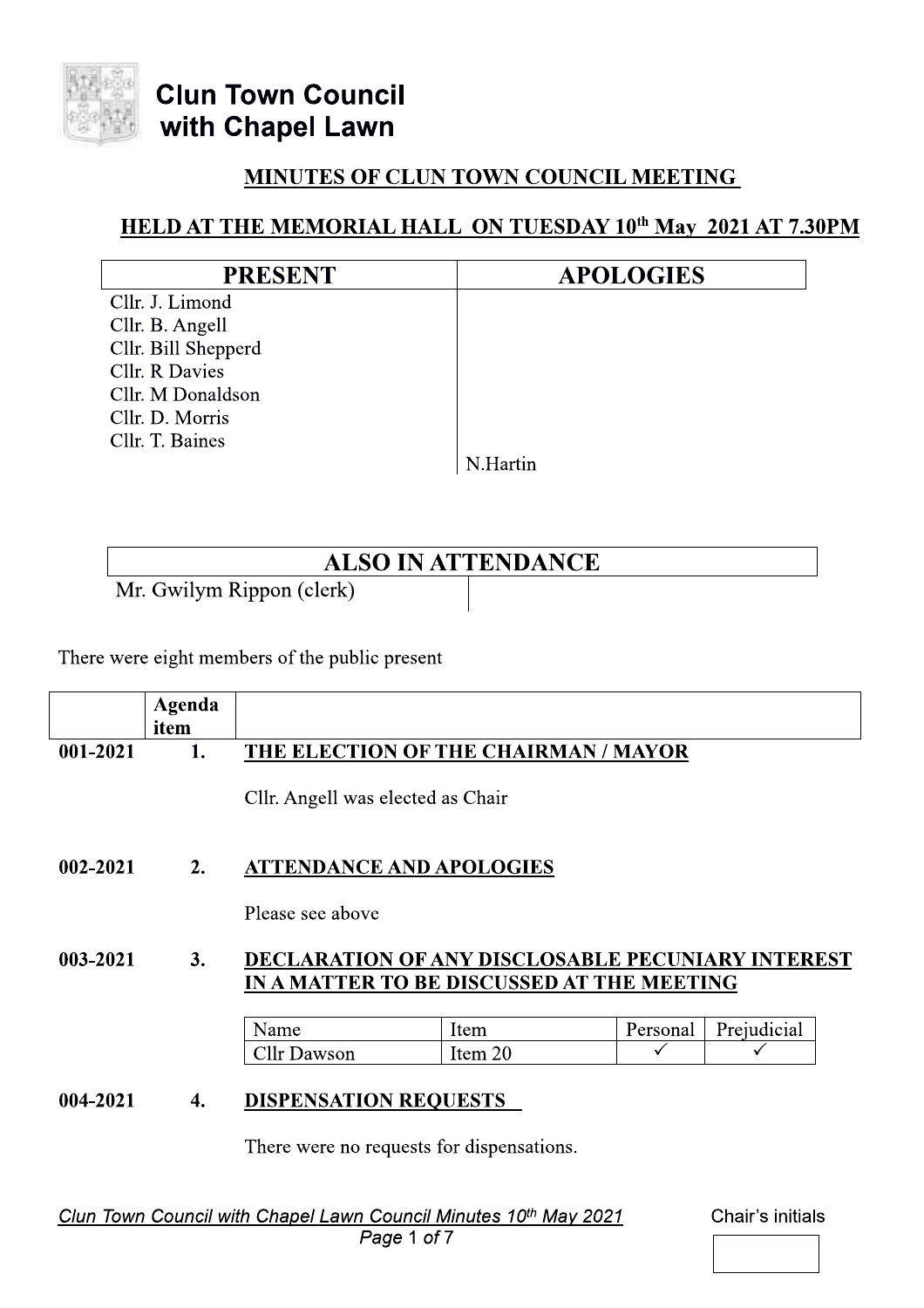

| 005-2021 | 5.  | <b>TO ELECT THE DEPUTY CHAIRMAN</b>                                                                                                                                                                                                                                                                                                                                              |
|----------|-----|----------------------------------------------------------------------------------------------------------------------------------------------------------------------------------------------------------------------------------------------------------------------------------------------------------------------------------------------------------------------------------|
|          |     | Cllr. R. Davies was elected as Vice Chair                                                                                                                                                                                                                                                                                                                                        |
| 006-2021 | 6.  | <b>MAYORS REPORT</b>                                                                                                                                                                                                                                                                                                                                                             |
|          |     | The Mayor produced his report which will be attached to the minutes.                                                                                                                                                                                                                                                                                                             |
| 007-2021 | 7.  | <b>APPOINT REPRESENTATIVES FOR THE FOLLOWING:</b>                                                                                                                                                                                                                                                                                                                                |
|          |     | a) Personnel committee (4 members)<br>The following councillors were appointed<br>Cllr. Limond, Cllr. Davies, Cllr. Shepperd and Cllr. Baines<br>b) Planning Committee<br>It was agreed that this matter is deferred.                                                                                                                                                            |
| 008-2021 | 8.  | <b>APPOINTMENTS TO WORKING GROUPS:</b>                                                                                                                                                                                                                                                                                                                                           |
|          |     | a) Clun Highways and Traffic Working Group<br>The following councillors were appointed Cllr. Angell, Cllr. Limond<br>and Cllr. Donaldson<br>Also Co-opted Glyn Hughes<br>b) Business and Economic Working Group<br>The following councillors were appointed Cllr. Limond, Cllr.<br>Morris, Cllr. Davies and Cllr. Shepperd.<br>Also Co-opted was Tim Russell                     |
| 009-2021 | 9.  | APPOINTMENT OF REPRESENTATIVES TO OTHER ORGANISATION                                                                                                                                                                                                                                                                                                                             |
|          |     | a) Clun Memorial Hall<br>The following councillor was appointed, Cllr. Donldson<br>b) Chapel Lawn Redlake Valley Village Hall<br>It was agreed that this matter is deferred<br>c) Clun Climate Emergency Advisory Group<br>The following councillor was appointed, Cllr. Davies<br>d) South West Shropshire Enterprise<br>The following councillors were appointed, Cllr. Baines |
| 010-2021 | 10. | <b>TO CONFIRM THE POSITION OF CLUN PARISH TREE</b><br>WARDEN                                                                                                                                                                                                                                                                                                                     |

It was agreed that Mr. Reg Maud would be invited to continue as the Tree Warden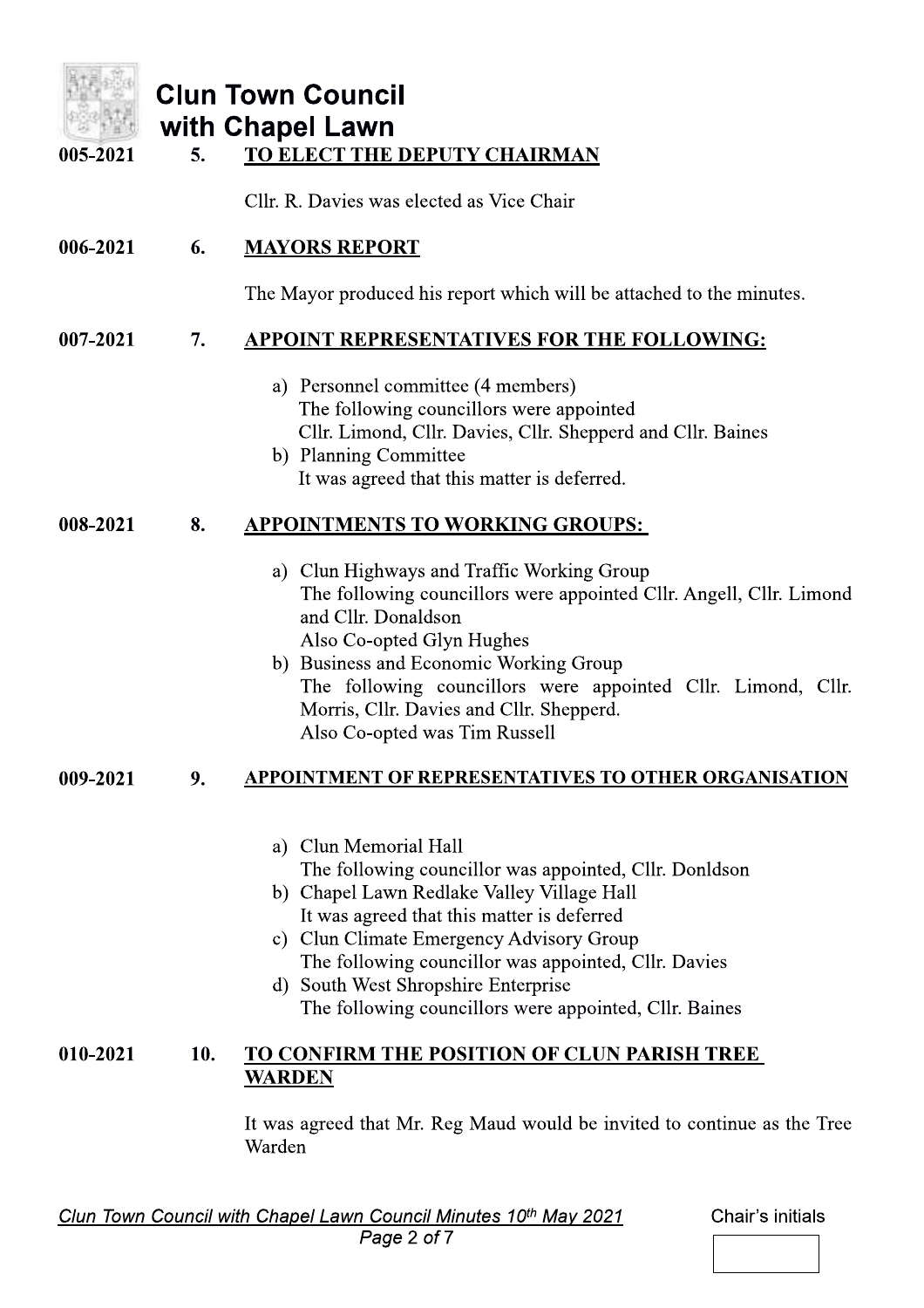

| 011-2021 | 11. | <b>TO CONFIRM RELATIONSHIPS WITH OTHER GROUPS:</b>                                                                                                                                                                                                                                                                                                                     |
|----------|-----|------------------------------------------------------------------------------------------------------------------------------------------------------------------------------------------------------------------------------------------------------------------------------------------------------------------------------------------------------------------------|
| 012-2021 | 12. | a) Clun Parish Path Partnerships<br>It was agreed to open a dialogue with this group.<br>b) SpArC<br>The following councillor was appointed, Cllr. Davies<br>TO CONFIRM OTHER RESPONSIBILITIES:                                                                                                                                                                        |
|          |     | a) Lead Councillor Town Hall<br>The following councillor was appointed, Cllr. Shepperd<br>b) Lead Councillor Public Toilets<br>The following councillor was appointed, Cllr. Baines<br>c) Lead Councillor Cemetery<br>The following councillor was appointed, Cllr. Angell<br>d) Lead Councillor Street Lights<br>The following councillor was appointed, Cllr. Morris |
| 013-2021 | 13. | CONFIRM PROCEDURE FOR CO-OPTION TO VACANT<br>TO<br><b>SEATS</b>                                                                                                                                                                                                                                                                                                        |

The Clerk confirmed that following the election The Council could advertise the vacancies.

#### 014-2021 TO CONFIRM FOR THE RECORD OTHER COUNCIL 14. **RESPONSIBILITIES**

- a) Recreation Trust Members were informed that they were Sole Trustees
- b) Appointment of Trustees to the Clun Town Trust (Museum) Members were informed of the fact that the Council had a responsibility to the Museum.
- c) Custodian Trustee Memorial Hall and Playing Field Trust Members were informed that they were Custodian Trustees
- d) Fishing Rights Members were informed that the Council had a responsibility for a stretch of water.

#### 015-2021  $15.$ TO CONFIRM THE DATE AND FORMAT OF THE ANNUAL **PARISH MEETING**

Clun Town Council with Chapel Lawn Council Minutes 10th May 2021 Page 3 of 7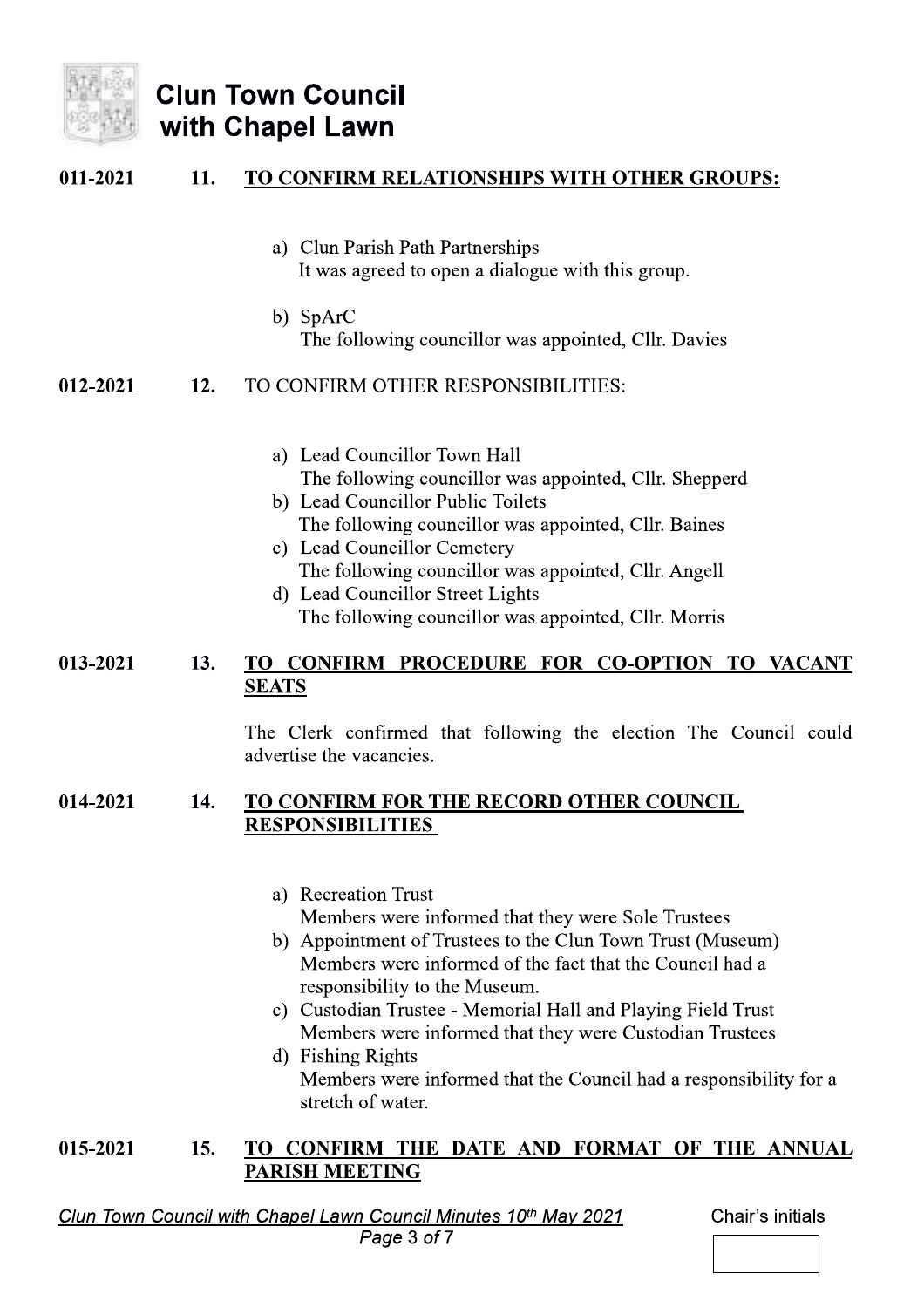

The Annual Parish meeting would be held at 6pm on Saturday 29<sup>th</sup> May  $2021.$ 

It was agreed that on this occasion the meeting be on Zoom and hold a face to face public meeting at a later date.

#### 016-2021 16. **PUBLIC SESSION**

- (i) Shropshire Councillor Report
	- The Ward member had tendered his apology
- (ii) Police Report
	- The latest newsletter had been circulated.
- $(iii)$  Public comments –

One member of the public had asked what the current position was with the website.

Another member of the public highlighted that a function was being organised in order to draw the community back together. It would take the form of a drop in session over a number of days. He asked if there was a facility for financial help. Council responded that he could seek a grant and the Clerk to supply the necessary forms.

#### 017-2021  $17.$ **APPROVAL OF MINUTES**

The minutes of the meeting of  $6<sup>th</sup>$  April 2021 were agreed that they were a true record of what transpired.

#### 018-2021 18. **INFORMATION FROM THE MINUTES**

In resect of the meeting with the MP Philip Dunne it was agreed that Cllrs. Limond, Davies and Angell would attend.

#### 019-2021 19. **CLERK'S REPORT**

The clerk read out an email in resect of the signage at the car park which in their opinion was inadequate. The signage had been discussed at a previous meeting and it was thought to have been suitable.

#### 020-2021 20. **PLANNING**

### a. 21/02024/DIS

Application to discharge Conditions 3 (EPS licence), 4 (bat) roosts), 5 (materials), 6 (masonry) and 7 (fenestration) of planning permission No. 20/01485/FUL and listed building consent No. 20/01486/LBC, plus Condition 8 (bird boxes) of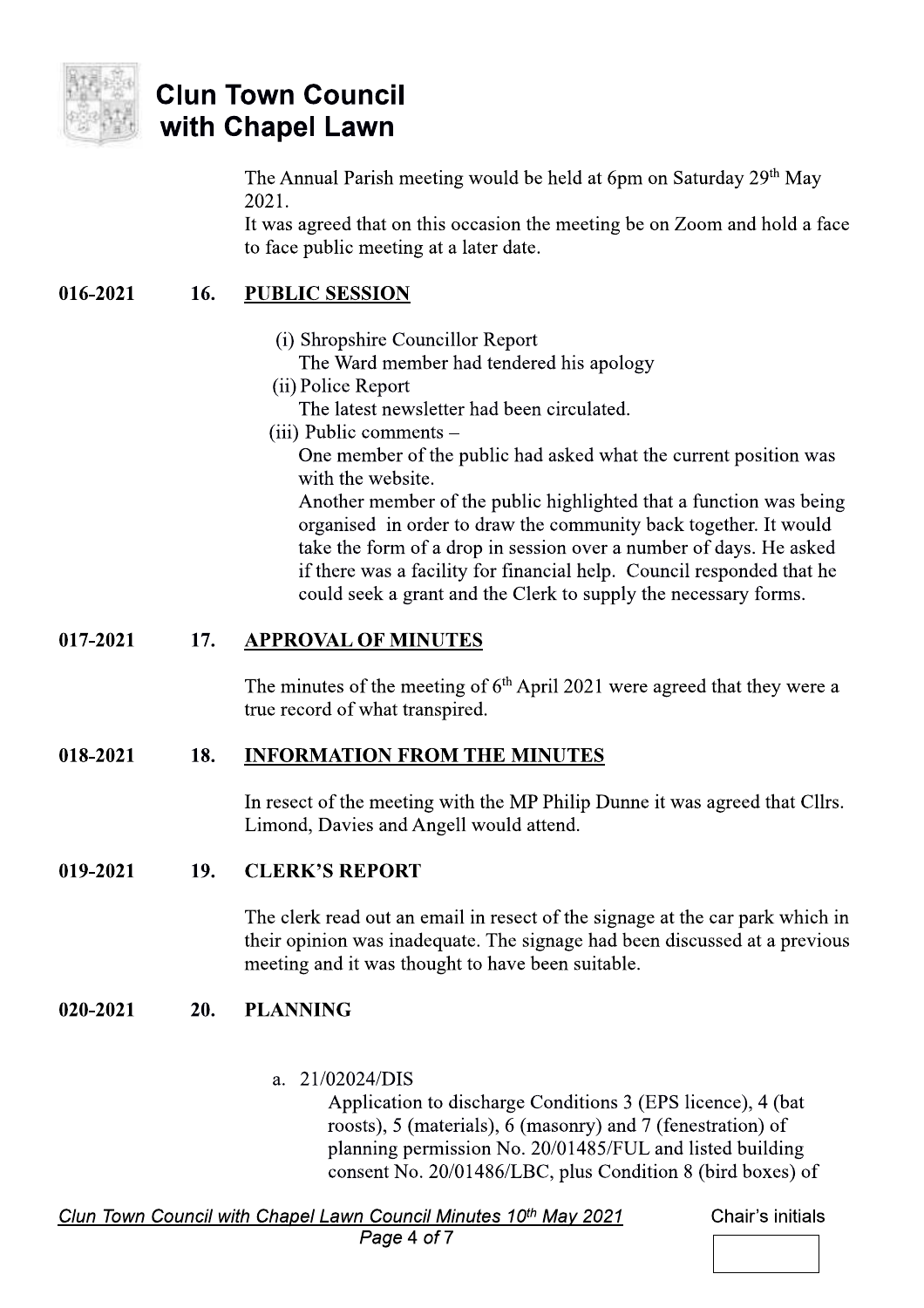

planning permission 20/01485/FUL at Barns At Lower Guilden Down Farm Guilden Down Shropshire

b. 21/01984/DIS

Application to discharge Condition 3 (landscaping) of planning permission No. 20/02132/FUL (for erection of two agricultural buildings and formation of farmyard) at Five Turnings Farm Knighton Shropshire LD7 1NF

c.  $21/01766/DIS$ 

Application to discharge Conditions 3 (materials), 4 (boundary treatments), 5 (parking provision), 6 (drainage), 7 (contaminated land), 8 (archaeological inspection), 8 (joinery), 9 (external lighting) and 10 (bird boxes) of planning permission No. 18/02346/FUL at The Old Yard Powells Lane Clun SY7 8LA

d.  $21/01631/TCA$ 

Notification of tree works to include a reduction in height and width one Cherry tree by 30%; and of one Willow tree by  $50\%$ 4 Church Street Clun SY7 8JW **RESOVED** The Council supported this application

#### 021-2021  $21.$ **HONORARY FREEMAN OF CLUN**

To discuss the process and implementation of the Council Policy of Honorary Freeman Members discussed the circulated process and it was agreed that it was still fit for propose. It was agreed that this matter would be taken forward by Cllr. Donaldson and the Clerk

#### 022-2021 22. **ASSETS OF THE COUNCIL**

To discuss and decide on the following: -

1. Town Hall: update on maintenance plan Cllr. Shepherd gave an update of the schedule of works, he stated that there were a number of items which needed attention within five years, some were of a more urgent nature. Rough estimate over the next 5 years over three phases Phase  $1$  £3 $k$  - £4 $k$ Phase  $2 \text{ } \pounds 12k - \pounds 15k$ Phase  $3 £2k - £3k$ With regards to the stairlift, this was installed some years ago,

Clun Town Council with Chapel Lawn Council Minutes 10th May 2021

Chair's initials

Page 5 of 7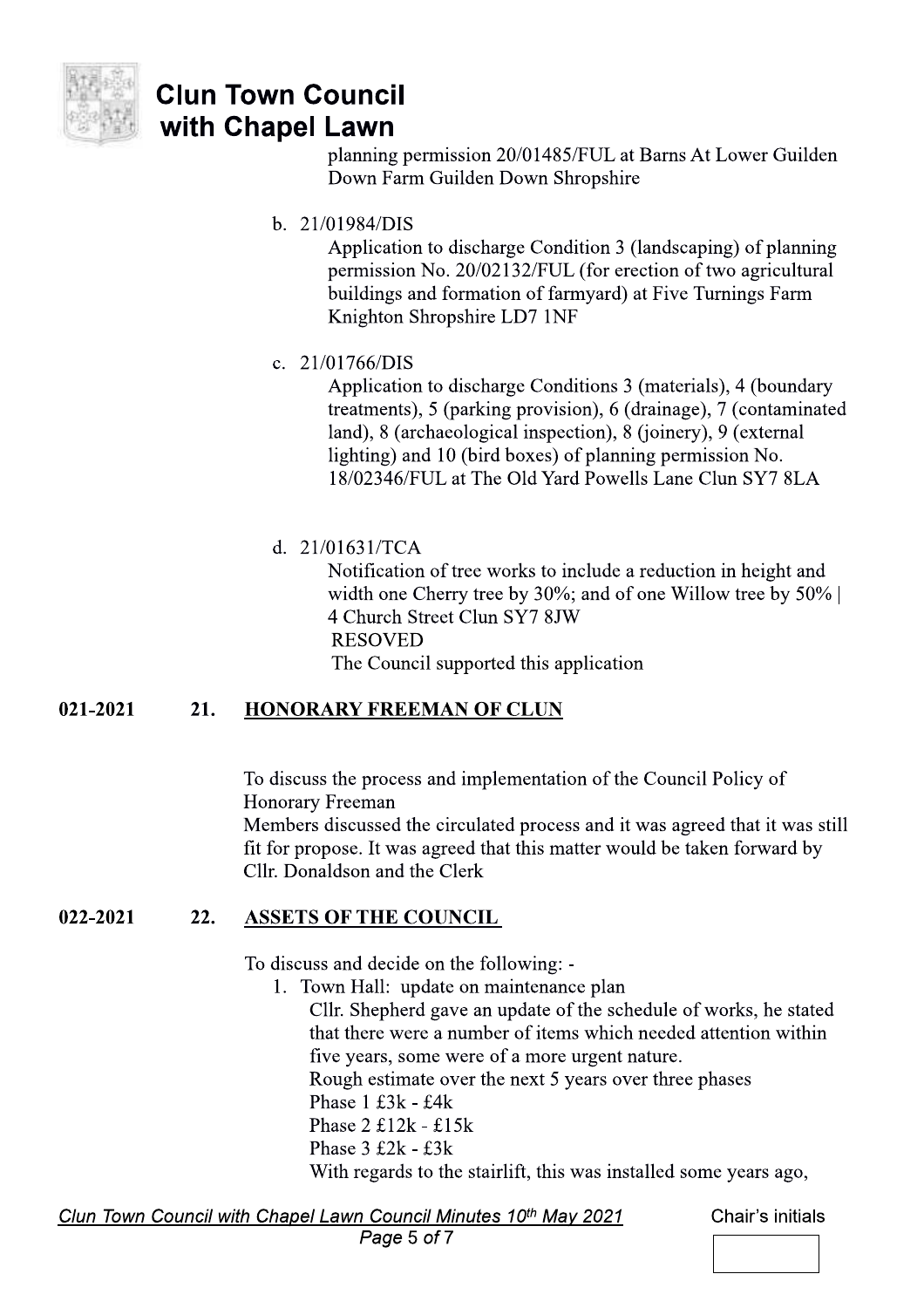

there needs to be further information required before any firm decisions could be made.

2. Public toilets: update on Water supply and maintenance It was reported that the contractor who was due to fit the smart meter failed to attend. It was also reported that enquires undertaken by previous Councillor needed to be reviewed

#### 023-2021 23. TO RECEIVE REPORTS FROM GROUPS OR MEETINGS **ATTENDED**

1. The Business, and Economic working group  $20<sup>th</sup>$  April initiative (mobile App) to improve parking in Shropshire Hills, due to the small take up of the scheme it is not proceeeding. Adventure Outdoors now created an arrangement with the Memorial Hall. This was to ensure that pressure was not created in the Bridge Carpark on the streets. The Environment working groupA summary from their recent

meeting was read out the next meeting will be on next Tuesday 18th 2. The Personnel Committee

The Personnel Committee has met and will be meeting shortly with the clerk.

#### 024-2021 24. **FINANCE**

- 1. To agree that Clun with Chapel Lawn Town Council meets the criteria to exercise the General Power of Competence. It was agreed that Clun with Chapel Lawn Town Council meets the criteria to exercise the General Power of Competence.
- 2. To receive the Bank Reconciliation This was noted
- 3. To receive the accounts year 2020-2021 The accounts were agreed
- 4. To review and consider allocation of Earmarked Reserves. There were a number of budget headings which needed to be uplifted to a more realistic amount. Traffic Plan, environment Plan Chair and Clerk agreed to review and present a revised schedule of earmarked reserves.
- 5. To approve the following invoices for payment.
	- a. HMRC £357.43p (S1-S7 Localism Act 2011)
	- b. G. J. Rippon  $\pounds 85.39p$  (home working allowance) (S1-S7 Localism Act 2011)
	- c. Shropshire Council £358.06p (Joint energy) (S1-S7 Localism Act 2011)
	- d. Came and Co. £1654.65p (Insurance) (S1-S7 Localism Act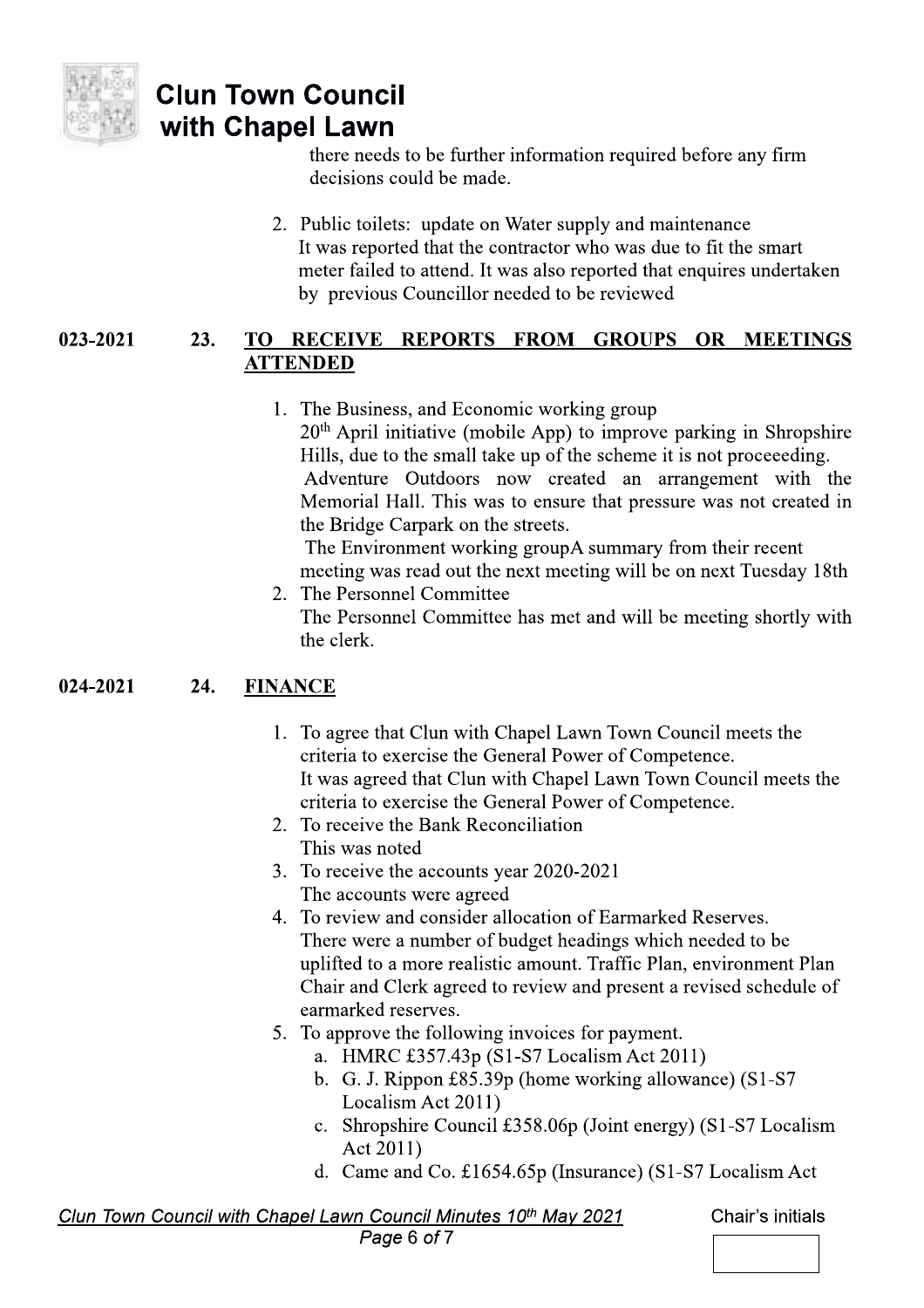

## **Clun Town Council**<br> **Clun Town Council Example 11 With Chapel Lawn**

2011)

- e. GH Display £78.00p (sanitiser bottle holders) (S1-S7 Localism Act 2011)
- f. Brian Angell £57.56p Reimbursement for Zoom payments  $(S1 -$ S7 Localism Act 2011)

For information

g. ICO (Information Commissioner's Office) £35.00p (Data Protection Registration) (S1-S7 Localism Act 2011

The Clerk was instructed to pay all invoices

### j je je predstavljanje predstavljanje predstavljanje predstavljanje predstavljanje predstavljanje predstavljan<br>Dogodki 025-2021 25. CORRESPONDENCE

j je postavlja i postavlja i postavlja i postavlja i postavlja i postavlja i postavlja i postavlja i postavlja<br>Događaji All emails had been sent.

### j 026-2021 26. <u>INFORMATION FROM MEMBERS</u>

There was nothing to report under this heading.

### $027$ -2021  $27.$   $\overline{AGENDA}$  items for the next agenda

j j Post Covid Grants Refuse bins Waterloo Bridge Clearing Footpaths

### j je je postala na svojih na svojih na svojih na svojih na svojih na svojih na svojih na svojih na svojih na s<br>Dogodki 028-2021 28. DATE FOR THE NEXT MEETING

j je stari pod svoji se na svoji se na svoji se na svoji se na svoji se na svoji se na svoji se na svoji se na<br>Svoji se na svoji se na svoji se na svoji se na svoji se na svoji se na svoji se na svoji se na svoji se na sv The next meeting will be on the 1<sup>st</sup> June 2021at 7.30pm The Parish meeting would be held on the 29<sup>th</sup> May 2021 at 6pm

j je je postala za nastavlja u predstavlja u predstavlja u predstavlja u predstavlja u predstavlja u predstavl<br>Dogodki Signed by the Chair.

> : Meeting closed 9.40am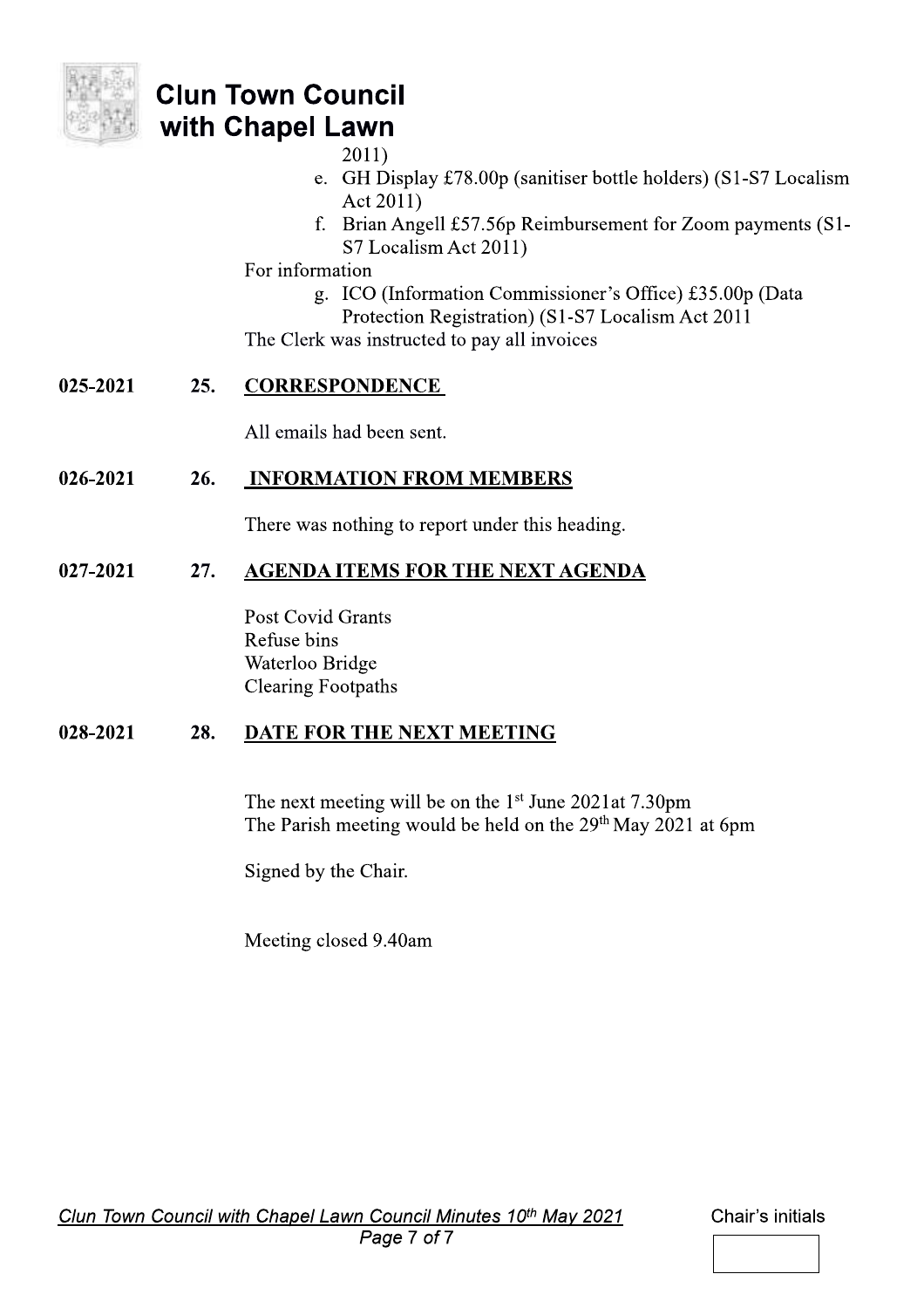

## **MINUTES OF CLUN TOWN COUNCIL MEETING**

### **HELD AT THE Hall AT CHAPEL LAWN ON TUESDAY 1st June 2021 AT 7.30PM**

| <b>APOLOGIES</b>  |
|-------------------|
| Cllr. M Donaldson |
| Cllr. J. Limond   |
| Cllr. R Davies    |
|                   |
|                   |
|                   |

|        |  | <b>ALSO IN ATTENDANCE</b> |  |
|--------|--|---------------------------|--|
| - ~ '1 |  | .                         |  |

Mr. Gwilym Rippon (clerk) N.Hartin

There were five members of the public present.

|          | Agenda<br>item |                              |                                                                                                                                                                                                                                                                                                                                                                                                |          |                  |  |  |  |
|----------|----------------|------------------------------|------------------------------------------------------------------------------------------------------------------------------------------------------------------------------------------------------------------------------------------------------------------------------------------------------------------------------------------------------------------------------------------------|----------|------------------|--|--|--|
| 029-2021 | 1.             |                              | <b>ATTENDANCE AND APOLOGIES</b>                                                                                                                                                                                                                                                                                                                                                                |          |                  |  |  |  |
|          |                | Please see above             |                                                                                                                                                                                                                                                                                                                                                                                                |          |                  |  |  |  |
| 030-2021 | 2.             |                              | <b>DECLARATION OF ANY DISCLOSABLE PECUNIARY INTEREST</b>                                                                                                                                                                                                                                                                                                                                       |          |                  |  |  |  |
|          |                |                              | IN A MATTER TO BE DISCUSSED AT THE MEETING                                                                                                                                                                                                                                                                                                                                                     |          |                  |  |  |  |
|          |                | Name                         | Item                                                                                                                                                                                                                                                                                                                                                                                           | Personal | Prejudicial      |  |  |  |
|          |                |                              |                                                                                                                                                                                                                                                                                                                                                                                                |          |                  |  |  |  |
| 031-2021 | 3.             | <b>DISPENSATION REQUESTS</b> | There were no requests for dispensations.                                                                                                                                                                                                                                                                                                                                                      |          |                  |  |  |  |
| 032-2021 | 4.             | <b>PUBLIC SESSION</b>        |                                                                                                                                                                                                                                                                                                                                                                                                |          |                  |  |  |  |
|          |                |                              | (i) Shropshire Councillor Report<br>The newly elected Shropshire Council held its first meeting on $20th$<br>May. The election did not alter the control of the Council. The new<br>cabinet was formed. The majority of projects which were<br>commenced by the previous administration would be continued.<br>Clun Town Council with Chapel Lawn Council Minutes 1st June 2021<br>Page 1 of 5 |          | Chair's initials |  |  |  |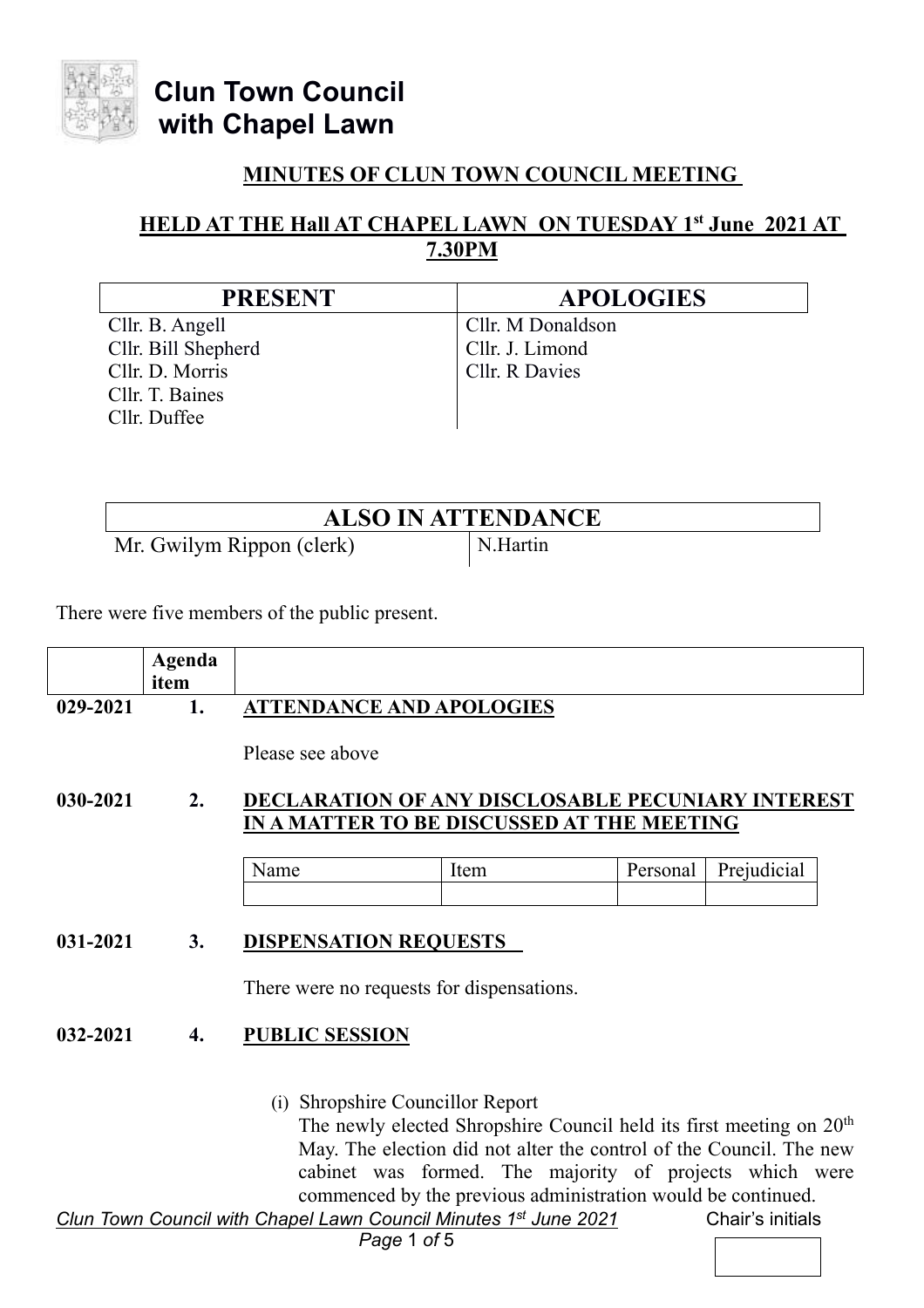

(ii) Police Report

The latest newsletter had been circulated.

(iii) Public comments –

There were no questions from any members of the public present.

### **033-2021 5. CO-OPTION OF COUNCILORS**

Council agreed to Co-opt Mr. Duffy as a councillor and signed the required acceptance of office declaration.

### **034-2021 6. APPROVAL OF MINUTES**

The minutes of the meetings held on 10th May 2021 following minor amendment was agreed .

### **035-2021 7. INFORMATION FROM THE MINUTES**

Cllr. Donaldson scene raised that the panel for the freeman of Clun needed to be appointed. This would be an agenda item for the July meeting. Also the reported activities reported in the minutes will now not take place until the earliest 2022.

The clerk confirmed that Mr Maund would be willing to continue as the Tree warden

### **036-2021 8. MAYORS REPORT**

The Mayor raised three points, there was a meeting with officers from Shropshire Council together with and Police Officer from the West Mercia Police to discuss traffic management involving HGV. There were further enquiries to be made before an in depth report would be produced.

Cllr Davies and Cllr. Limond met with Mr. Phillip Dunne the areas MP in relation to the three large planning applications. These applications were currently blocked due to the legislation from a court case in the Netherlands. Phillip Dunne has been asked if he could use his influence in an attempt to assist with this matter.

Also discussed was the standard of the roads it would appear that this matter was complicated, and the issues laid firmly with Shropshire Council in the manner of dealing with government and with the manner it managed its budget.

Also discussed was the re introduction of Lengthsman.

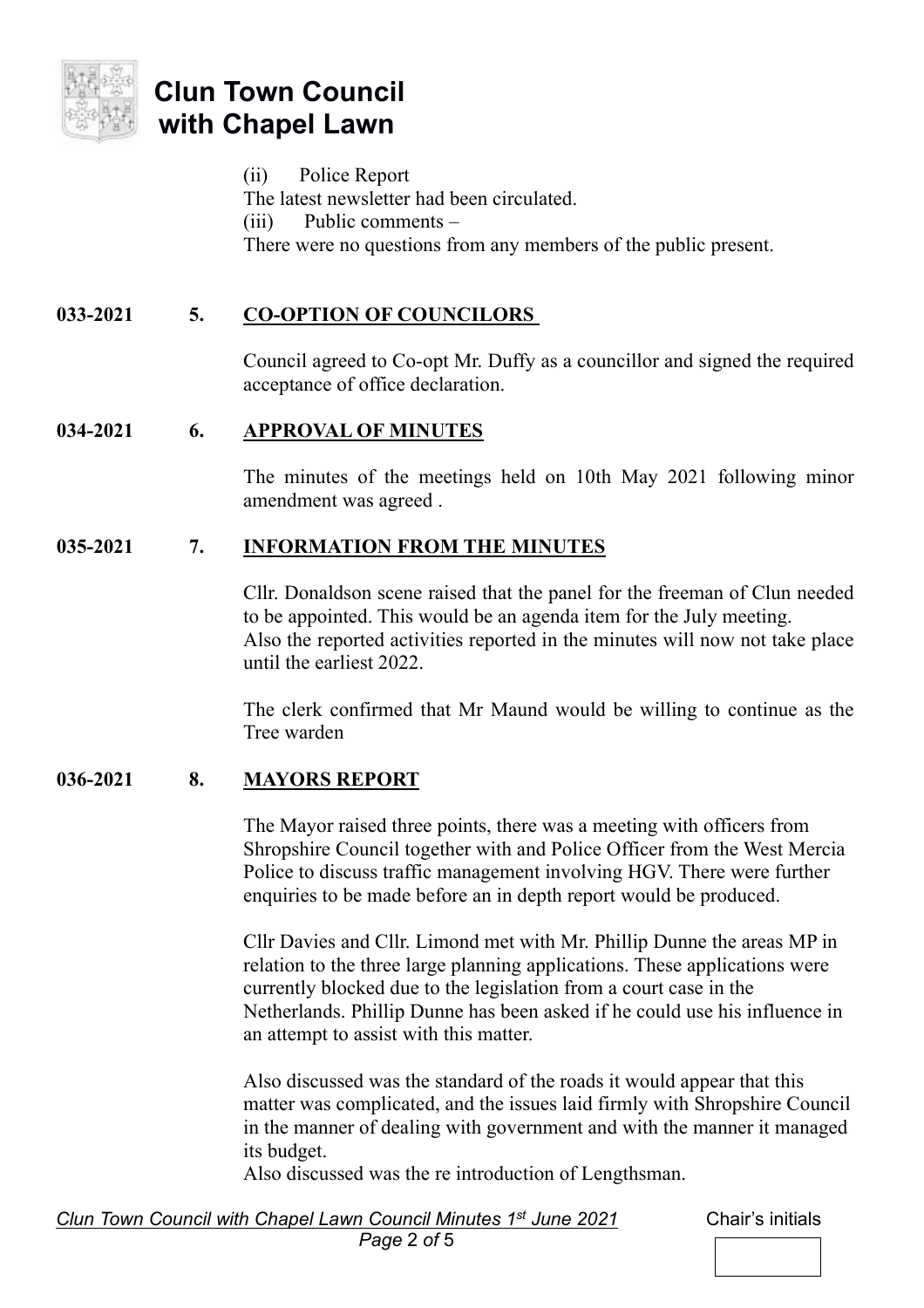

### **037-2021 9. CLERK'S REPORT**

 The clerk reported that all matters has been circulated to members A number of matters had been deferred in relation to representatives. It was also reported that he had received a quote for the digitisation of burial records.

There was also a consultation which had been received in relation to the Clun Valley bus service (Dial a Ride). The Clerk was instructed to write back and state that this was a valuable service which should not be stopped.

### **038-2021 10. CLIMATE EMERGENCY ACTION PLAN**

Review of the Climate Emergency Action Plan prepared by the Clun Climate Emergency advisory group.

The group presented their report, that chair thanked them for a very detail report.

It was agreed that a number of points raised would be more than welcomed, The Council would need to work out what can be supported both politically and financially. It would also need an examination if the contracts can be varied to encompass the Green element.

### **039-2021 11. PLANNING**

1. 21/02322/LBC

Application for Installation of replacement windows, reroof extension with pitched roof and other alterations affecting a Grade II Listed Building at Highlands Hospital Lane Clun SY7 8LE This was discussed by Council RESOLVED The Council supported

This application was discussed by Council

2. 21/02286/FUL

Application for the installation of an air source heat pump (ASHP) heating system to replace the current electric storage heating system at St Catherines 15 High Street Clun Craven Arms Shropshire SY7 8JB

This was discussed by Council

RESOLVED

The Council supported this application

1. Welcome the changes subject to pedestrian access through to the northern boundary of the site.

3. Works towards the ideal of eventual carbon neutral, no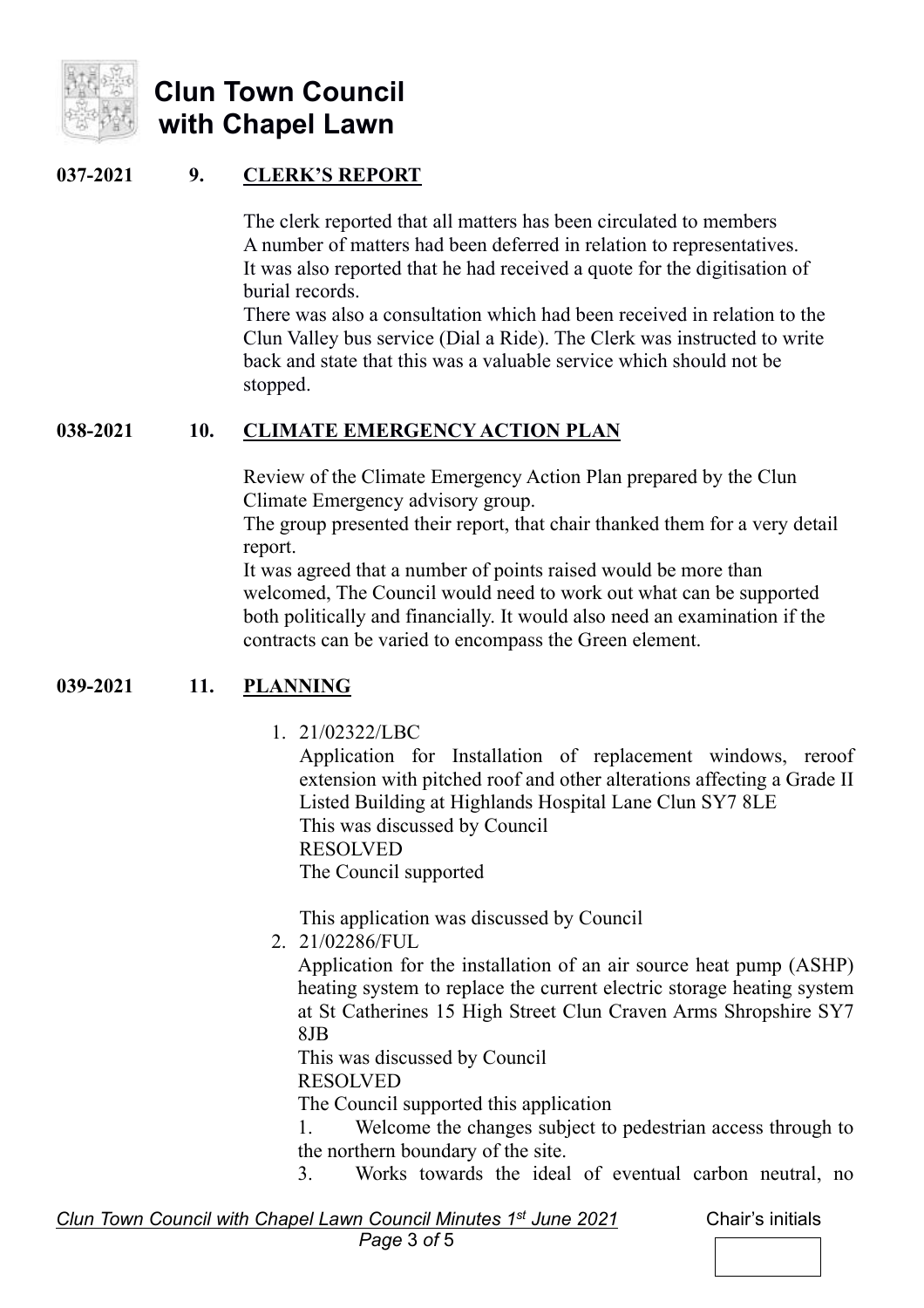

environmental impact and low energy use housing and buildings, Clun Town Council and Chapel Lawn encourages the Planning Department of SCC,when considering applications for new builds, conversions or extensions, to promote reduced emphasis on traditional design and building methods. We ask SCC to use their powers to encourage the removal of reliance on fossil fuels for energy, water and waste management and to eliminate the use of toxic or unsustainable source materials and finishes.

### **040-2021 12. FINANCE**

- 1. To receive the Bank Reconciliation The Bank Reconciliation was accepted
- 2. To discuss and decide on the Reserves Policy The Reserve Policy was accepted.
- 3. To discuss and approve the proposed Earmarked Reserves. The Earmarked reserves as tabled was agreed.
- 4. To approve the following invoices for payment.
	- a) HMRC £357.43p S1-8 Localism Act 2011
	- b) J. Churchett £500.00p (toilet Cleaning) S1-8 Localism Act 2011
	- c) G. J. Rippon £24.00p (home working allowance) S1-8 Localism Act 2011
	- d) SALC £488.57p (subscription) S1-8 Localism Act 2011
	- e) A. Wallace £80.00p (Grass cutting) S1-8 Localism Act 2011
	- f) Web Orchard £228.00p (web hosting S1-8 Localism Act 2011
- 5. Grants

To Discuss and decide of a grant from Redlake Valley Community Benefit Society

This was discussed it was agreed that the Council would give a donation to £500.00 to Redlake Valley Community Benefit Society The Clerk was instructed to pay all invoices

### **041-2021 13. THE MUSEUM ISSUES**

1. To discuss and decide on a yearly contact for the stairlift at the museum.

This was discussed and it was agreed that the Council would enter into a contract for a yearly service of the stairlift.

2. To agree the contract for the Museum maintenance Cllr. Shepherd informed Council of the details of his fact finding It was agreed that contact 'B'; would be approached to undertake the work detailed.

### **042-2021 14. POST COVID GRANTS**

*Clun Town Council with Chapel Lawn Council Minutes 1 st June 2021* Chair's initials  *Page* 4 *of* 5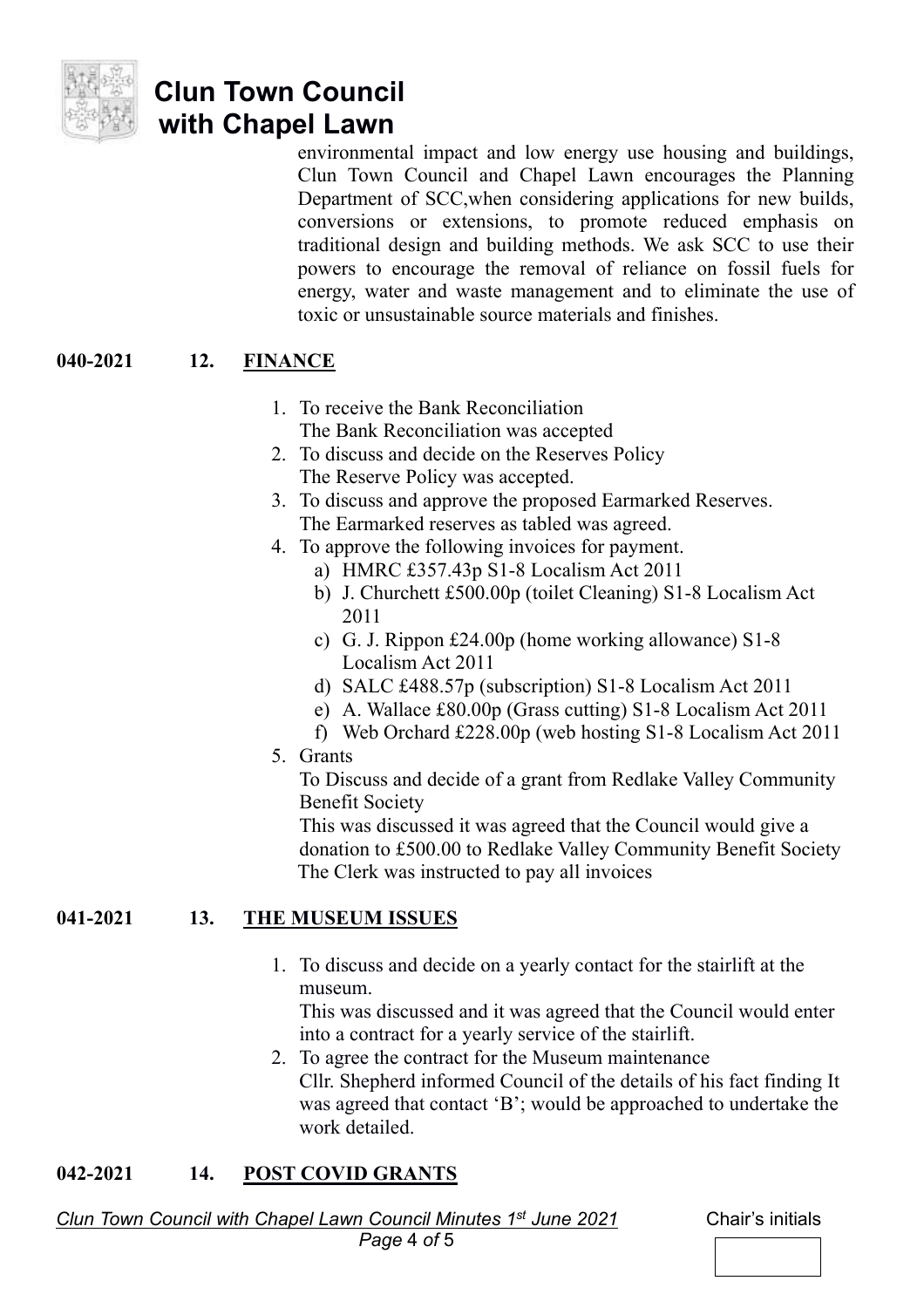

This matter was deferred.

### **043-2021 15. REFUSE BINS**

It was discussed that there was a suggestion for dog waste disposable bags dispenser. Also, to explore the possibility of providing larger bins. The clerk was to ask to explore this further and report. Also, members should consider the locations for any new or existing bins

### **044-2021 16. CLEARING FOOTPATH ON B4368**

This was first raised by the walking groups. There are issues with hedge, it was advised that this was a highway issues. The clerk to report the matter

### **045-2021 17. WATERLOO BRIDGE**

This was discussed there was concerned shown how this was going to be maintained as flakes of paint were coming off and falling into the water. The clerk was requested to write to the environment agency to inform them of the contamination issues.

| 046-2021 | 18. | <b>CORRESPONDENCE</b> |
|----------|-----|-----------------------|
|          |     |                       |

The clerk reported that all matters had been circulated.

**047-2021 19. INFORMATION FROM COUNCILLORS** 

There was nothing to report under this heading

**048-2021 20. AGENDA ITEMS FOR THE NEXT MEETING** 

Toilets Street Lighting Website

**049-2021 21. DATE FOR THE NEXT MEETING**

The next meeting will be on the  $6<sup>th</sup>$  July 2021at 7.30pm

Signed by the Chair.

Meeting closed 9.37pm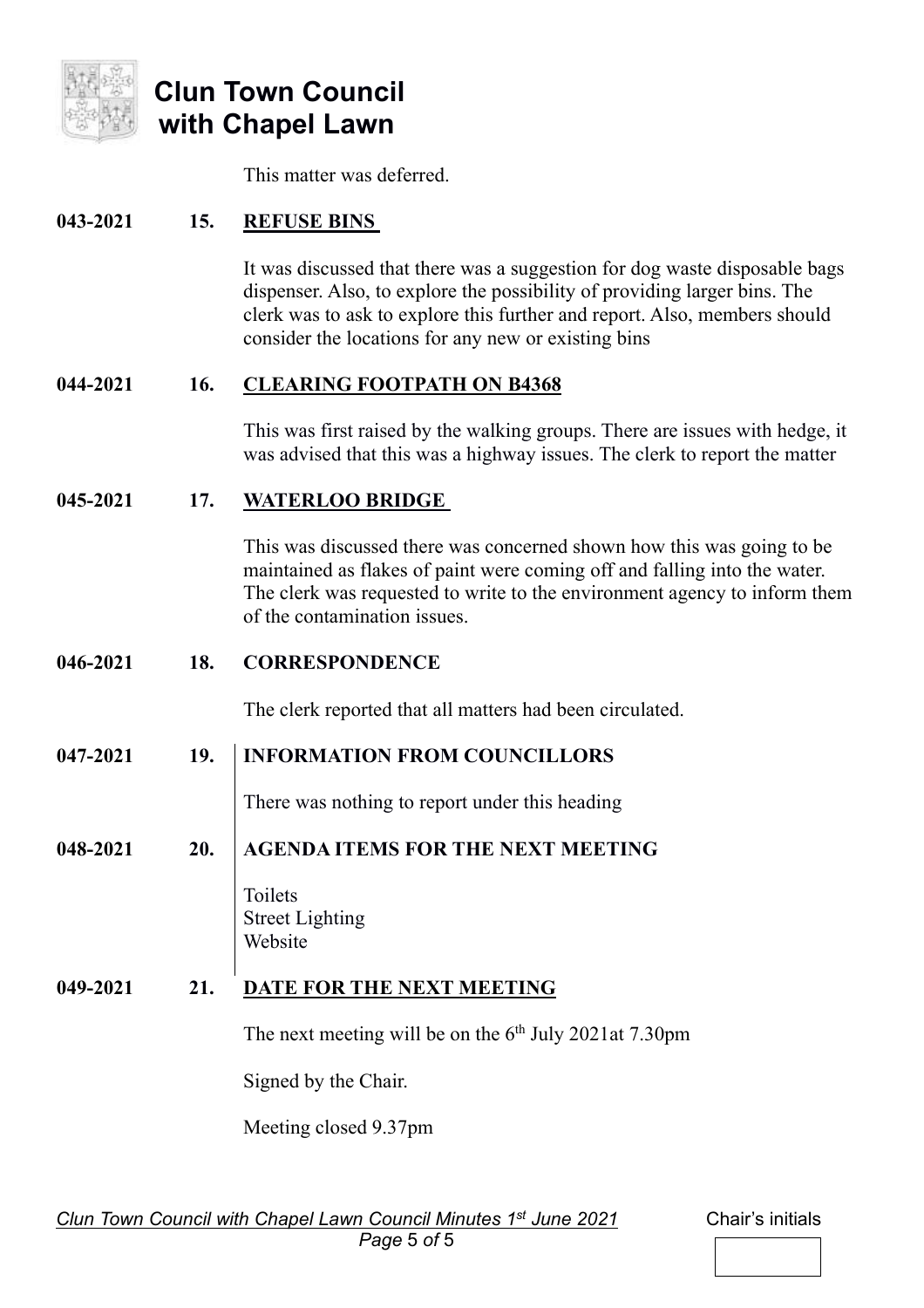

### **MINUTES OF CLUN TOWN COUNCIL MEETING**

### **HELD AT THE MEMORIAL HALL, Clun ON TUESDAY 6th July 2021 AT**  $7.30PM$

| <b>APOLOGIES</b>  |
|-------------------|
| Cllr. M Donaldson |
| Cllr. J. Limond   |
|                   |
|                   |
|                   |
|                   |
|                   |
|                   |

|                           | <b>ALSO IN ATTENDANCE</b> |
|---------------------------|---------------------------|
| Mr. Gwilym Rippon (clerk) | N.Hartin                  |

There were one members of the public present.

|          | Agenda |                                                          |                              |                                                                  |          |                  |  |
|----------|--------|----------------------------------------------------------|------------------------------|------------------------------------------------------------------|----------|------------------|--|
|          | item   |                                                          |                              |                                                                  |          |                  |  |
| 050-2021 | 1.     |                                                          |                              | <b>ATTENDANCE AND APOLOGIES</b>                                  |          |                  |  |
|          |        | Please see above                                         |                              |                                                                  |          |                  |  |
| 051-2021 | 2.     | <b>DECLARATION OF ANY DISCLOSABLE PECUNIARY INTEREST</b> |                              |                                                                  |          |                  |  |
|          |        |                                                          |                              | IN A MATTER TO BE DISCUSSED AT THE MEETING                       |          |                  |  |
|          |        |                                                          | No declarations were made    |                                                                  |          |                  |  |
|          |        | Name                                                     |                              | Item                                                             | Personal | Prejudicial      |  |
|          |        |                                                          |                              |                                                                  |          |                  |  |
| 052-2021 | 3.     |                                                          | <b>DISPENSATION REQUESTS</b> |                                                                  |          |                  |  |
|          |        | There were no requests for dispensations.                |                              |                                                                  |          |                  |  |
|          |        |                                                          |                              |                                                                  |          |                  |  |
| 053-2021 | 4.     | <b>PUBLIC SESSION</b>                                    |                              |                                                                  |          |                  |  |
|          |        |                                                          |                              |                                                                  |          |                  |  |
|          |        | (i)                                                      |                              | <b>Shropshire Councillor Report</b>                              |          |                  |  |
|          |        |                                                          |                              | Clun Town Council with Chapel Lawn Council Minutes 6th July 2021 |          | Chair's initials |  |
|          |        |                                                          | Page 1 of 8                  |                                                                  |          |                  |  |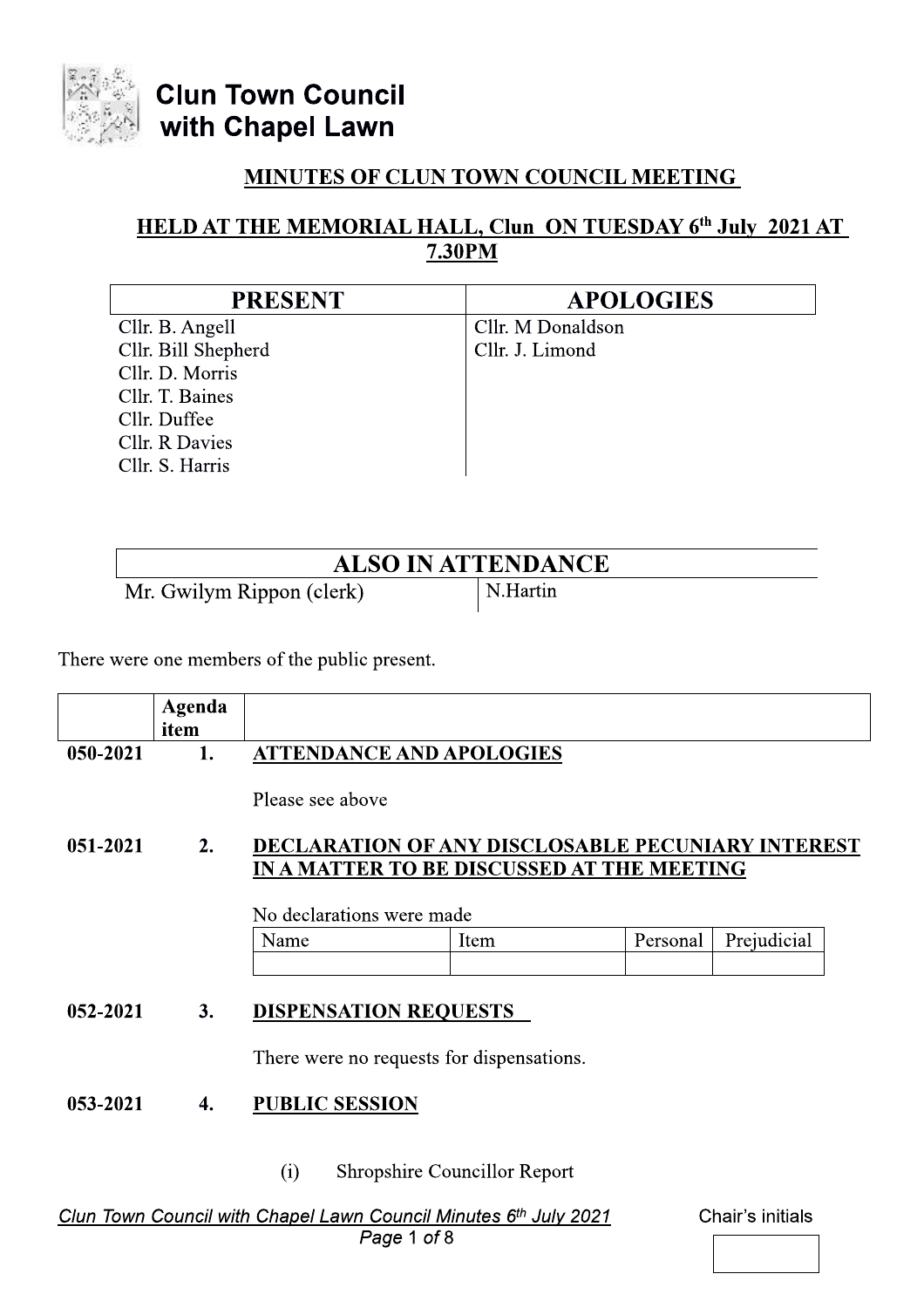

The local member tendered his apology, his report was circulated and is attached to the minutes

 $(ii)$ Police Report The latest newsletter had been circulated. Public comments  $(iii)$ There were no comments

#### 054-2021  $\overline{5}$ . **CO-OPTION OF COUNCILORS**

Council agreed to Co-opt Mr. Harris as a councillor and signed the required acceptance of office declaration.

#### 055-2021 6. **APPROVAL OF MINUTES**

The minutes of the meetings held on  $1<sup>st</sup>$  June 2021 following minor amendment was agreed.

#### 056-2021  $7.$ **INFORMATION FROM THE MINUTES**

 $36 - 2021$  - Lengthsman clerk to add to next agenda  $36 - 2021$  – Philip Dunne in relation to planning applications Clerk to remind Mr. Dunne 42 – 2021 Post Covid Grants this referred to the COVID welcome back grant.

#### 057-2021 **MAYORS REPORT** 8.

Since the last meeting I have had number of other meetings representing the Council:

I accompanied the drainage engineers on a walk round the main roads of Clun disucssing some of the findings and issues raised by the drainage asset survey. This confirmed that there are situations where there are no assets, inappropriate assets e.g 6" Storm Joined to 4" Foul, drains entering old stone drains, blocked drains, and damaged drains. Engineers are meeting this week to start the design of solutions to all these problems which will take time as there will need to be liaison with Severn Trent and Environment Agency and other utilities e.g BT and Network Power. The plan is to have a first design iteration by the autumn and finalised design by Christmas with the intention to do the work in stages starting in 2022 financial year.

There was a meeting of the TC and SC Highways partnership sadly other members of the TC working group were not able to attend. In addition to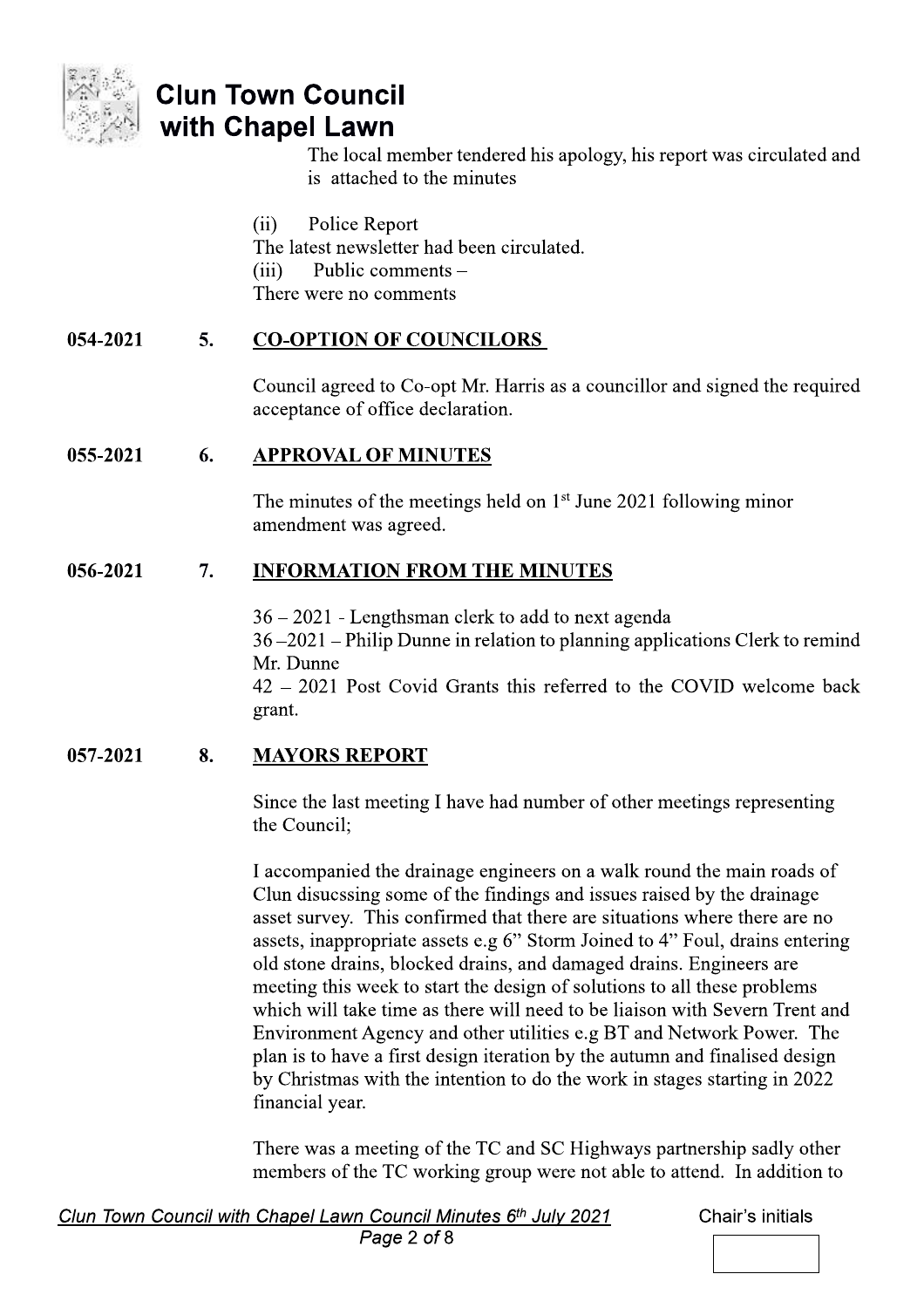

drainage we discussed the Vision Design guide (to which I have supplied some photos) a draft should be available to the TC working group for fact checking by end of July. The knotty issues of HGVs was discussed again at length bearing in mind recent instances of damage. As reported previously support from SC and Police for a TRO is weak owning to difficulties of enforcement and ensuring equity for local businesses. SC has received back from their legal advisers, the information we requested about enforcement. They are still interpreting what the legalese means and will report in detail next month. I asked that they look into formalising the parking along the NewCastle Road if that is their verge. This could avoid cars parking half on or half off the highway and provide increased visitor parking.

A special meeting of full Council with representatives of Shropshire Council officers is planned for early August. The aim is to ensure full council is conversant with the project as there have been significant changes in Council since this work began over 3 years ago. Shropshire Council officers will present the draft vision document and the plans relating to signs relating to HGVs and including the options that have been considered. The prosed date was 9 August this si no longer possible so please clear your diaries. The possible dates are evenings of Monday 2nd or Monday 16th August or Tuesdays 3rd and 17th between 9:45 and 14:00. The aim is for this to be face to face in Clun.

I met - at their request - with the Chair (Alison Weeks) and Secretary (Chrissy Verdun) of the Clun Climate Emergency Group – our advisory group on environment and climate change matters. We discussed in more detail some of the ideas that aroose at our council meeting last month. They have informed me of progress on an environmental survey of the Castle which although a quick and superficial survey demonstrates what wealth of diversity we have on our doorstep. I have informed EH on this and requested discussions as soon as possible over progress on the management and grazing of the site as I have had number of discussions with residents on this topic.

### In addition:

I have written to SC highways senior officers regarding the slow replacement of the HGV sign at Purslow and the HGV signs at Lydham and Bishops Castle that are illegible as a consequence of overgrown vegetation and algal growth. I am assured these have been logged with the local teams for action. We watch this space. As the effectiveness of any signs are predicated on prompt and effective management I have strongly emphasised the importance of this.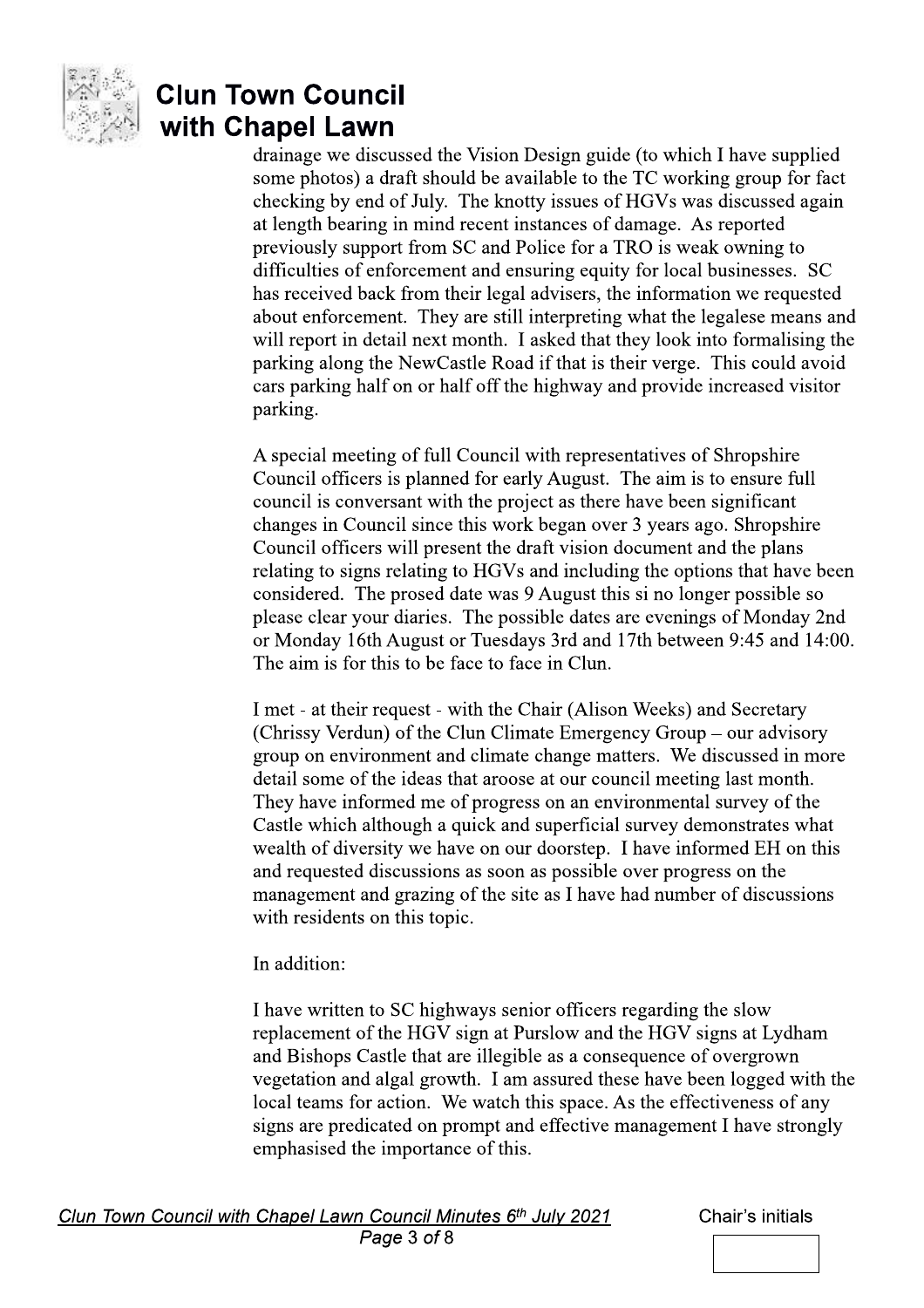

I have also been in discussion with Nigel Hartin over the maintenance of the wider road network and I am aware he is setting up meeting for a group of councils in this area to meet with Highways Staff. In preparation of this I have obtained (using and FOI request) the Highway Saftey Inspection manual which identifies priorities and frequency for different road types. With changes over time in living and working in the area I am not convinced this meets current needs. If you would like to see the copy email me after the meeting.

I have requested the Clerk to set up a meeting with SC officers and the EA to discuss and agree a future routine programme of management of the gravel and silt around and under the main Bridge.

I consulted with Councillors re the BT phone at Whicott Keysett and also Consulted with Cllr Burge of Newcastle Parish as the phone is on the border. Asked Clerk to respond citing potential mobile reception issues, some potential interest from community needing further investigation. Clerk to follow up with Newcastle Community and involve Cllr Donaldson who has contacts in the community.

#### 058-2021 9. **CLERK'S REPORT**

The clerk reported that all emails have been sent.

#### 059-2021 10. **PLANNING**

## **PLANNING**

To consider the following planning applications and other planning matters

Planning applications

- 1. 21/02734/LBC & 21/02733/FUL (determination date 27/07/2021) Application for the alterations to include upgrading or replacement of windows and doors, installation of internal wall insulation, upgrading of existing loft insulation, insulation of ground floor suspended timber floor, re-rendering of front elevation, installation of three flues, and alterations to internal layout | St Catherines 15 High Street Clun Craven Arms Shropshire SY7 8JB These applications were discussed **RESOLVED** The parish Council supports this application
- 2. 21/02694/FUL (determination date 23/08/2021) Application for the erection of a steel portal framed agricultural building | Curlew Corner Upper Treverward Clun Shropshire SY7  $8LX$

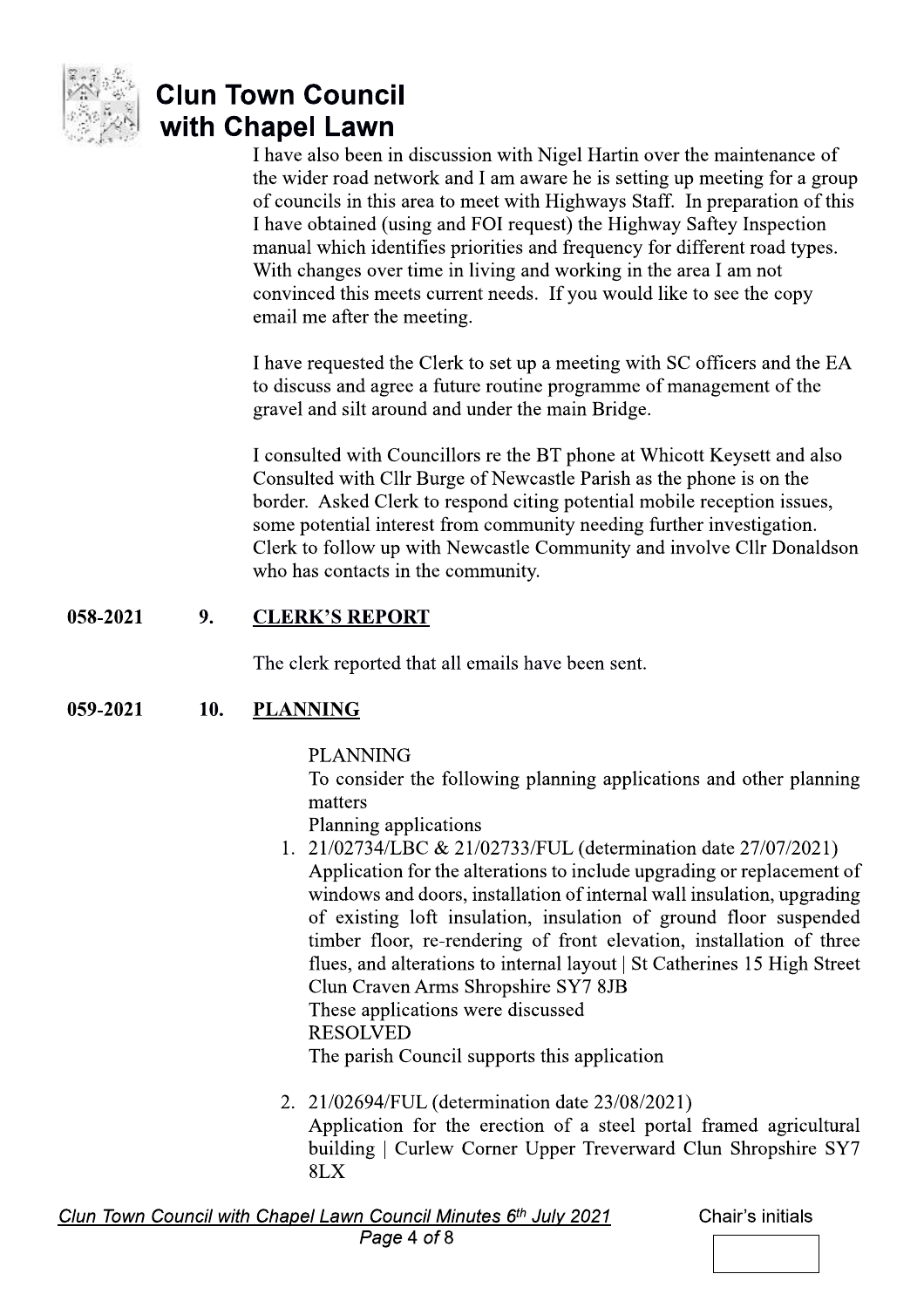

This application was discussed **RESOLVED** 

The parish Council supports this application. However it is noted that the development should adhere to the Agricultural Building design guidance as produced by ANOB.

3. 21/02292/LBC & 21/02291/FUL & 21/02296/ FUL (determination date 22/07/2021)

Application for work incidental to the conversion of the existing barns into 2no dwellings with bicycle and bin store and revised sewage treatment plant affecting a grade II listed building | Proposed Residential Barn Conversions At Lower Guilden Down Guilden Down Clun Shropshire

These applications were discussed **RESOLVED** 

Clun Council support this application in principle however we have concerns over the nature of the sewage soak away field. This is very close to water course that ends in the river Clun - in view of the other development pressures consequent on the nutrient pollution issues of the river we would wish to see Shropshire Council have equal assurance that there will be no additional pollution load on the river in equal measure.

Further more we note the comments by your highways adviser on the need for measures to reduce impact on the road from Guilden Down to Clun, which we support. In addition the council would wish to see the road from Guilden Down to the A488 better maintained and treated equally.

Works towards the ideal of eventual carbon neutral, no environmental impact and low energy use housing and buildings, Clun Town Council and Chapel Lawn encourages the Planning Department of SCC, when considering applications for new builds, conversions or extensions, to promote reduced emphasis on traditional design and building methods. We ask SCC to use their powers to encourage the removal of reliance on fossil fuels for energy, water and waste management and to eliminate the use of toxic or unsustainable source materials and finishes.

#### 060-2021 11. **FINANCE**

- 1. To receive the Bank Reconciliation This was noted
- 2. To receive the Internal Auditors report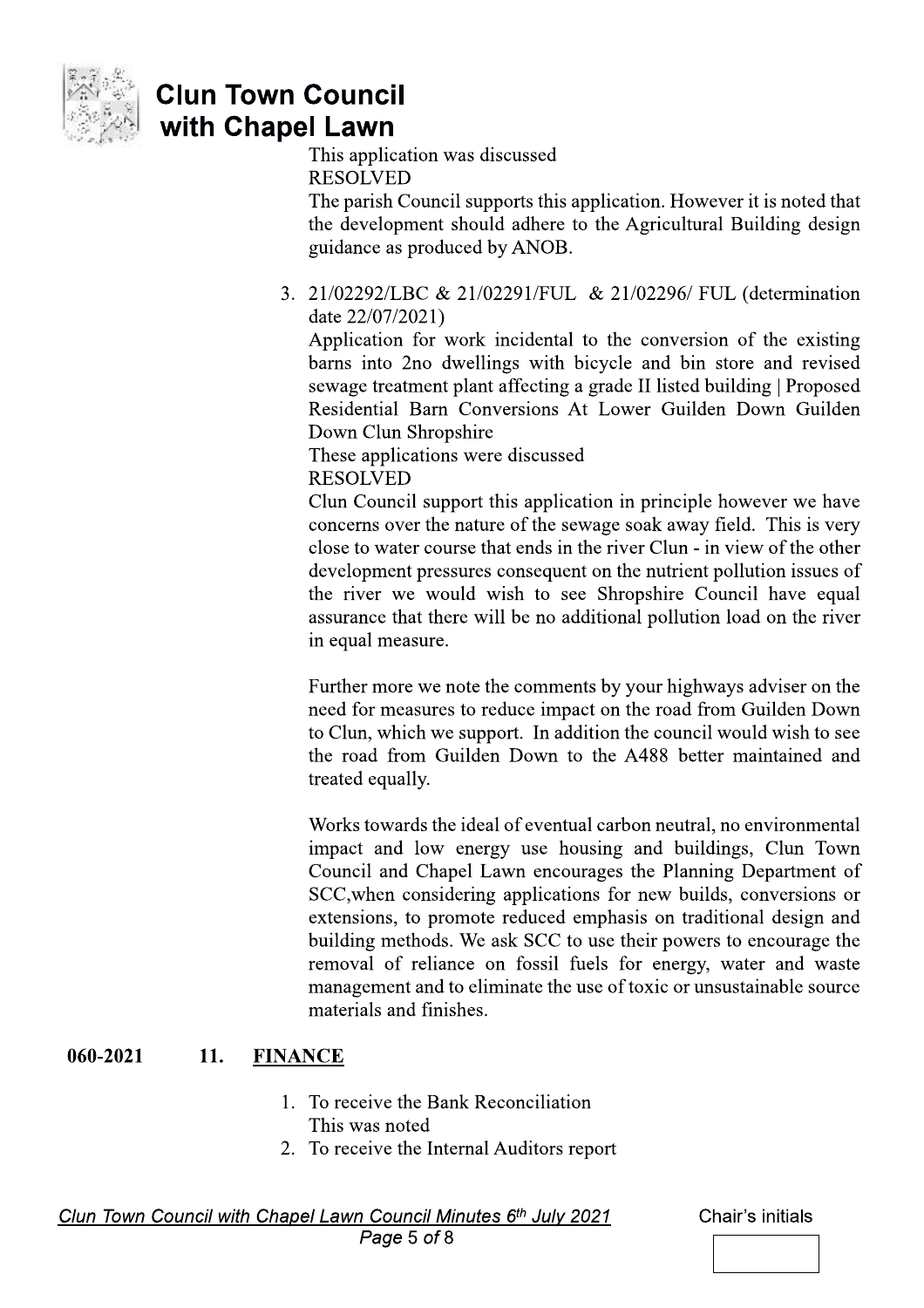

The clerk reported that the Internal Auditor gave the council a clean bill of health.

- 3. To agree the annual return The Annual return was agreed.
- 4. To approve the following invoices for payment.
	- a) HMRC £357.43p S1-8 Localism Act 2011
	- b) J. Churchett £500.00p (toilet Cleaning) S1-8 Localism Act 2011
	- c) G. J. Rippon  $\text{\pounds}26.00$  (home working allowance) S1-8 Localism Act 2011
	- d) Highline £553.30 (streetlight maintenance) S1-8 Localism Act 2011
	- e) Highline £87.30 (streetlight maintenance) S1-8 Localism Act 2011
	- f) Halls SMS £14.59 (toilet sundries) S1-8 Localism Act 2011
	- g) I. Selkirk £225.00 (Internal Audit) S1-8 Localism Act 2011
	- h) Acorn £114.00 (stairlift contract) S1-8 Localism Act 2011
	- i) ICCM £95.00 (subscription) S1-8 Localism Act 2011
	- i). SALC £488.57p (subscription) S1-8 Localism Act 2011

The clerk was instructed to pay all invoices

#### 061-2021 12. **UPDATES ON THE FOLLOWING**

1. Public Toilets - Report from Cllr T Baines and agree priorities and programme of work.

Clerk to contact Severn and Trent in relation to the water meter. The barge board needed painting, painting of the doors, also lighting needed attention. It was also suggested that a notice board be installed. Removal of vegetation. It was agreed the Clerk and Cllr Baines would progress these matters.

Streetlights - to receive a report from Cllr D Morris There 36 street lights. There are 14 LED lights. There are a number of lights not working It was agreed Cllr Morris to work with the Clerk to ensure all lights not working are put into working order. Parish Office for Clerk: To receive a report and update on progress. In the absence of Cllr Limond the Chair reported a draft licence had been reviewed and the matter referred to the Clerk to finalise details.

Report Clun Traffic and highways Working Group - To receive a verbal report on recent meetings.

This update was given earlier in the agenda at item 057

2. Parish award: to receive a report from Cllr Donaldson on progress and actions required This item was deferred

#### 062-2021  $13.$ **PARISH EVENTS**

Clun Town Council with Chapel Lawn Council Minutes 6th July 2021 Page 6 of 8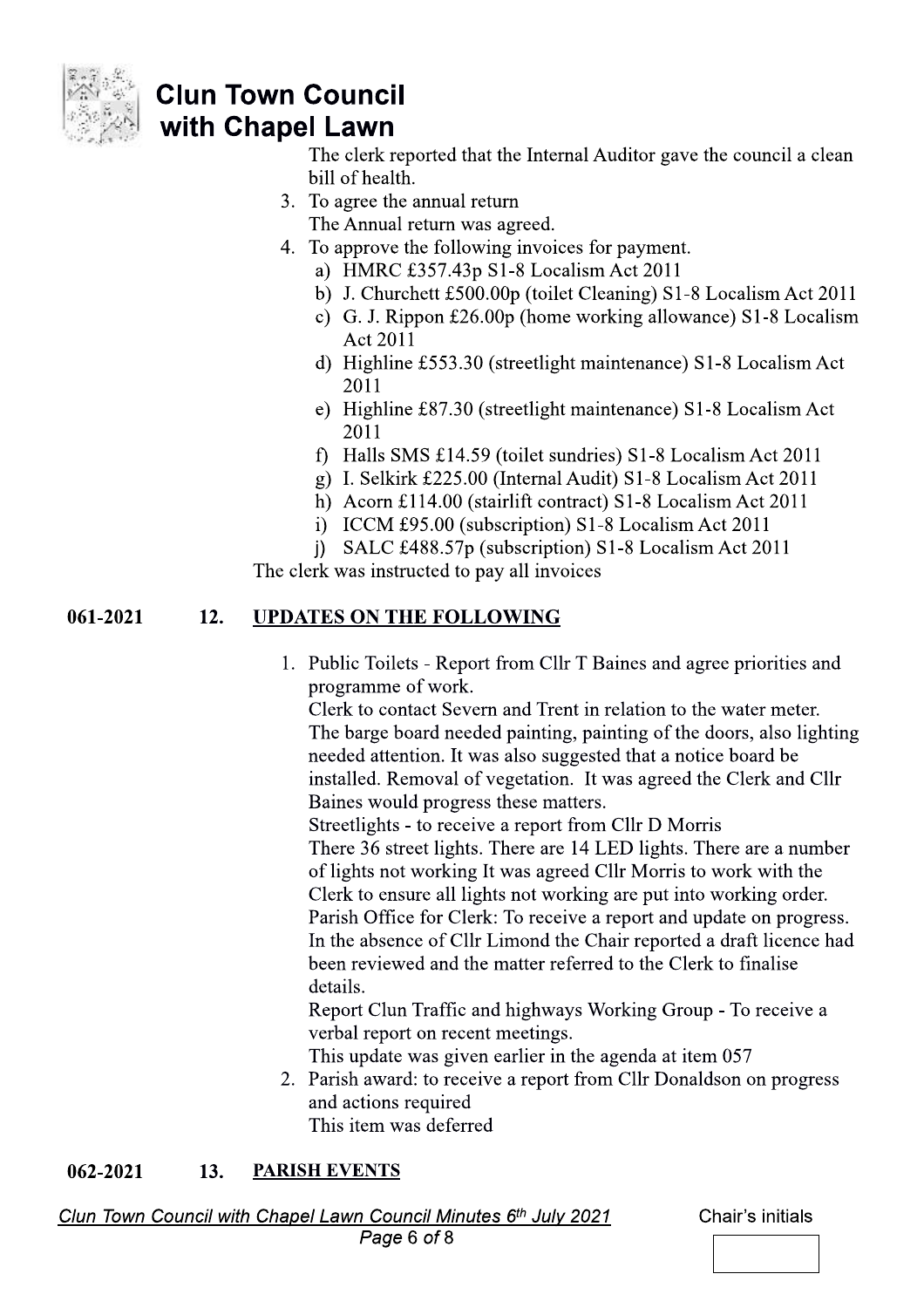

9 9 9

# - with Chapel Lawn **Chapel**

To discuss the following:

|          |     | 1. Autumn event to replace celebration held as part of Annual Parish<br>Meeting<br>It was suggested that a public meeting be held earlier in the year, possibly<br>on Saturday / Sunday Cllr. Baines and Cllr Davies would co-ordinate this<br>event.<br>2. Queens Diamond Jubilee 2022<br>There is a movement to provide beacons to celebrate this, also seek if<br>there is a desire for a celebrating. Cllr Davies would place an article in<br>the Chronicle.<br>3. Christmas 2021<br>The provision of lights was discussed it was suggested that the lights<br>should also go on the other side of the bridge. Cllr Morris agreed to<br>look into this and bring back to the next meeting. |  |  |
|----------|-----|-------------------------------------------------------------------------------------------------------------------------------------------------------------------------------------------------------------------------------------------------------------------------------------------------------------------------------------------------------------------------------------------------------------------------------------------------------------------------------------------------------------------------------------------------------------------------------------------------------------------------------------------------------------------------------------------------|--|--|
| 063-2021 | 14. | <b>WEBSITE</b>                                                                                                                                                                                                                                                                                                                                                                                                                                                                                                                                                                                                                                                                                  |  |  |
|          |     | Mark Duffee to lead on this matter in conjunction with the chair and the clerk                                                                                                                                                                                                                                                                                                                                                                                                                                                                                                                                                                                                                  |  |  |
| 064-2021 | 15. | <b>DATES AND VENUE OF FUTURE MEETINGS</b>                                                                                                                                                                                                                                                                                                                                                                                                                                                                                                                                                                                                                                                       |  |  |
|          |     | It was agreed to meet in April, June and September in Chapel Lawn                                                                                                                                                                                                                                                                                                                                                                                                                                                                                                                                                                                                                               |  |  |
| 065-2021 | 16. | <b>CORRESPONDENCE</b>                                                                                                                                                                                                                                                                                                                                                                                                                                                                                                                                                                                                                                                                           |  |  |
|          |     | The clerk reported that all matters had been circulated.                                                                                                                                                                                                                                                                                                                                                                                                                                                                                                                                                                                                                                        |  |  |
| 066-2021 | 17. | <b>INFORMATION FROM COUNCILLORS</b>                                                                                                                                                                                                                                                                                                                                                                                                                                                                                                                                                                                                                                                             |  |  |
|          |     | SpArC Ryan Cllr Harris volunteered to represent the Council.<br>Cllr. Shepherd reported that the footpath issue was in hand.                                                                                                                                                                                                                                                                                                                                                                                                                                                                                                                                                                    |  |  |
| 067-2021 | 18. | <b>AGENDA ITEMS FOR THE NEXT MEETING</b><br>Lengthsman                                                                                                                                                                                                                                                                                                                                                                                                                                                                                                                                                                                                                                          |  |  |
| 068-2021 | 19. | <b>DATE FOR THE NEXT MEETING</b>                                                                                                                                                                                                                                                                                                                                                                                                                                                                                                                                                                                                                                                                |  |  |
|          |     | The next meeting will be on the $3rd$ August 2021at 7.30pm                                                                                                                                                                                                                                                                                                                                                                                                                                                                                                                                                                                                                                      |  |  |
|          |     | Signed by the Chair.                                                                                                                                                                                                                                                                                                                                                                                                                                                                                                                                                                                                                                                                            |  |  |
|          |     | Clun Town Council with Chapel Lawn Council Minutes 6th July 2021<br>Chair's initials                                                                                                                                                                                                                                                                                                                                                                                                                                                                                                                                                                                                            |  |  |
|          |     | Page 7 of 8                                                                                                                                                                                                                                                                                                                                                                                                                                                                                                                                                                                                                                                                                     |  |  |
|          |     |                                                                                                                                                                                                                                                                                                                                                                                                                                                                                                                                                                                                                                                                                                 |  |  |
|          |     |                                                                                                                                                                                                                                                                                                                                                                                                                                                                                                                                                                                                                                                                                                 |  |  |
|          |     |                                                                                                                                                                                                                                                                                                                                                                                                                                                                                                                                                                                                                                                                                                 |  |  |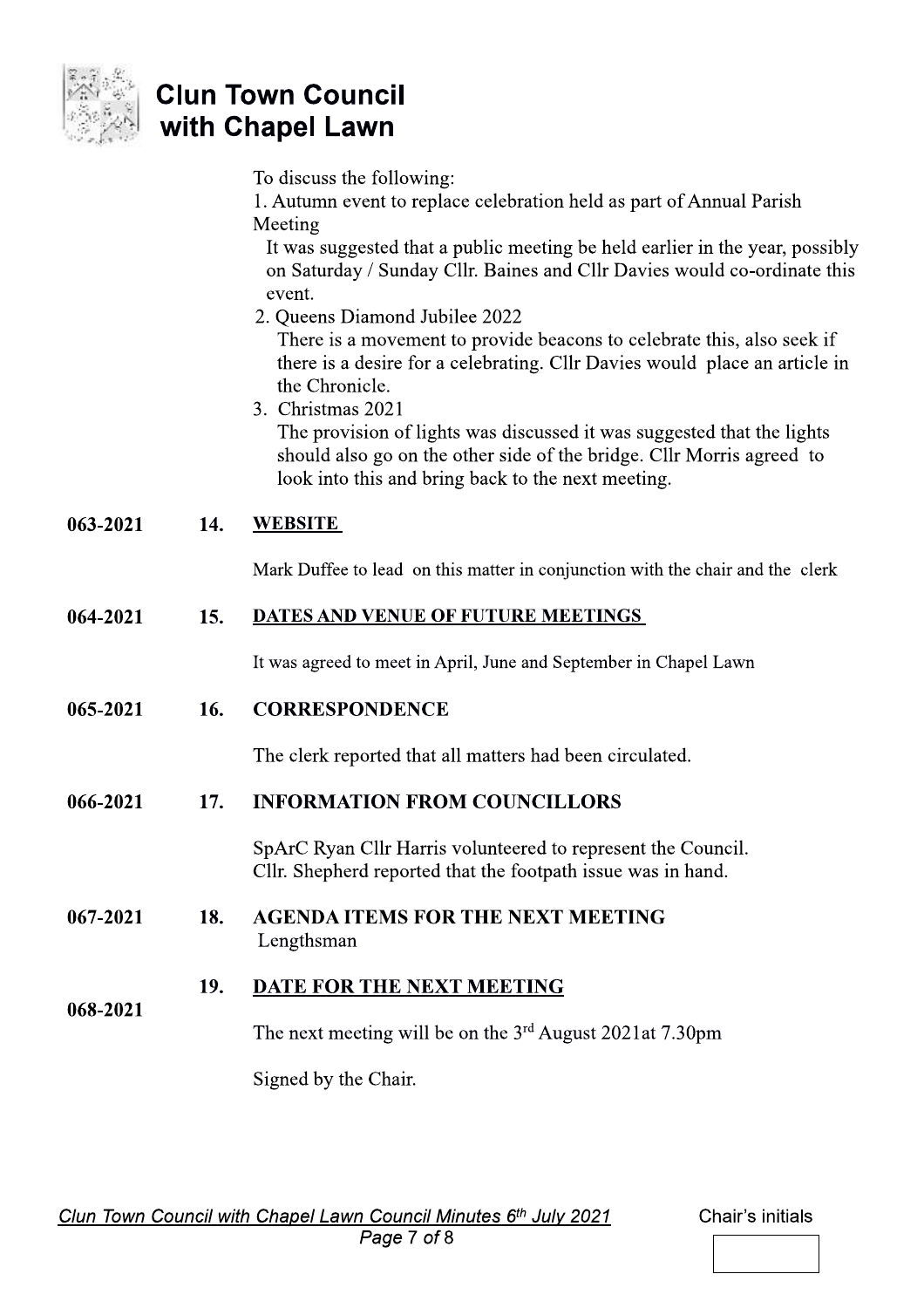

Meeting closed 9.37pm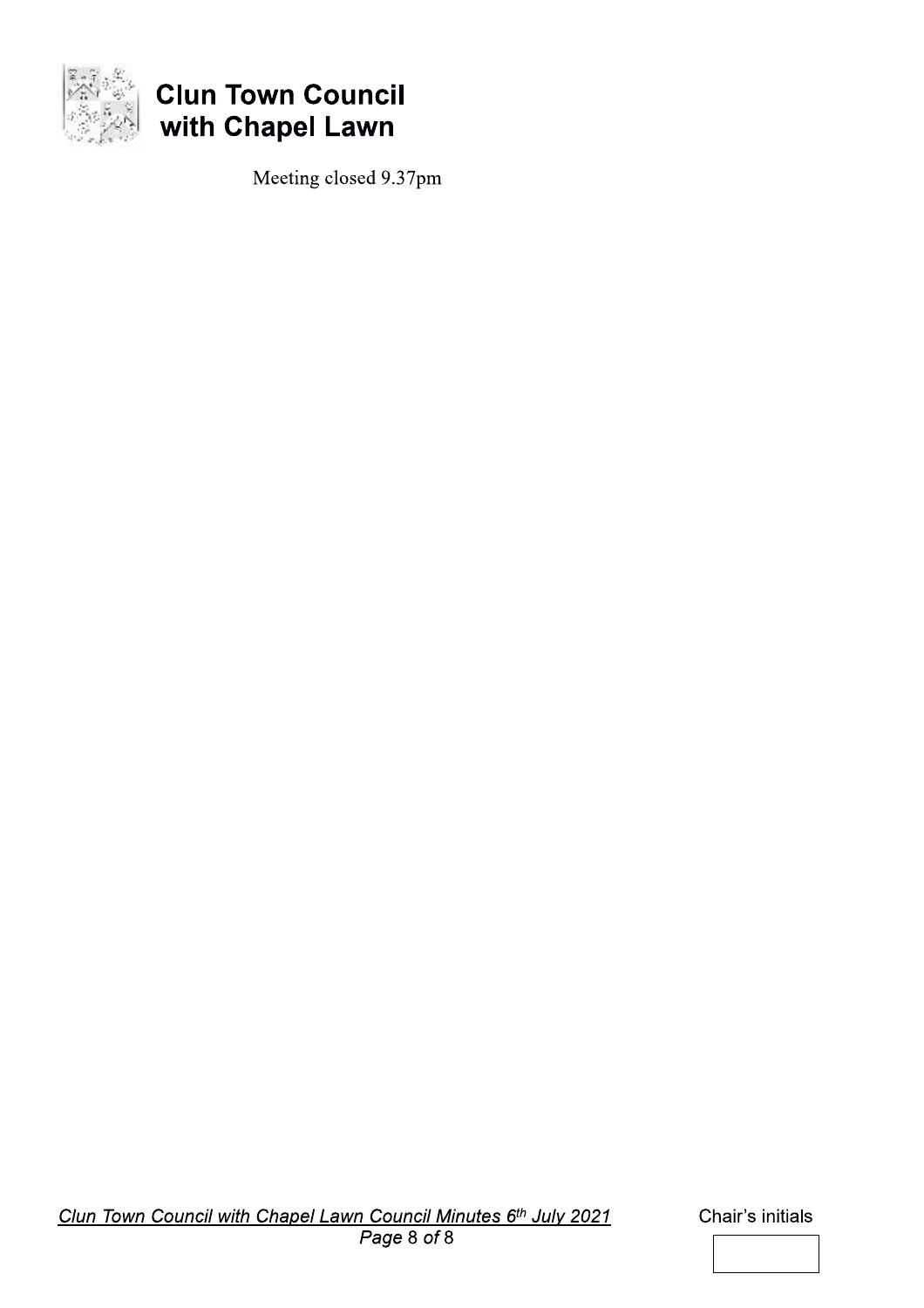

## **MINUTES OF CLUN TOWN COUNCIL MEETING**

## HELD AT THE MEMORIAL HALL, Clun ON TUESDAY 3rd AUGUST 2021 **AT 7.30PM**

| <b>APOLOGIES</b> |
|------------------|
| Cllr. J. Limond  |
| Cllr. T. Baines  |
|                  |
|                  |
|                  |
|                  |
|                  |
|                  |

| <b>ALSO IN ATTENDANCE</b> |          |  |  |  |
|---------------------------|----------|--|--|--|
| Mr. Gwilym Rippon (clerk) | N.Hartin |  |  |  |
|                           |          |  |  |  |
|                           |          |  |  |  |
| ------                    |          |  |  |  |

|              | Agenua |                                                          |                              |                                            |          |             |  |
|--------------|--------|----------------------------------------------------------|------------------------------|--------------------------------------------|----------|-------------|--|
|              | item   |                                                          |                              |                                            |          |             |  |
| 069-2021     | 1.     | <b>ATTENDANCE AND APOLOGIES</b>                          |                              |                                            |          |             |  |
|              |        | Please see above                                         |                              |                                            |          |             |  |
| 070-2021     | 2.     | <b>DECLARATION OF ANY DISCLOSABLE PECUNIARY INTEREST</b> |                              |                                            |          |             |  |
|              |        |                                                          |                              | IN A MATTER TO BE DISCUSSED AT THE MEETING |          |             |  |
|              |        |                                                          |                              |                                            |          |             |  |
|              |        |                                                          | No declarations were made    |                                            |          |             |  |
|              |        | Name                                                     |                              | Item                                       | Personal | Prejudicial |  |
|              |        |                                                          |                              |                                            |          |             |  |
| 071-2021     | 3.     |                                                          | <b>DISPENSATION REQUESTS</b> |                                            |          |             |  |
|              |        |                                                          |                              | There were no requests for dispensations.  |          |             |  |
| $072 - 2021$ | 4.     |                                                          | <b>PUBLIC SESSION</b>        |                                            |          |             |  |
|              |        | (i)                                                      |                              | <b>Shropshire Councillor Report</b>        |          |             |  |

Clun Town Council with Chapel Lawn Council Minutes 3rd August 2021 Page 1 of 7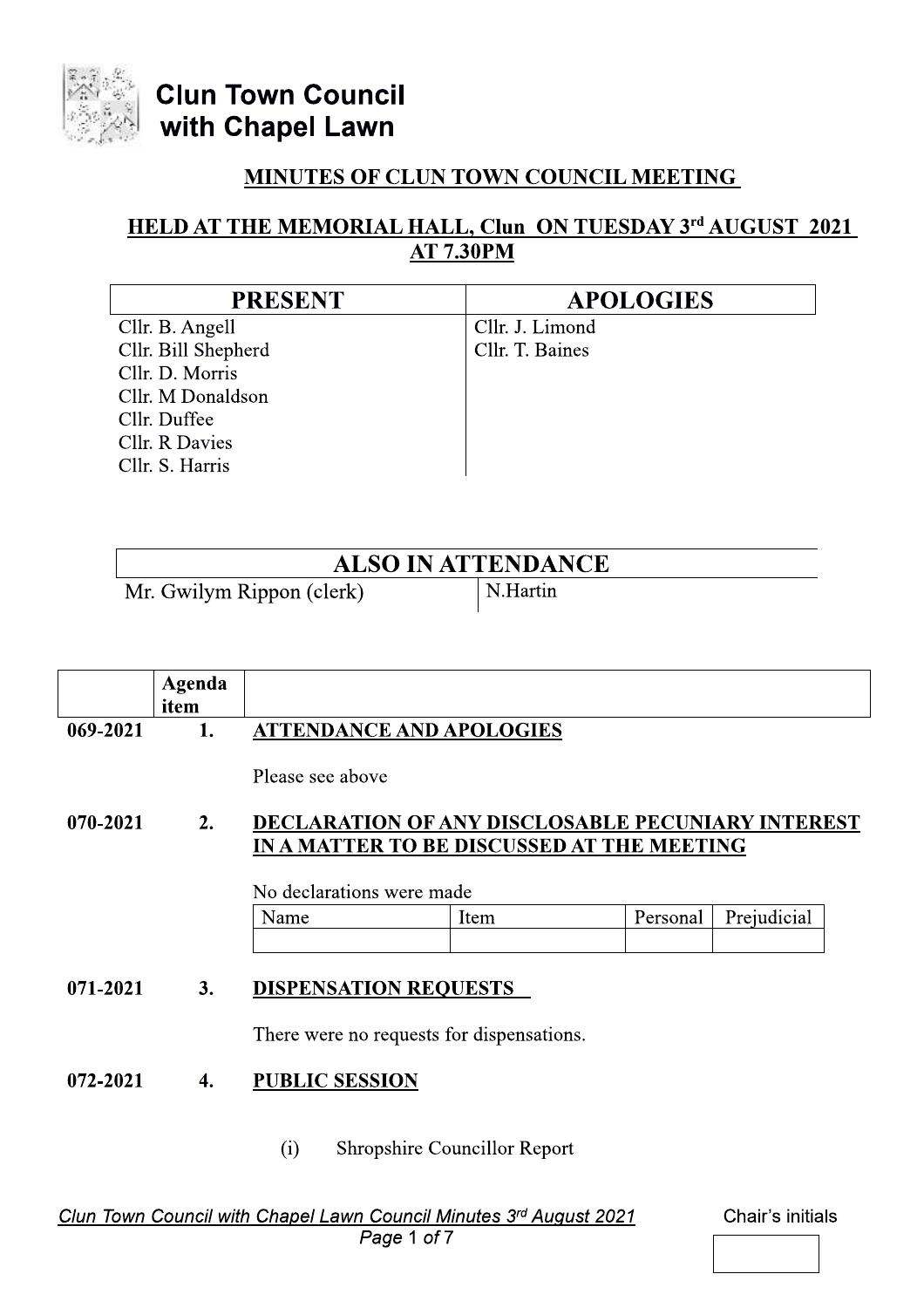

Cllr Hartin reported that the Local plan had been submitted to the Inspectorate. He also stated that over the next four years there would be about £60m to £120m injected into road repairs. Cllr Hartin also reported that he had pressed officers in relation to road repairs.

(ii) Police Report

The latest newsletter had been circulated.

 $(iii)$  Public comments  $-$ 

No members of the public present

#### 073-2021  $\overline{5}$ . **APPROVAL OF MINUTES**

The minutes of the meetings held on  $6<sup>th</sup>$  July 2021 following minor amendment was agreed.

#### 074-2021 6. **INFORMATION FROM THE MINUTES**

A number of lights have been repaired. However there are still a number not working. Cllr Morris was to liaise with the clerk to resolve the defective lights.

In relation to the Christmas Lights a report has been circulated as there is information in the document detailing how cross street banners and decorations should be treated.

#### 075-2021 7. **MAYORS REPORT**

### **Storm Drains**

Since the last meeting I have had a half day onsite meeting and further discussions with WSP team leading on the storm drainage design work. They want me to street how much they appreciate the support given to them by residents of the Town. Its invidious to mention names but Tony Martyr has been particularly helpful owing to his past research on the Mill Leats and all the residents of Bridge Street among others. I was impressed at the holistic approach they are taking to understand how the water flows in and around Clun having been out along the Shropshire Way and 40 Acre to the north, out to the streams coming down from Guilden Down near to Coveats Lane, the Green and associated brook, and around most of the streets of Clun and the associated Victorian sewage system. We await with interest the results of the deliberations in improving the storm drainage in the Town and protecting the river environment of the river Clun.

### **Other Highways**

Discussions with a resident and SC regarding erosion of a bank threatening collapse of Stone Wall. Meeting arranged by SC with resident for later this month.

### Planning

Clun Town Council with Chapel Lawn Council Minutes 3rd August 2021 Page 2 of 7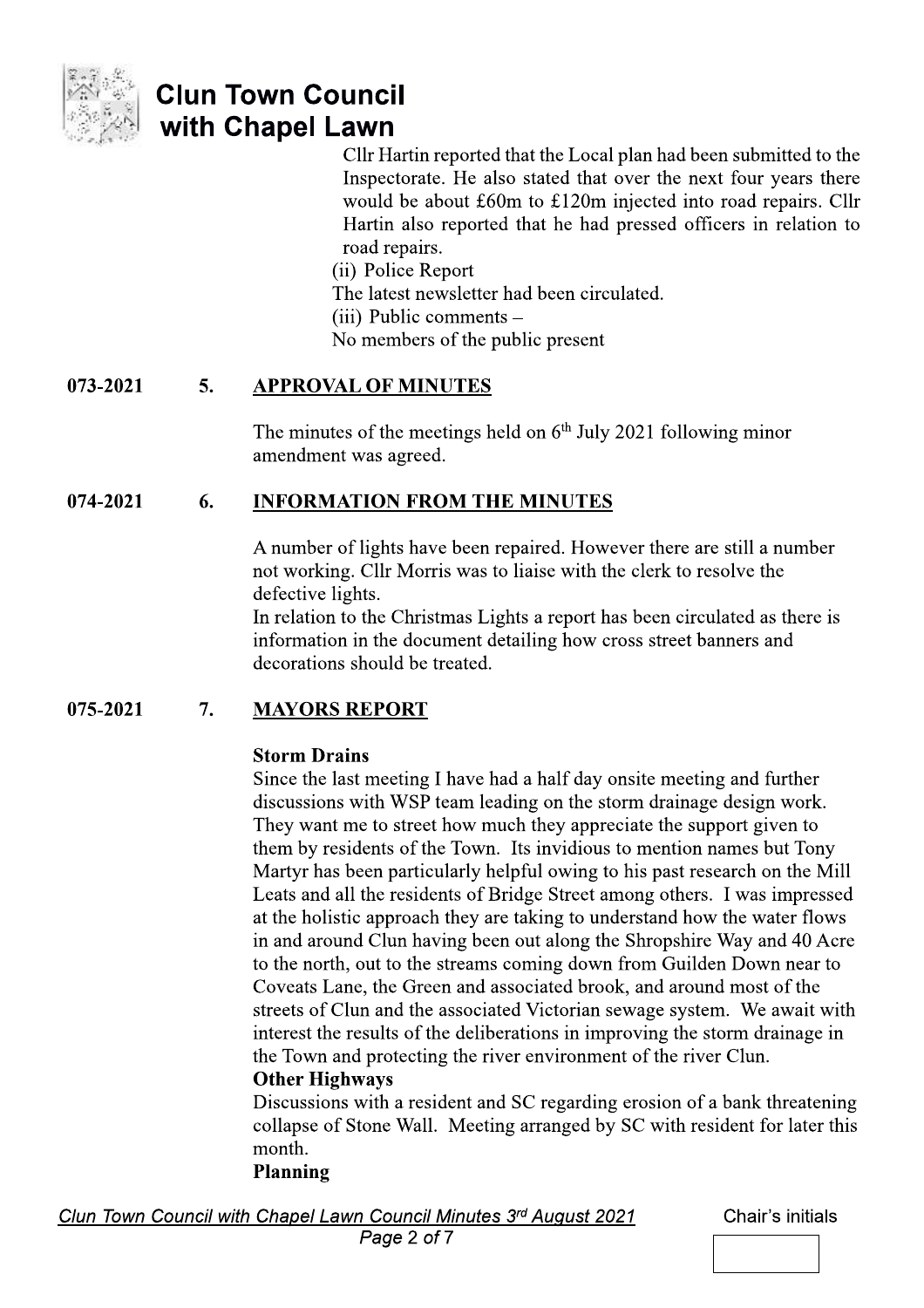

I have been in correspondence with N Hartin re planning matters and the Turnpike site. to be covered under the planning item.

### Castle

Communication with two English Heritage colleagues (Bernard Walker and Helen Allan) in relation to the management of the Castle site especially the vegetation. A site meeting is planned for 12 August (next Thursday) I hope Bill and Jack who have been involved in the past can also be present.

### **Museum**

I was pleased to attend the re-opening of the Museum, and to see the refreshed exhibits. Well worth looking if you have not yet been.

### **Env Group**

Ryan will provide more information later. I have had discussions with the group regarding the open day on the 19th (please make sure you can attend at least in part) and in relation to renewable energy for public buildings.

### **Web Meeting**

I met with Cllr Duffee to have initial discussion regarding the revision of the Council Website.

#### 076-2021 8. **CLERK'S REPORT**

To Receive the Clerk's Report

To report on progress on digitisation of Burial records The records need to be collected and sent to the contractors. To report on progress on information capture from past old minutes The person who had offered his services as he has now withdrawn his offer as he has now stared work and has no time to dedicate to archiving the minute books

To report on progress regarding the proposed Town Council Office I have received the licence to occupy which does need some attention also permission to purchase equipment.

To inform Council of the existence and rule regarding the environmental maintenance grant from Shropshire Council.

The Clerk updated members as to the method of obtaining the grant, it was highlighted that the grant could only be used to maintain the property owned by Shropshire Council

To inform Council regarding any information from Mr P Dunne MP. The Clerk reported that he had written to Mr. Philp Dunne however he had yet to have a reply.

To inform Council of any feedback from Newcastle Parish Council on the BT consultation and the phone box in Whitcott Keysett

The clerk reported that Newcastle Parish Council were in the process of adopting one in the village they had yet to make any comment in relation to the second kiosk. Newcastle to be approached to see if the local community would take responsibility for the kiosk.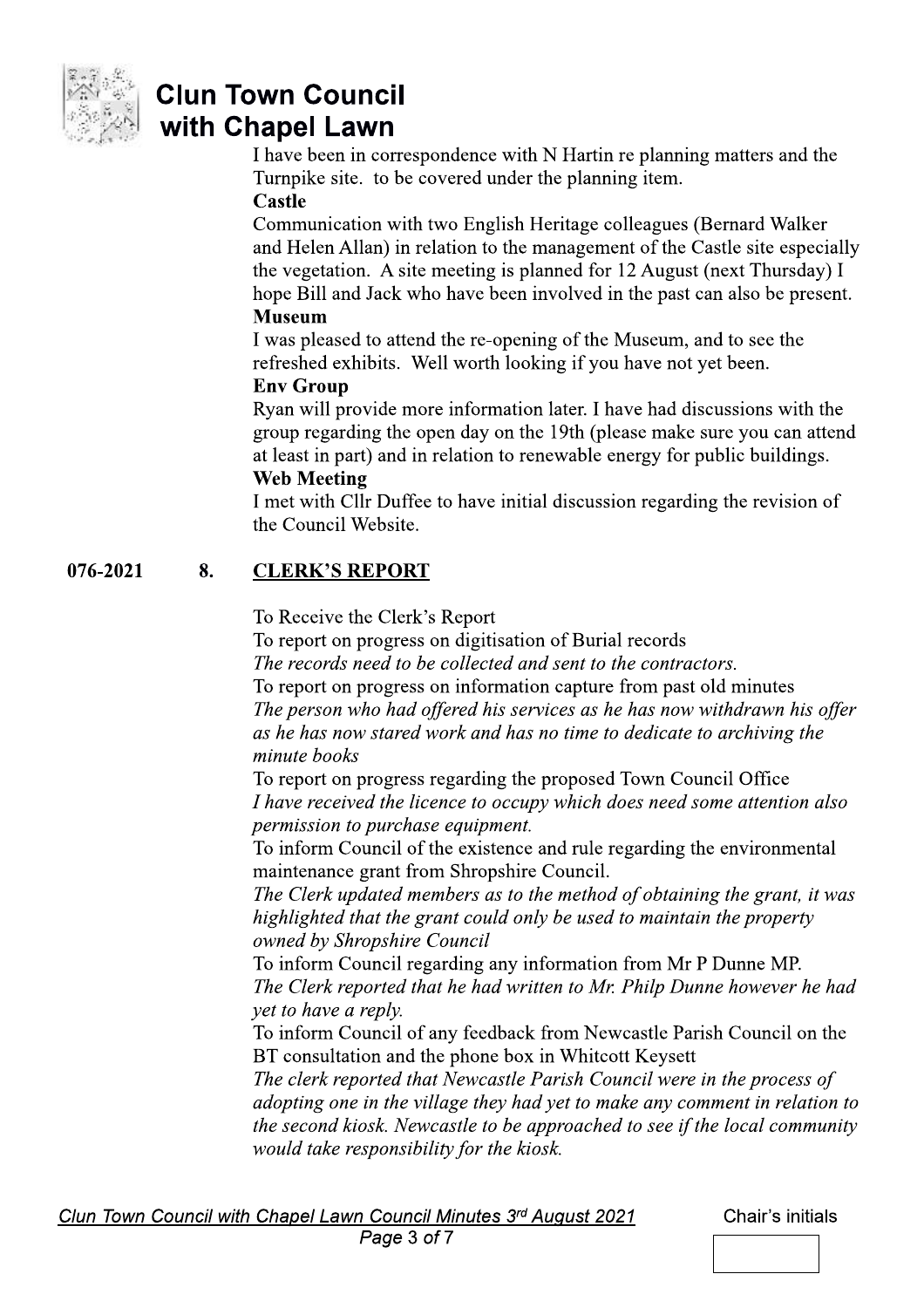

# - -  $\mathbb{Z}$  with Chapel Lawn

077-2021 9. PLANNING

? H H Update regarding the Castle Street and Turnpike Meadow Applications: Cllr. Angell reported that Conexus had withdrawn the application for Castle Street, enquiries were in hand to establish why.

With regards the Turnpike application, an additional document has appeared on this application from an ecologist officer from Shropshire Council which suggested that this application should either be withdrawn or refused.

Cllr. Hartin is to arrange a meeting with planners, members of the Town Council and Natural England

Housing Needs Survey update Matthew Mead has been contacted and he has been invited to the September meeting to discuss the issue of housing needs within the Town.

H Io consider the following planning applications and other planning matters Planning applications<br>1. 21/03335/FUL

21/03335/FUL

Application for the conversion of agricultural building into dwelling, and installation of package (sewage) treatment plant | Proposed Barn Conversion West Of Hurst Mill Farm Clunton Shropshire.

Members discussed this application

RESOLVED

The Council wishes to make no comment on this application. However if granted, the Council would like the development to work towards the ideal of eventual carbon neutral, no environmental impact and low energy use housing and buildings, Clun Town Council and Chapel Lawn encourages the Planning Department of  $SCC$ , when considering applications for new builds, conversions or extensions, to promote reduced emphasis on traditional design and building methods. We ask SCC to use their powers to encourage the removal of reliance on fossil fuels for energy, water and waste management and to eliminate the use of toxic or unsustainable source materials and finishes

### ? ? ? 078-2021 10. FINANCE

- 1. To receive the Bank Reconciliation This was noted.
- 2. A grant received from the environment group This was agreed
- 3. To approve the following invoices for payment.
	- a) HMRC  $£164.98p S1-8$  Localism Act 2011
	- b) J. Churchett £500.00p (toilet Cleaning) S1-8 Localism Act 2011

This was noted.<br>
2. A grant received from the environment group<br>
This was agreed<br>
3. To approve the following invoices for payment.<br>
a) HMRC £164.98p S1-8 Localism Act 2011<br>
b) J. Churchett £500.00p (toilet Cleaning) S1-8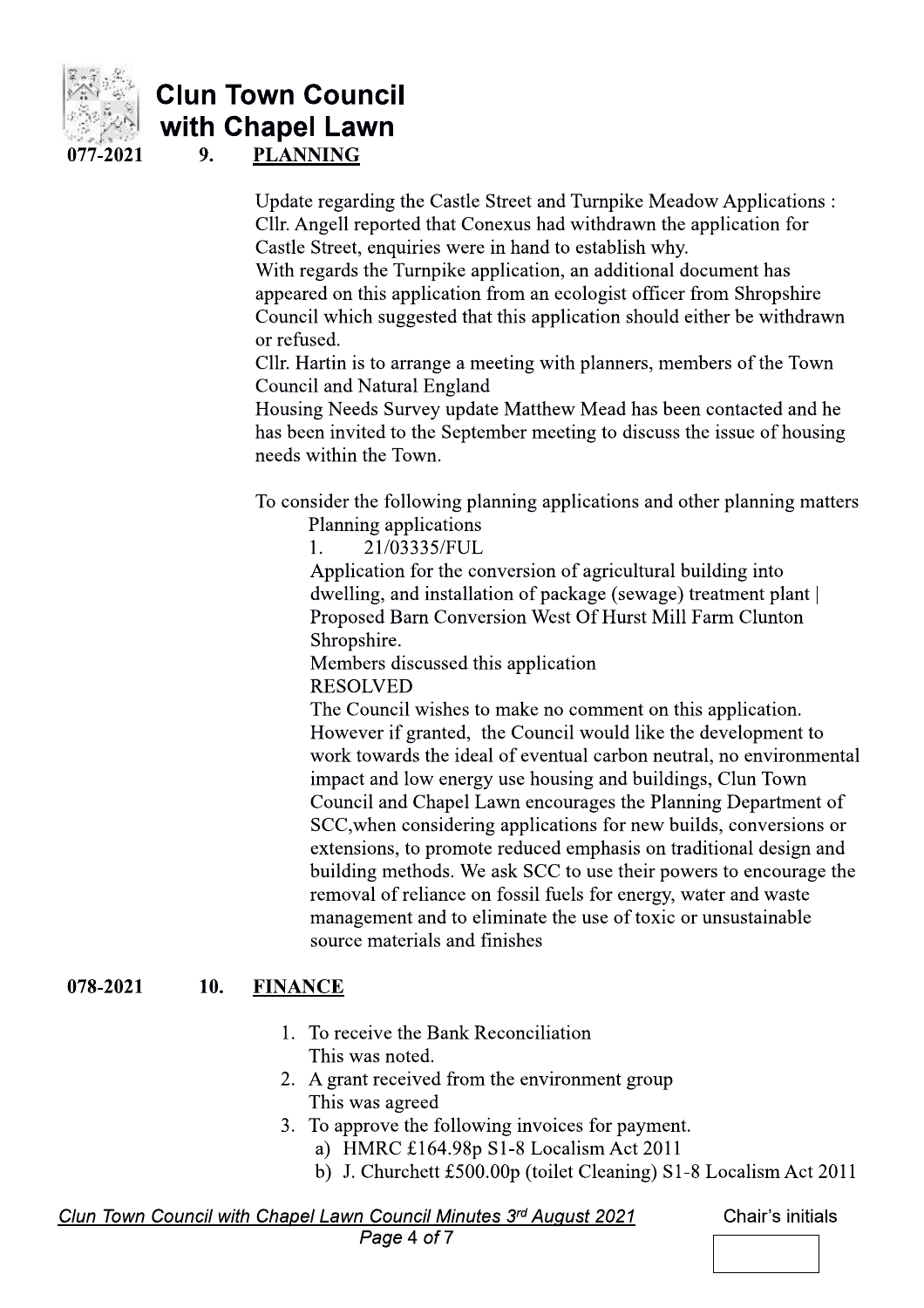

- c) G. J. Rippon  $\text{\pounds}40.39p$  (home working allowance and Zoom subscription) S1-8 Localism Act 2011
- d) Halls SMS £87.55p (toilet sundries) S1-8 Localism Act 2011
- e) I. Selkirk £225.00 (Internal Audit) S1-8 Localism Act 2011
- f) Acorn £36.00 (stairlift maintenance) S1-8 Localism Act 2011
- g) B. Shepherd £8.80p (reimbursement for batteries) S1-8 Localism Act 2011
- h) Remembering You £700.00p S1-8 Localism Act 2011
- The clerk was instructed to pay all invoices

#### 079-2021 11. **UPDATES ON THE FOLLOWING**

1. Public Toilets - To receive progress report on the Public Toilet Maintenance proposals Cllr. Baines Was not present however he had produced a report. It was agreed that Mr. Tranter would be contacted to remove the vegetation from around the toilets Mr. G. Dudley was contracted and awaited acceptance to commence painting the paint the toilets. It was agreed that the quote for a new notice board should be revisited for a noticeboard be big enough also be constructed in hardwood.

- 2. Freemen of Clun: to receive a report from Cllr Donaldson on progress and actions required. There was limited progress on this matter however thought was given as to the criteria. It would be a yearly matter cut-off date for nomination would be the end of September. Cllr. Harris agreed to assist.
- Parish Celebration Cllr Davies. 3. Cllr. Davies stated that he was still putting Plans in place.

#### 080-2021  $12.$ **LENGTHSMAN**

This matter was discussed briefly it was asked for volunteers to oversee this project. Cllr Duffee and Cllr. Morris would lead on this matter.

#### 081-2021 13. **WEBSITE**

Mark Duffee to lead on this matter in conjunction with the chair and the clerk

Cllr Duffee presented his report of how he thought the Website should look like, he stated that the Town Council Website should be a one stop.

Clun Town Council with Chapel Lawn Council Minutes 3rd August 2021 Page 5 of 7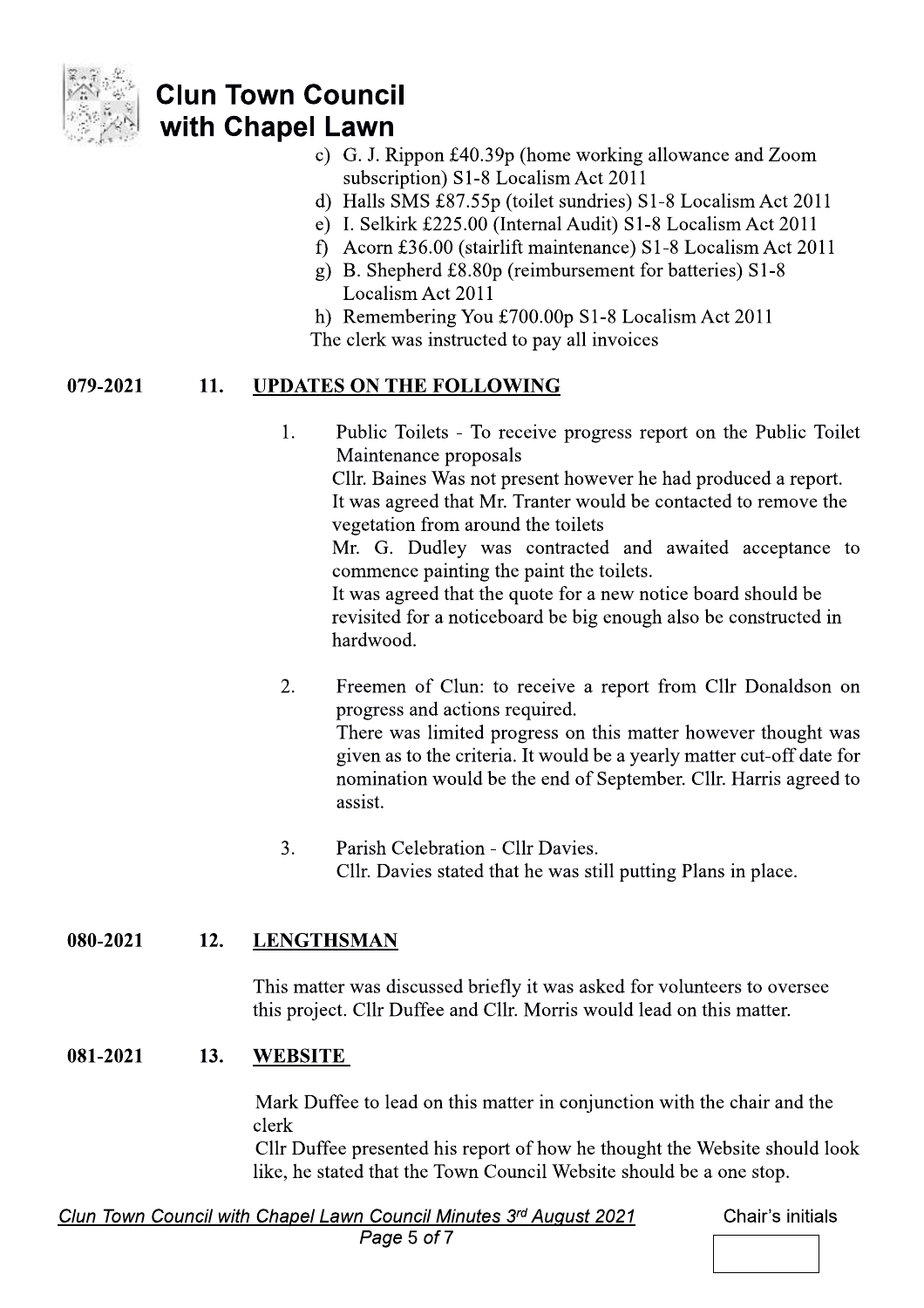

#### 082-2021 14. **CLUN CLIMATE EMERGENCY GROUP OPEN DAY**

Report on the Proposed Clun Climate Emergency Group Open Day - Cllr **Ryan Davies** 

Cllr. Davies presented his report in relation to the Climate Emergency Group. The Open day would take place 19<sup>th</sup> September at the Town Hall. He made emphasis on the issue that there were limited number of EV points in the town. Cllr. Davies to liaise with the clerk to drive this matter forward.

#### 083-2021 15. **CORRESPONDENCE**

An email from Wayne Best that gravel would be removed from the river. The clerk was requested to inform the writer that there was a build up of gravel on both sides

#### 084-2021 16. **INFORMATION FROM COUNCILLORS**

Repairs to the lychgate this would hope to be started at the end of September. Work to the Town Hall has to be rescheduled to issues with the errection of scaffolding. There were issues with regards to the pavement between the Medical Centre and the Green.

#### 085-2021 17. **AGENDA ITEMS FOR THE NEXT MEETING**

There was nothing under this heading

#### 086-2021 18. DATE FOR THE NEXT MEETING

The next meeting will be on the  $7<sup>th</sup>$  September 2021at 7.30pm at memorial Hall

### **Signed by the Chair.**

Meeting closed 9.37pm

Clun Town Council with Chapel Lawn Council Minutes 3rd August 2021 Page 6 of 7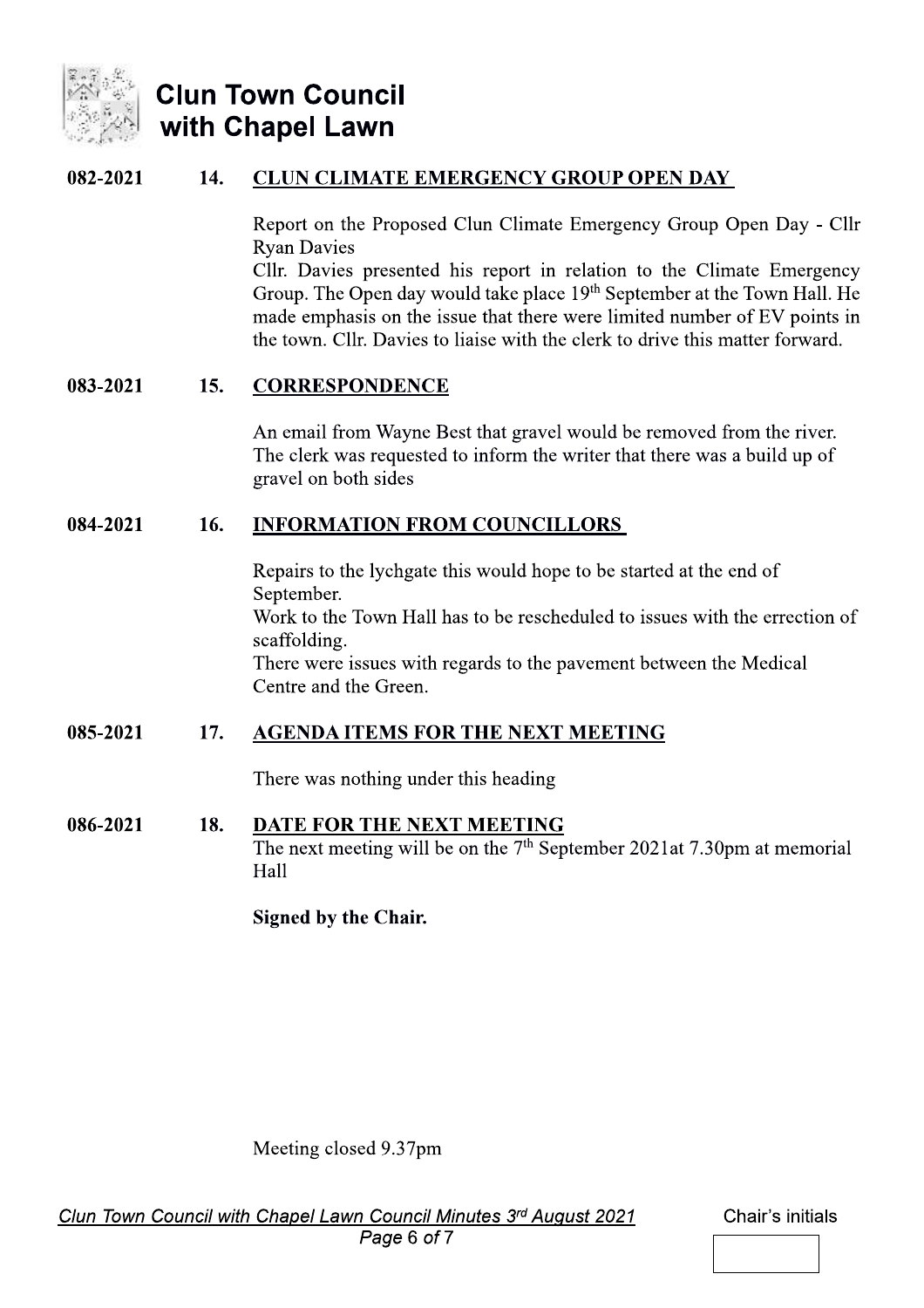

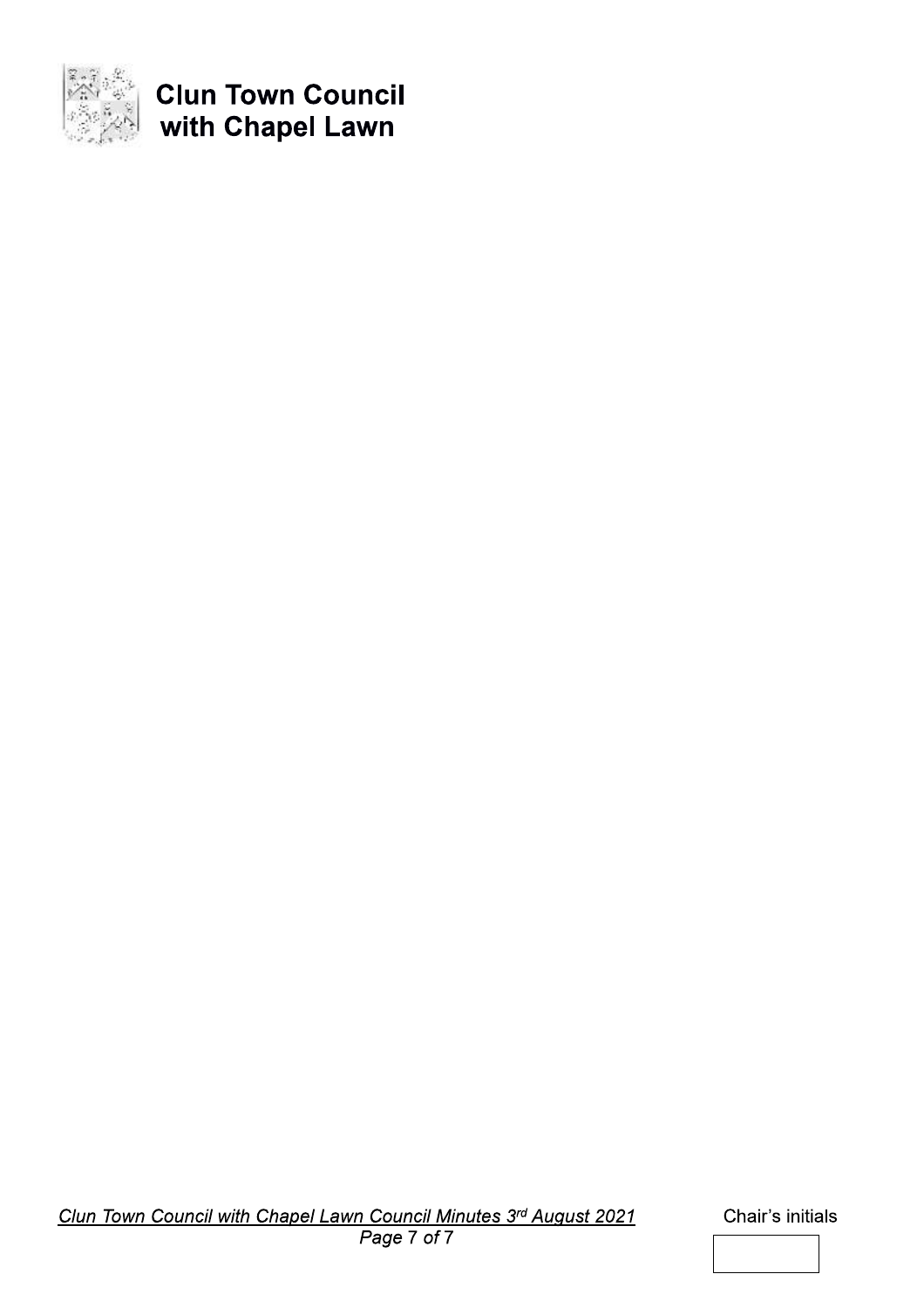

# - with Chapel Lawn **Chapel**

## MINUTES OF CLUN TOWN COUNCIL MEETING

## <u>HELD AT THE MEMORIAL HALL, CLUN\_ON TUESDAY 7<sup>th</sup> SEPTEMBER\_</u> 2021 AT 7.30PM

| <b>PRESENT</b>  | <b>APOLOGIES</b>    |
|-----------------|---------------------|
| Cllr. B. Angell | Cllr. R Davies      |
| Cllr. T. Baines | Cllr. M Donaldson   |
| Cllr. M. Duffee | Cllr. Bill Shepherd |
| Cllr. S. Harris | Cllr. D. Morris     |
|                 | Cllr. J. Limond     |
|                 |                     |
|                 |                     |

| <b>ALSO IN ATTENDANCE</b> |  |
|---------------------------|--|
|                           |  |

Mr. Gwilym Rippon (clerk) N.Hartin

|                                                                                           | <b>Agenda</b><br>item |                                                          |                           |                                           |                                            |             |  |  |  |
|-------------------------------------------------------------------------------------------|-----------------------|----------------------------------------------------------|---------------------------|-------------------------------------------|--------------------------------------------|-------------|--|--|--|
| 087-2021                                                                                  | 1.                    |                                                          |                           |                                           |                                            |             |  |  |  |
|                                                                                           |                       | <b>ATTENDANCE AND APOLOGIES</b>                          |                           |                                           |                                            |             |  |  |  |
|                                                                                           |                       | Please see above                                         |                           |                                           |                                            |             |  |  |  |
| 088-2021                                                                                  | 2.                    | <b>DECLARATION OF ANY DISCLOSABLE PECUNIARY INTEREST</b> |                           |                                           |                                            |             |  |  |  |
|                                                                                           |                       |                                                          |                           |                                           | IN A MATTER TO BE DISCUSSED AT THE MEETING |             |  |  |  |
|                                                                                           |                       |                                                          |                           |                                           |                                            |             |  |  |  |
|                                                                                           |                       |                                                          | No declarations were made |                                           |                                            |             |  |  |  |
|                                                                                           |                       | Name                                                     |                           | Item                                      | Personal                                   | Prejudicial |  |  |  |
|                                                                                           |                       |                                                          |                           |                                           |                                            |             |  |  |  |
| 089-2021                                                                                  | 3.                    | <b>DISPENSATION REQUESTS</b>                             |                           |                                           |                                            |             |  |  |  |
|                                                                                           |                       |                                                          |                           |                                           |                                            |             |  |  |  |
|                                                                                           |                       |                                                          |                           | There were no requests for dispensations. |                                            |             |  |  |  |
| 090-2021                                                                                  | $\boldsymbol{4}$ .    |                                                          | <b>PUBLIC SESSION</b>     |                                           |                                            |             |  |  |  |
|                                                                                           |                       |                                                          |                           |                                           |                                            |             |  |  |  |
|                                                                                           |                       |                                                          |                           |                                           |                                            |             |  |  |  |
|                                                                                           |                       | (i)                                                      |                           | Shropshire Councillor Report              |                                            |             |  |  |  |
|                                                                                           |                       |                                                          |                           |                                           |                                            |             |  |  |  |
| Clun Town Council with Chapel Lawn Council Minutes 7th September 2021<br>Chair's initials |                       |                                                          |                           |                                           |                                            |             |  |  |  |
|                                                                                           |                       | Page 1 of 6                                              |                           |                                           |                                            |             |  |  |  |
|                                                                                           |                       |                                                          |                           |                                           |                                            |             |  |  |  |
|                                                                                           |                       |                                                          |                           |                                           |                                            |             |  |  |  |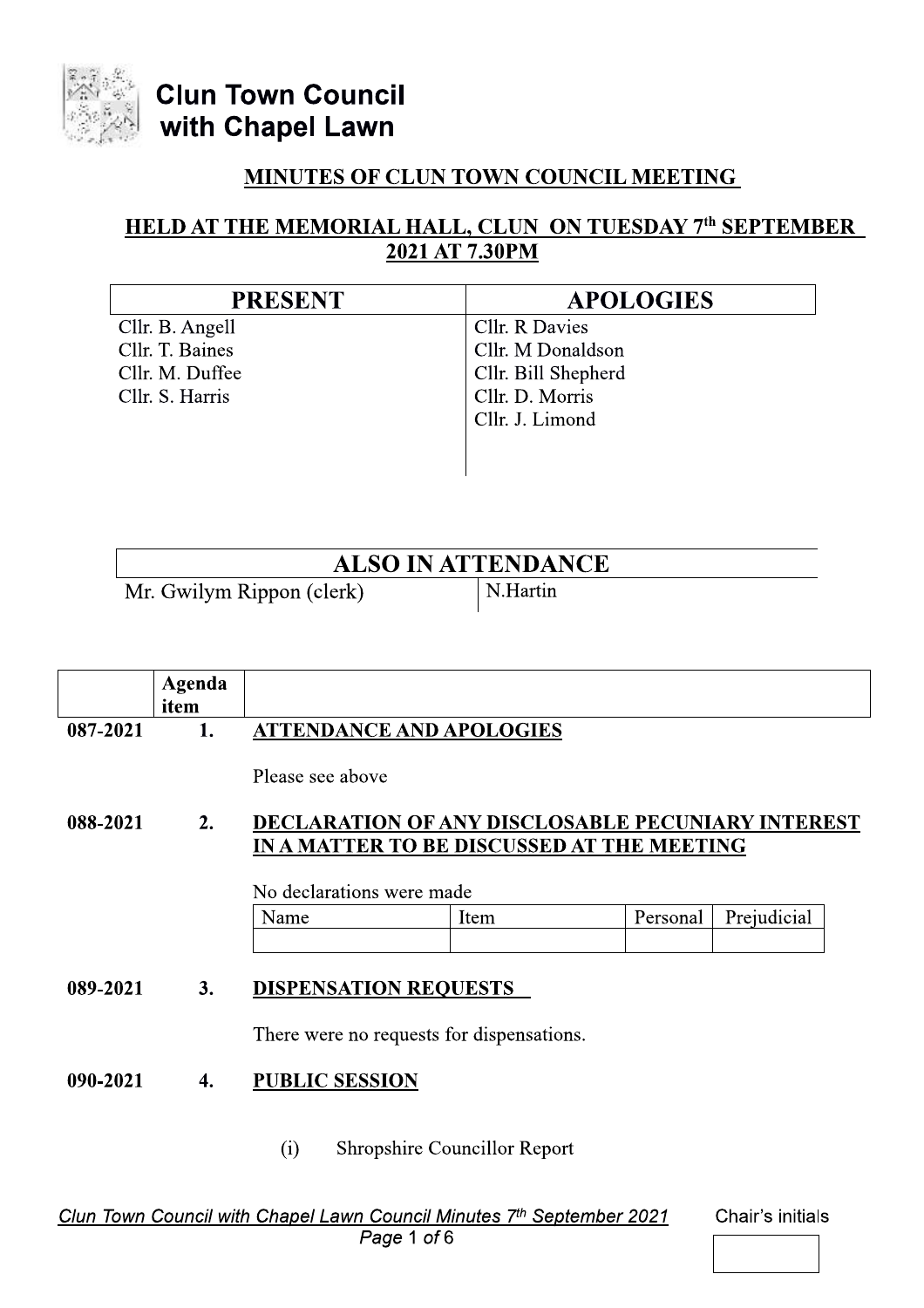

Cllr Hartin reported that members had a meeting with the chief executive (Andy Begley) where members expressed concern of the difficulties they had in response from officers (ii) Police Report

The latest newsletter had been circulated.

 $(iii)$  Public comments  $-$ 

A contractor spoke via Zoom he highlighted that there was a grave stone constructed of sand stone which appears that it is fractured and appears to be dangerous. The chair reported back and would report back.

#### 091-2021  $5.$ **APPROVAL OF MINUTES**

The minutes of the meetings held on  $3<sup>rd</sup>$  August 2021 following minor amendment was agreed.

#### 092-2021 6. **INFORMATION FROM THE MINUTES**

A number of lights have been repaired. However there are still a number not working. Cllr Morris was to liaise with the clerk to resolve the defective lights. Also there is an amount of ivy over a number of lamp posts it was agreed the Clerk would arrange for its removal by contractor.

The licence for the office to be progressed. The Chair stated that he would be in attendance for climate day. The Chair reported that the hedge from the Meadows to the Green has been cut but the pavement clearance remains to be done.

#### 093-2021 7. **MAYORS REPORT**

Since our August meeting I have been in number of meetings and discussions and taken part in some ongoing correspondence.

Two meetings were attended - the Special council meeting to discuss the Clun Highways and Traffic Partnership activities and the Clun Highways and Traffic Partnership Working group meeting. Relevant matters will be discussed elsewhere on the agenda.

I wrote to the Chairs of the Environment Agency and Natural England as requested by Council to follow up on the lack of action in fining a satisfactory solution to the block on planning permissions consequence on the Status of the river. To date I have not received a reply however I have received a reply from Mr Philip Dunne MP as a result of our earlier meeting with him in May on the same issue. Once again this will be addressed later on the agenda. I have also been in correspondences with Cllr N Hartin on the same matter.

Clun Town Council with Chapel Lawn Council Minutes 7th September 2021 Page 2 of 6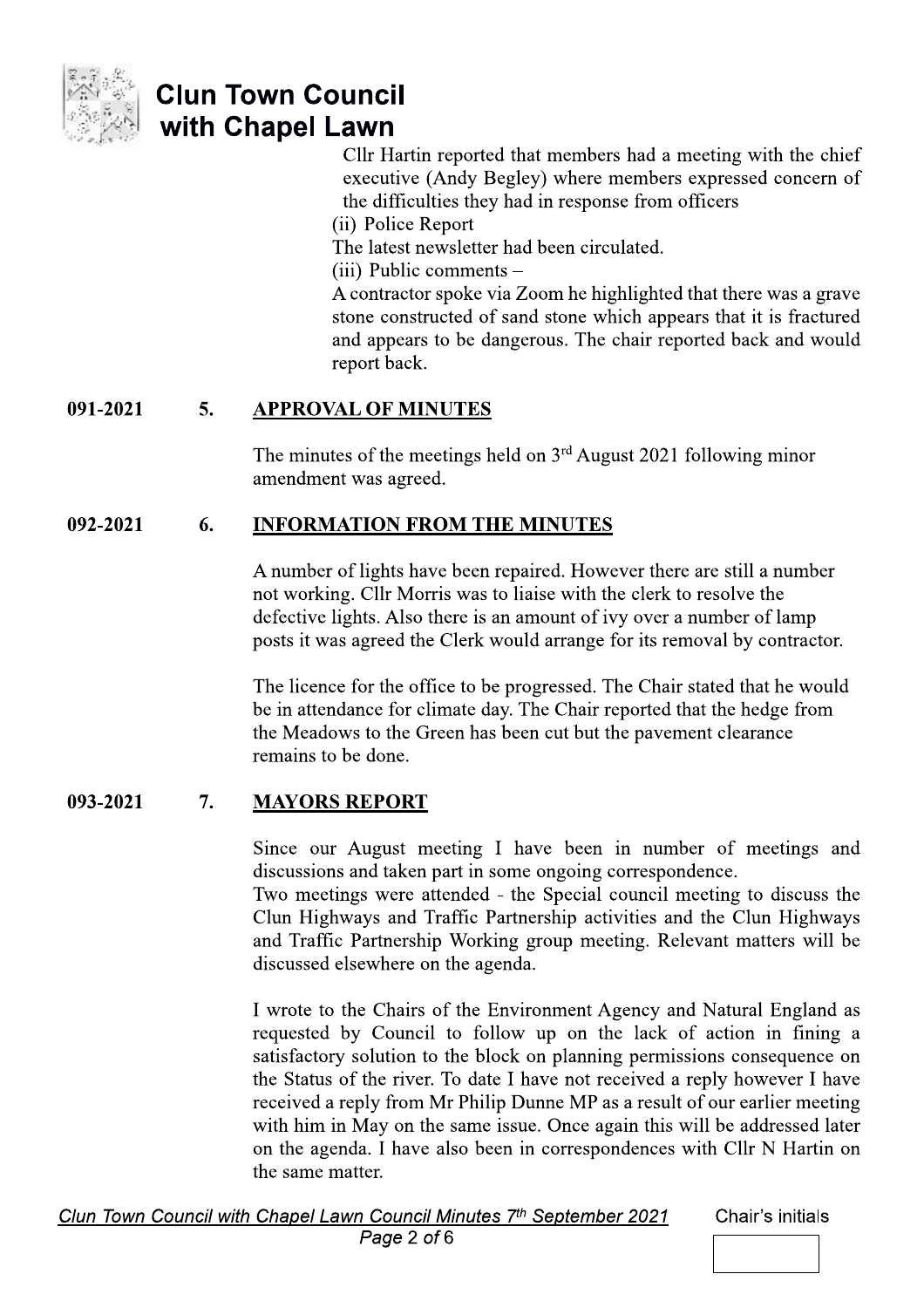

# - with Chapel Lawn **Chapel**

; I also attended a meeting - with CIIr Shepherd, Donaldson and Limond with English Heritage to discuss their plans for vegetation management. I also was involved in discussions on related matters along with representatives from the Clun Climate Emergency and environment Group. Possible grazing approaches were discussed as well as other matters and EH promised to be in touch as their ideas crystallised.

 $\mathbb{R}$ There potential for a bio blitz on the site was welcomed and the Wildlife Trust will continue to liaise with EH on this matter. I have also met with the CEEG on issues relating to planning. I have also had communication with environment agency staff regarding the removal of gravel from the river which I understand to be planned for 10 September or thereabouts and it will only be on the upstream side Natural England currently backing the clearance of the Down Stream Side. The Clerk is endeavouring to set up a meeting with NE, EA and Shropshire Council so we can agree a better management strategy for this in the future.

### e e estadounidense de la construction de la construction de la construction de la construction de la construct<br>La construction de la construction de la construction de la construction de la construction de la construction 094-2021 8. CLERK'S REPORT

e in the second control of the second control of the second control of the second control of the second control of the second control of the second control of the second control of the second control of the second control The reported that he had received an email from Philip Dunne in relation to the planning issue, which has been circulated. The clerk also stated that all emails had been circulated to members

### e e estadounidense en la construction de la construction de la construction de la construction de la construct<br>La construction de la construction de la construction de la construction de la construction de la construction 095-2021 9. PLANNING

e ; ; Planning applications<br>1. 21/04049/TCA

 $21/04049/TCA$ Application to fell 1no Hawthorn within Clun Conservation Area | Drapers Cottage 8 Church Street Clun Craven Arms Shropshire SY7 8JW The Council discussed this application RESOLVED The council made no comment.

### ;<br>;  $2. 21/03637/FUL$

The Council supported this application<br>
The Council supported this application<br>
3. 21/03620/FUL<br>
Application for the conversion of domestic garage into holiday let | Mill<br>
Barn Grey Bank Clun SY7 8NZ<br>
Clun Town Council wit Application for the conversion and extension of attached storage building into additional living space (part retrospective) | Mill Barn Grey Bank  $Clun$  SY7 8NZ The Council discussed this application RESOLVED The Council supported this application

 $3. 21/03620/FUL$ 

Application for the conversion of domestic garage into holiday let  $\vert$  Mill Barn Grey Bank Clun SY7 8NZ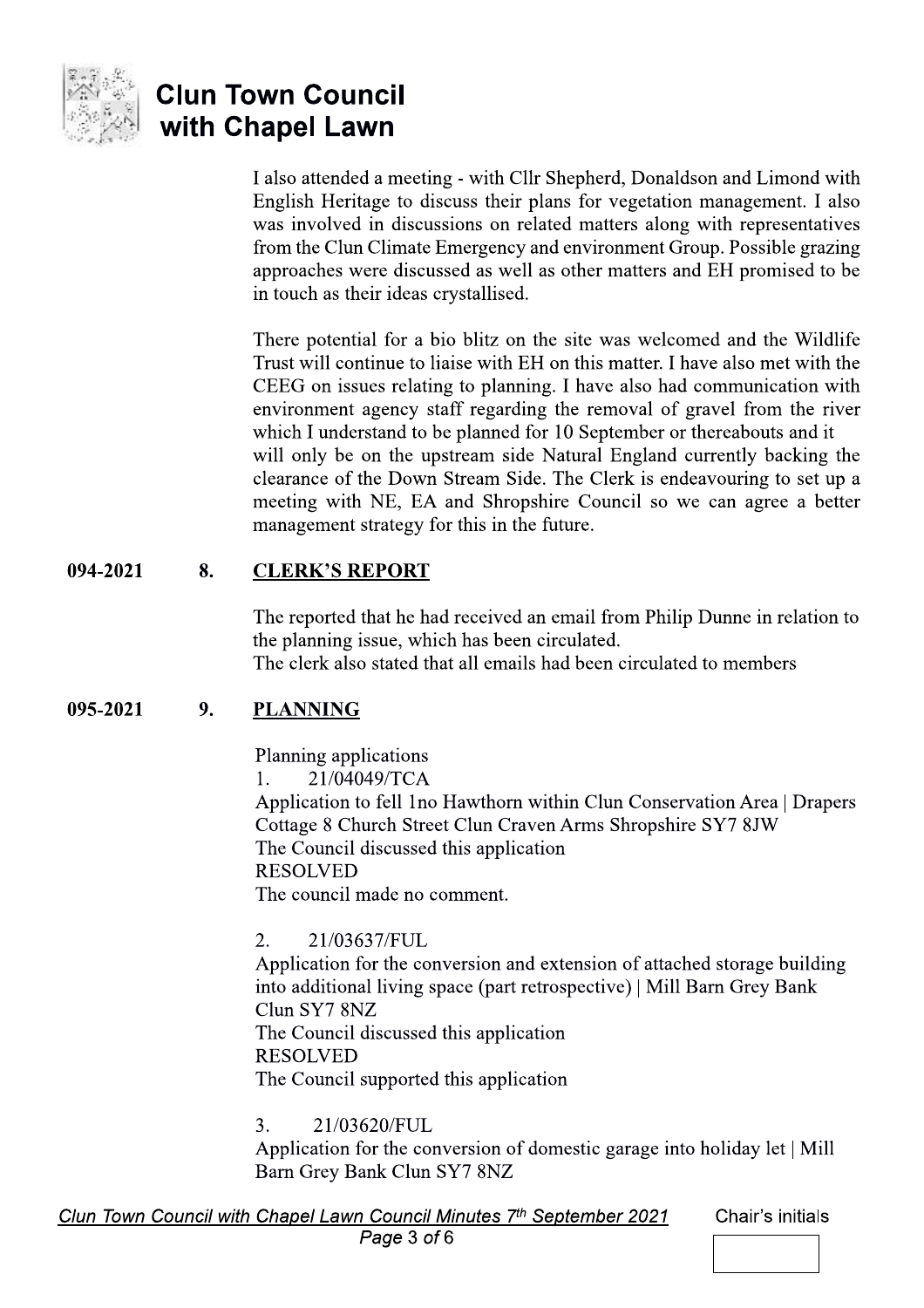

# - -  $\mathbb{Z}$  with Chapel Lawn

The Council discussed this application RESOLVED The Council supported this application

To discuss the following<br>To discuss the following

- Affordable Housing Survey Mathew Meade Shropshire Council The officer at Shropshire Council was unavailable on this evening therefore this agenda item was deferred.
- State of outstanding applications and recent correspondence from  $Mr$  P Dunne MP regarding the issues relating to the river Clun. The chair reported the history in relation the Clun catchment area and the lack of progress as to the outstanding applications meeting with Shropshire Council including Cllr Hartin and Cllr J Kemp (Chair of Bucknell Parish council) has been arranged.
- Correspondence from CEG re Turnpike Meadow proposals The Chair reported that he had received an email in relation to design issues from the environment group which have been replied to and has not dissuaded them in submitting this in relation to the Turnpike development.

### g g g 096-2021 10. FINANCE

- 1. To receive the Bank Reconciliation This was noted.
- 2. To note the performance against budget. The performance against budget was noted
- 3. To approve a grant for £200 for the Climate and Environment Group.
	- This was agreed
	- To approve the following invoices for payment.
		- a) HMRC  $\text{\pounds}164.98p~\text{S}1-8$  Localism Act 2011
		- b) J. Churchett £500.00p (toilet Cleaning) S1-8 Localism Act 2011
		- c) G. J. Rippon  $\pounds$ 233.94p (home working allowance, mileage, SLCC Subscription and Zoom subscription) S1-8 Localism Act 2011
		- d) Shropshire Council £70.00 (Street Licence) S1-8 Localism Act  $2011$
		- e) A. Wallace £80.00 (grass cutting)  $S1-8$  Localism Act 2011
		- f) Shropshire Council £336.22 (Joint Energy)  $S1-8$  Localism Act  $2011$
		- g) Nicky Tranter £200.00p (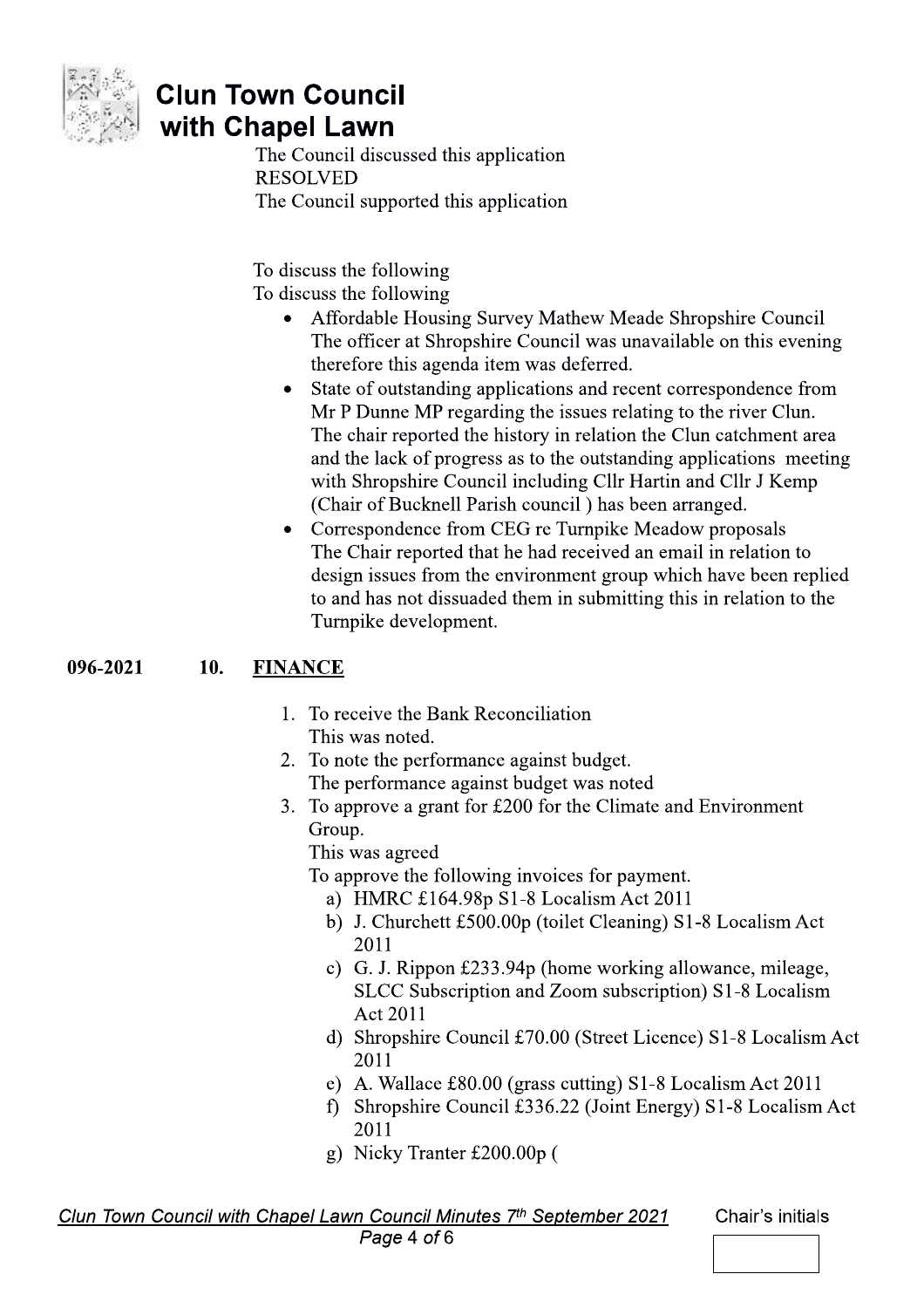

The Clerk was instructed to pay the above invoices

#### 097-2021 11. **UPDATES ON THE FOLLOWING**

 $1<sub>1</sub>$ Clun Traffic and Highways working group - B Angell Members felt that the presentation was the way forward, it was felt that nothing further could be done to improve matters. It was felt that high grade materials should be requested at the consultation

Resolution: To support the Clun Highways Design Vision draft in support of the suite of Highways Projects, which includes the proposals for HGV management.

- a. Following this resolution, the Council wishes to empower the Clun Traffic and Highways working group subject to the final edits ahead of the public consultation and engagement.
- b. To agree to pursue improvements to the HGV signage to enable detailed work and proposal to proceed.# The above resolution was passed unanimously.
- Website Cllr Duffee  $\overline{2}$ .
	- Cllr. Duffee stated that matters were in hand
- $3.$ Freeman - Cllr Donaldson It was reported that several items had been explored and a scroll had been decided upon.
- $\overline{4}$ . Town Hall - Cllr Shepherd There are no further matters to report
- $5<sub>1</sub>$ **Public Toilets - Cllr Baines** Two items were reported upon that the government information had been looked at however it was thought to be inappropriate. The work had been undertaken to remove the vegetation. Quotes for a notice board there would two version one soft wood and then hard wood It was agreed that soft wood notice board would suffice in the sum of £385.20p. Painting and decorating It was agreed that the quote of £684 was agreed. With regards to the electrics, the quote was not acceptable this matter was on going.
- Autumn event and Christmas Cllr Davies 6.
- $7<sub>1</sub>$ **Environment - Cllr Davies** Could his be deferred.

#### 098-2021 12. **CORRESPONDENCE**

All items have been circulated.

Clun Town Council with Chapel Lawn Council Minutes 7th September 2021 Page 5 of 6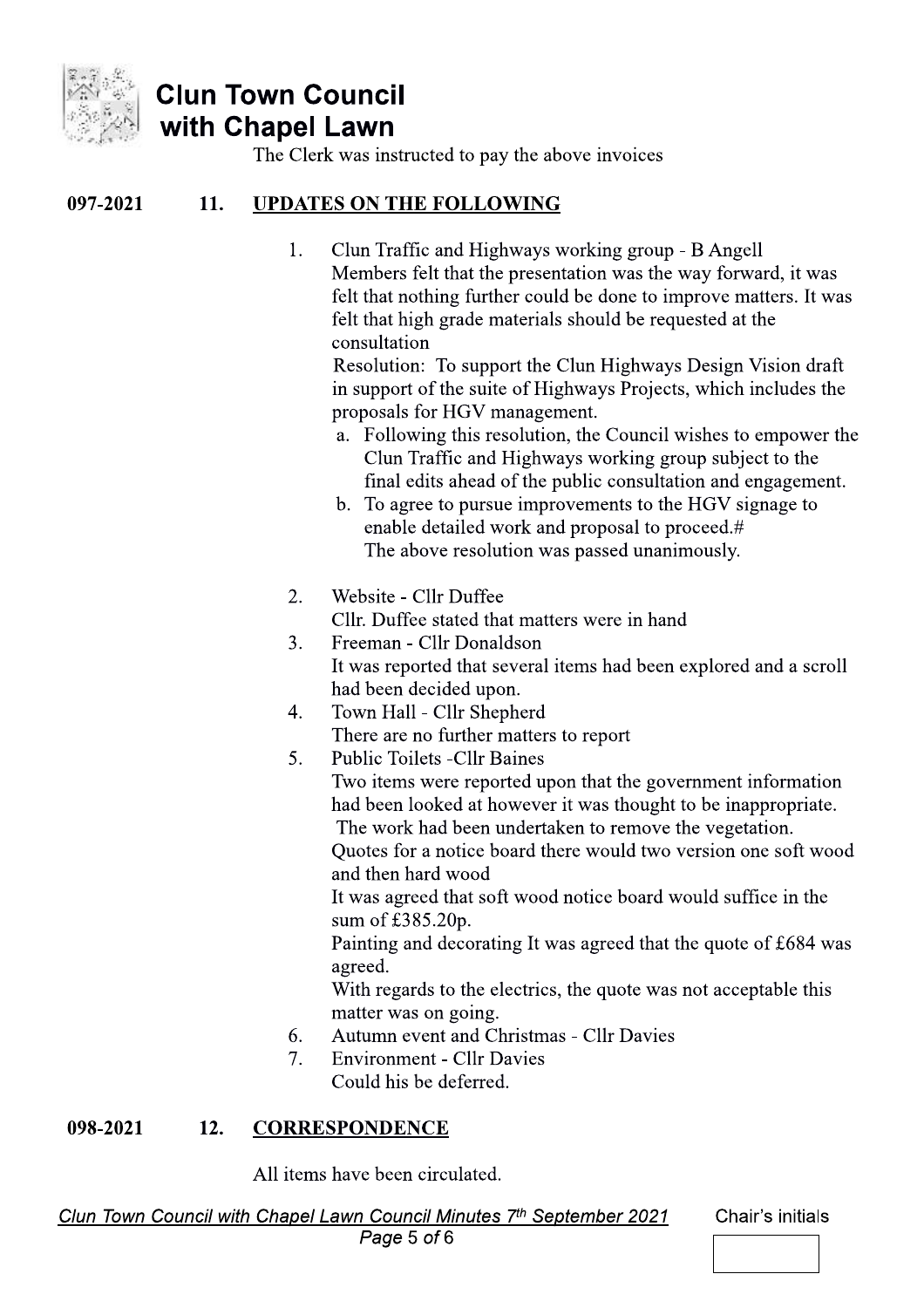

#### 099-2021 **INFORMATION FROM COUNCILLORS** 13.

One member mentioned that he did not have any method of identification to show if meeting members of the public

#### 100-2021 **AGENDA ITEMS FOR THE NEXT MEETING** 14.

Affordable housing

**DATE FOR THE NEXT MEETING**<br>The next meeting will be on the 5<sup>th</sup> October 2021at 7.30pm at memorial 101-2021 15. Hall

Signed by the Chair.

Meeting closed 9.37pm

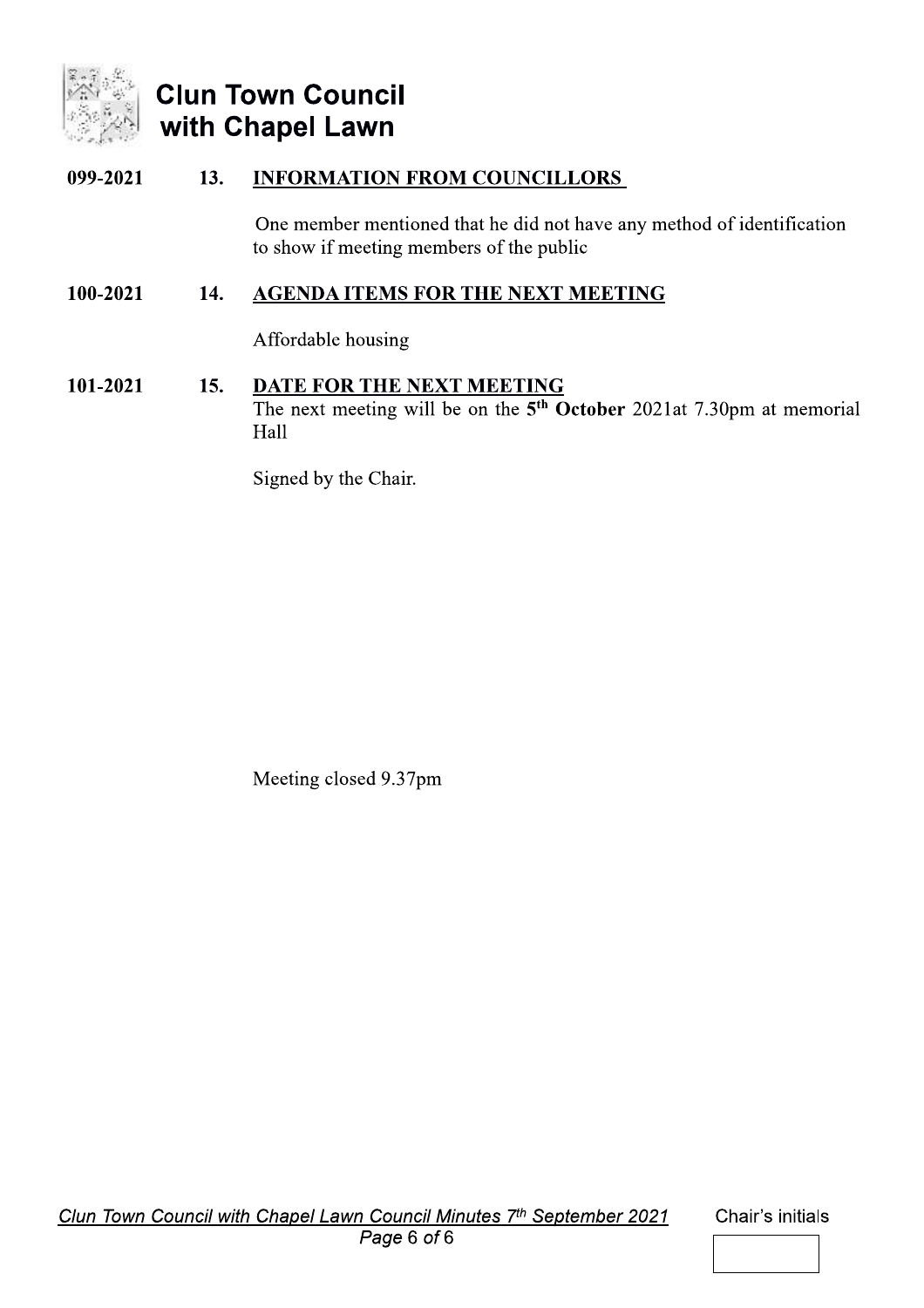

## MINUTES OF CLUN TOWN COUNCIL MEETING

## **HELD AT THE MEMORIAL HALL, CLUN ON TUESDAY 5<sup>th</sup> OCTOBER** 2021 AT 7.30PM

| <b>PRESENT</b>      | <b>APOLOGIES</b>  |
|---------------------|-------------------|
| Cllr. B. Angell     | Cllr. D. Morris   |
| Cllr. T. Baines     | Cllr. M Donaldson |
| Cllr. M. Duffee     |                   |
| Cllr. S. Harris     |                   |
| Cllr. J. Limond     |                   |
| Cllr. R Davies      |                   |
| Cllr. Bill Shepherd |                   |
|                     |                   |

| <b>ALSO IN ATTENDANCE</b> |          |  |  |
|---------------------------|----------|--|--|
| Mr. Gwilym Rippon (clerk) | N.Hartin |  |  |
| Cllr. D Morris (via zoom) |          |  |  |

### One member of the public

|          | Agenda<br>item |                                 |
|----------|----------------|---------------------------------|
| 102-2021 |                | <b>ATTENDANCE AND APOLOGIES</b> |

Please see above

#### 103-2021  $2.$ DECLARATION OF ANY DISCLOSABLE PECUNIARY INTEREST IN A MATTER TO BE DISCUSSED AT THE MEETING

| Name            | Item            | Personal Prejudicial |
|-----------------|-----------------|----------------------|
| Cllr. J. Limond | $9(1)$ Planning |                      |
| Cllr. J. Limond | $9(2)$ Planning |                      |

#### 104-2021 **DISPENSATION REQUESTS**  $3.$

There were no requests for dispensations.

#### 105-2021 **PUBLIC SESSION**  $\overline{4}$ .

Clun Town Council with Chapel Lawn Council Minutes 5th October 2021 Page 1 of 7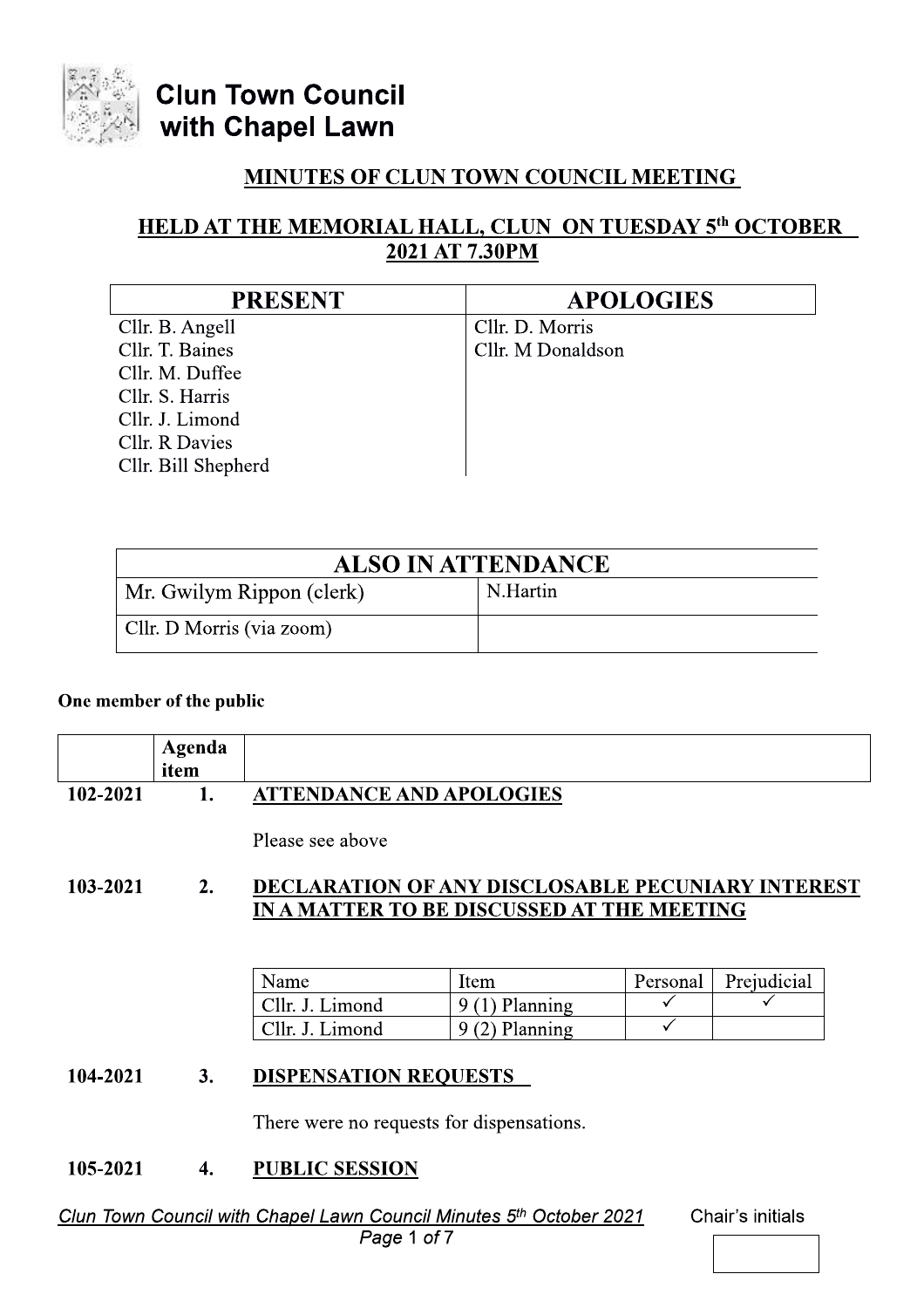

### $(i)$ Shropshire Councillor Report Cllr Hartin reported the following  $\triangleright$  There had been changes to various portfolio holders.  $\triangleright$  It was reported that 50 EV points would be installed in Council car parks Mr Hartin to confirm where when known.  $\triangleright$  There was an ongoing discussions or a remedy for the current block on housing development a meeting is been set up including Clun and Bucknell Parish Council chairs.  $\triangleright$  Pressure is still being brought to bear in relation to the road land slip near Newcastle There would be a rollout of new recycling bins ➤  $\triangleright$  Discussions are ongoing in relation to re use of land previously used for ambulance station to be used for affordable housing

 $\triangleright$  A member of the public Mr N Lines officer representing Clun Parish Paths Partnership reported that he was retiring from the post. He informed the members that a new footpaths officer had been appointed. The chair thanked Mr Lines for all the hard work that he and the members of the footpath team had undertaken.

#### 106-2021  $5.$ **APPROVAL OF MINUTES**

The minutes of the meetings held on  $7<sup>th</sup>$  September 2021 following minor amendment was agreed.

#### 107-2021 6. **INFORMATION FROM THE MINUTES**

The Autumn date it does not appear to be suitable it was suggested that it is moved to May.

It was reported that affordable housing was planed to be discussed and an officer from Shropshire to attend. However, the officer was not available, an email has been received that they were keen to work with the Town Council to deliver housing within the catchment area but the mechanism for assessing housing need would be discussed in the context of the solutions developed to address the block on housing as a result of the pearl mussel issue..

#### 108-2021 **MAYORS REPORT**  $7.$

Since our last meeting I have attended three additional meetings.

Clun Town Council with Chapel Lawn Council Minutes 5th October 2021 Page 2 of 7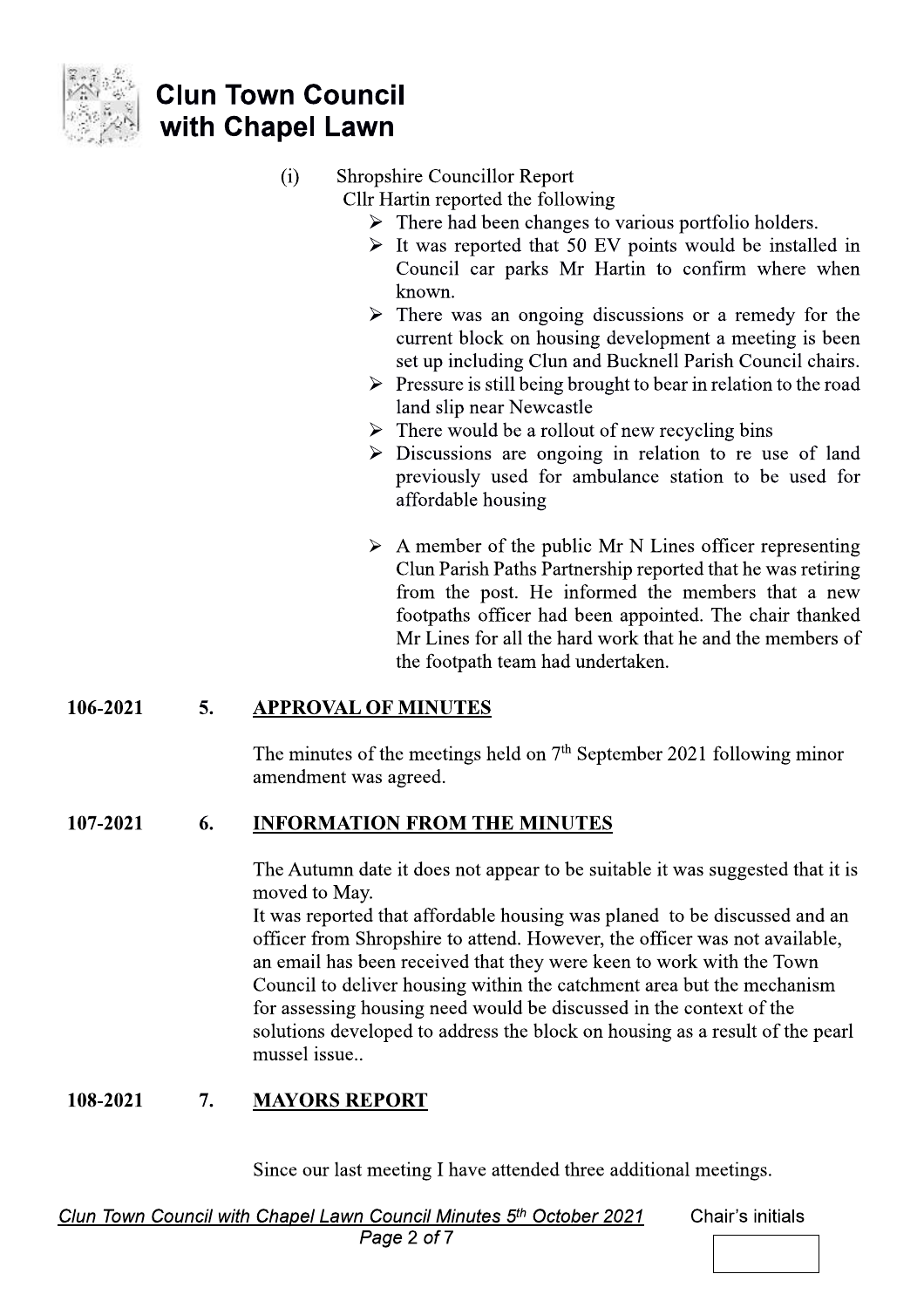

1. Our own special workshop meeting to get to grips with the policy and technical issues regarding water quality, Freshwater Pearl Mussels and Planning Permissions. I strongly advise if you have not yet looked at the BBC country file link I sent that you try and do so as this crystallises the issues very well. Also read the EA and NE correspondence,

2. a meeting called by Shropshire Council Highways engineering consultants WSP. I was accompanied by Cllr Duffee, present in addition to Shropshire Council and our selves were Kier and Multevo (who are the practical engineers and maintenance engineers) and Mike Kelly from the AONB. This was to discuss the initial ideas following the ground survey work and proposals for using the Department for Transport flood prevention drainage grant. Originally we were informed this was for £500K. They have reconfigured budgets and we were informed at the meeting they were looking at £750K for Clun. I have forwarded the notes from this meeting a presentation is available. Suffice for now to say their longterm idea is to re use all or some of the old lake/pool leats and pond to divert water from the Unk above Clun and return it down stream of the sewage works. This has the effect of a. reducing water flowing down the Clun, and b. attenuating the flow and slowing it. There are potentially many win wins from this in terms of biodiversity, nutrient attenuation and energy. We will need to discuss this in detail as the proposals firm up. As well as specific points I stressed the need for work to begin in earnest on the problem areas in the Town. I was assured that this was being worked on and is still scheduled for next financial year.

3. The Clun in the Future day at Hightown. I wish to add my personal thanks to our Clun Climate Environment and Emergency group for organising such a comprehensive and well attended day. I was there all day to answer any Council related questions although in fact their were few. However it was most interesting too see how people feel about certain aspects of the Town in populating the Map with ideas. I await with interest to see the outcome of this. A further meeting called by Cllr Hartin to discuss the Pearl Mussel and Planning issues with Shropshire Council was postponed owing to sickness. This is currently being rescheduled as virtual meeting. Also involved is Cllr Kemp Chair of Bucknell PC.

I was unable to attend the SALC southern area committee.

I have also been in correspondence with a resident regarding the costs of maintaining the Town Cemetery and Shropshire Highways on number of maintenance issues.

#### 109-2021 8. **CLERK'S REPORT**

Clun Town Council with Chapel Lawn Council Minutes 5th October 2021 Page 3 of 7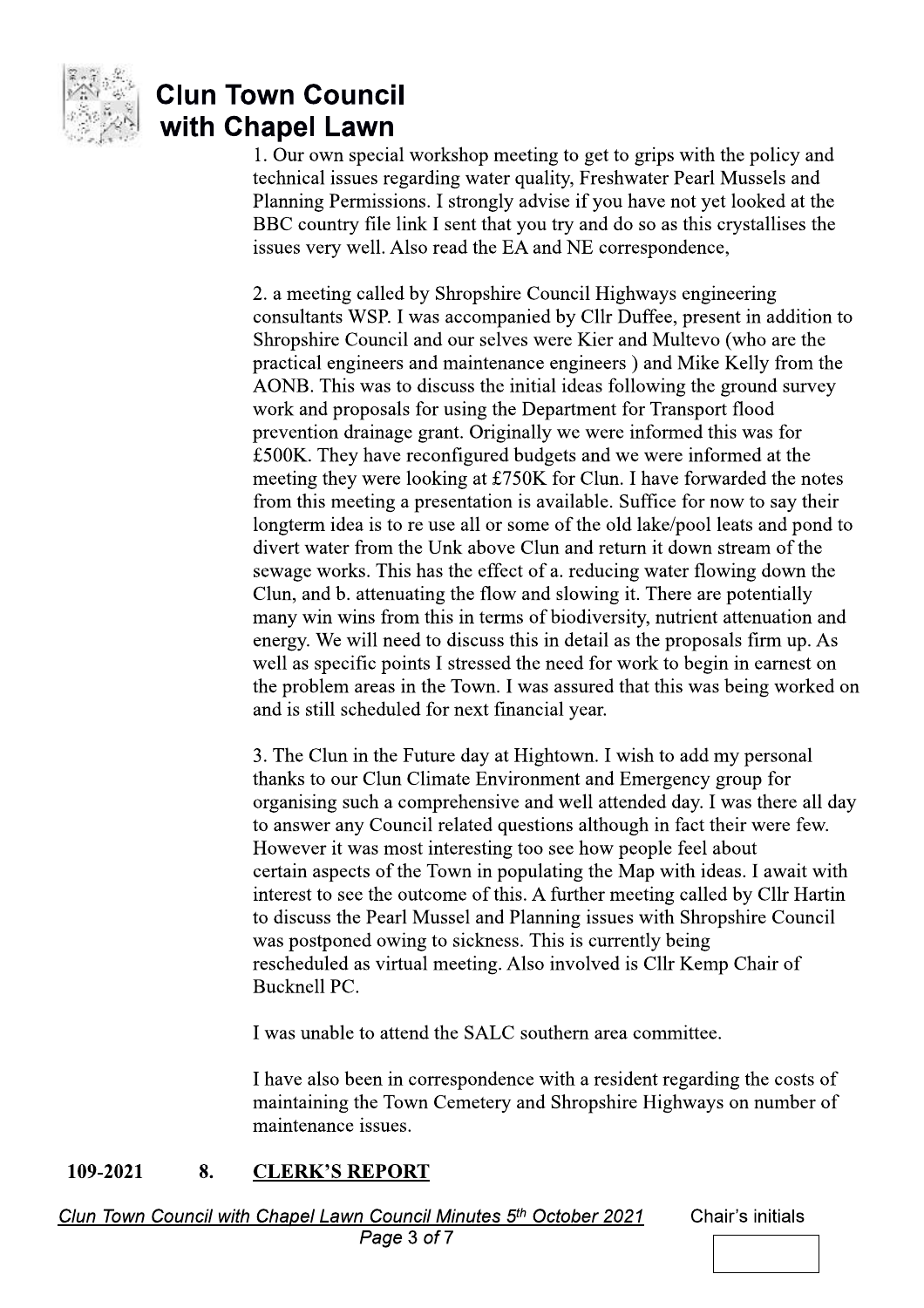

The Clerk reported that he had received an email from Pauline Davies the solicitor with the licence to occupy relating to the office in the square, the clerk to meet with the solicitor to discuss the licence. It also reported that the contractor who looked after the cemetery reported that there was a dangerous gravestone which needed attention.

#### 110-2021 9. **PLANNING**

Planning applications

2030hrs Cllr Limond left the room

 $1.21/04350/FU$ L

Application for the conversion of part of the store building into living accommodation for use by employee of the public house | Storage Building The White Horse Inn 12 The Square Clun Craven Arms Shropshire

This was discussed by Council **RESOLVED** The Council supported that application 2035hrs Cllr. Limond returned to the room

2. 21/04302/FUL

Application for the removal of existing lean-tos and erection of twostorey extension | Russett Cottage 11 Castle Street Clun SY7 8JU This was discussed by Council

### **RESOLVED**

The Council felt that the extension to the property was appropriate, however the materials suggested to construct the extension was not wholly appropriate for the development. The Council felt that it would be far more in keeping with a dwelling in the conservation area and in an AONB catchment if materials of a similar nature to the existing structure were included, which would be far more sympathetic, and it followed more closely the Clun design statement.

3. 21/04197/FUL

Application for the change of use of agricultural land for the siting of 4No camping pods, installation of septic tank and creation of a parking area | Proposed Camping Pods SW Of Colstey Farm Colstey Bank Clun Shropshire.

This was discussed by Council

**RESOLVED** 

The Council supported that application

Clun Town Council with Chapel Lawn Council Minutes 5th October 2021 Page 4 of 7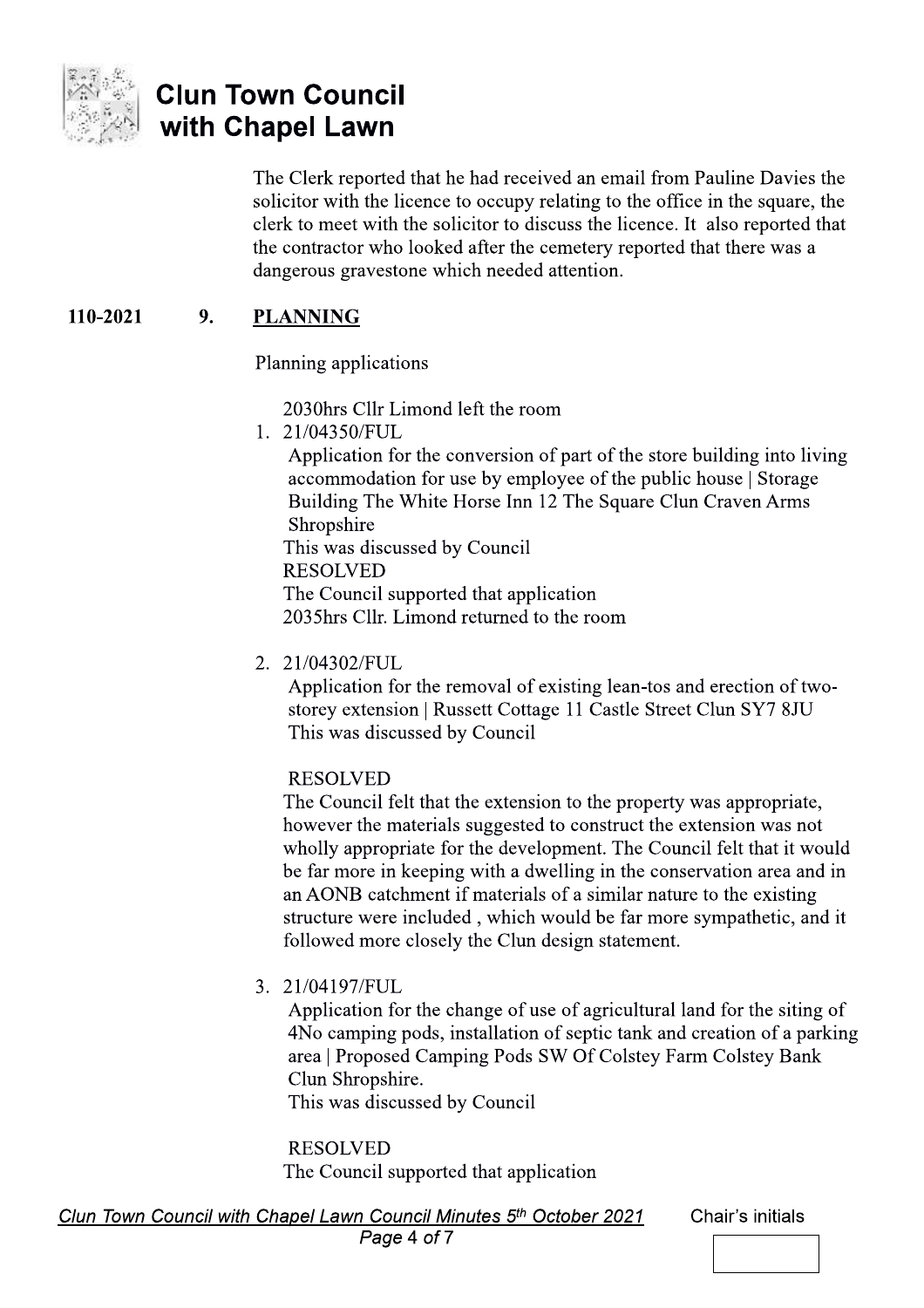

# - with Chapel Lawn **Chapel**

:<br>: . To discuss the following Empty properties:

Motion: There are a quantity empty properties in Clun some have been in that state for many years it is proposed that council resolve to write to the owner of the Buffalo Inn about the affect it has on the community and ask what his intentions are for the property.

: I his motion was unanimously agreed the to write to the owner of the Buffalo Mr. Greenall on behalf of the Council.

: Clun river SAC, Pearl mussels and Planning<br>— To resolve if actions are required further to recent correspondence from the MP Rt Hon Philip Dunne and the environment Agency and Natural England.

## 111-2021 10. FINANCE

- 1. To receive the Bank Reconciliation This was noted.
- 2. The external auditor report was presented This report was noted.

To approve the following invoices for payment.

- a) HMRC £164.98p S1-8 Localism Act 2011
- b) J. Churchett £500.00p (toilet Cleaning) S1-8 Localism Act 2011
- c) G. J. Rippon £89.94p (home working allowance, mileage, and Zoom subscription) S1-8 Localism Act 2011
- d) Highline  $£564.60p$  (Street Lighting repairs) S1-8 Localism Act 2011
- e) A. Wallace £40.00p Grass cutting S1-8 Localism Act 2011
- f) PKF Littlejohn £240.00p External audit. S1-8 Localism Act 2011
- g) Mark Room £700.00p ( cemetery maintenance) S1-8 Localism Act 2011

For information

h) St Georges Church £400.00p (grant) S1-8 Localism Act 2011

:<br>. The Clerk was instructed to pay the above invoices

### c c c 112-2021 11. UPDATES ON THE FOLLOWING

1. Highways

112-2021 11. **UPDATES ON THE FOLLOWING**<br>
1. Highways<br>
Update further to meeting regarding drainage proposals<br> *This was discussed earlier*<br>
Update on other highways issues<br>
Clun Town Council with Chapel Lawn Council Minut Update further to meeting regarding drainage proposals This was discussed earlier Update on other highways issues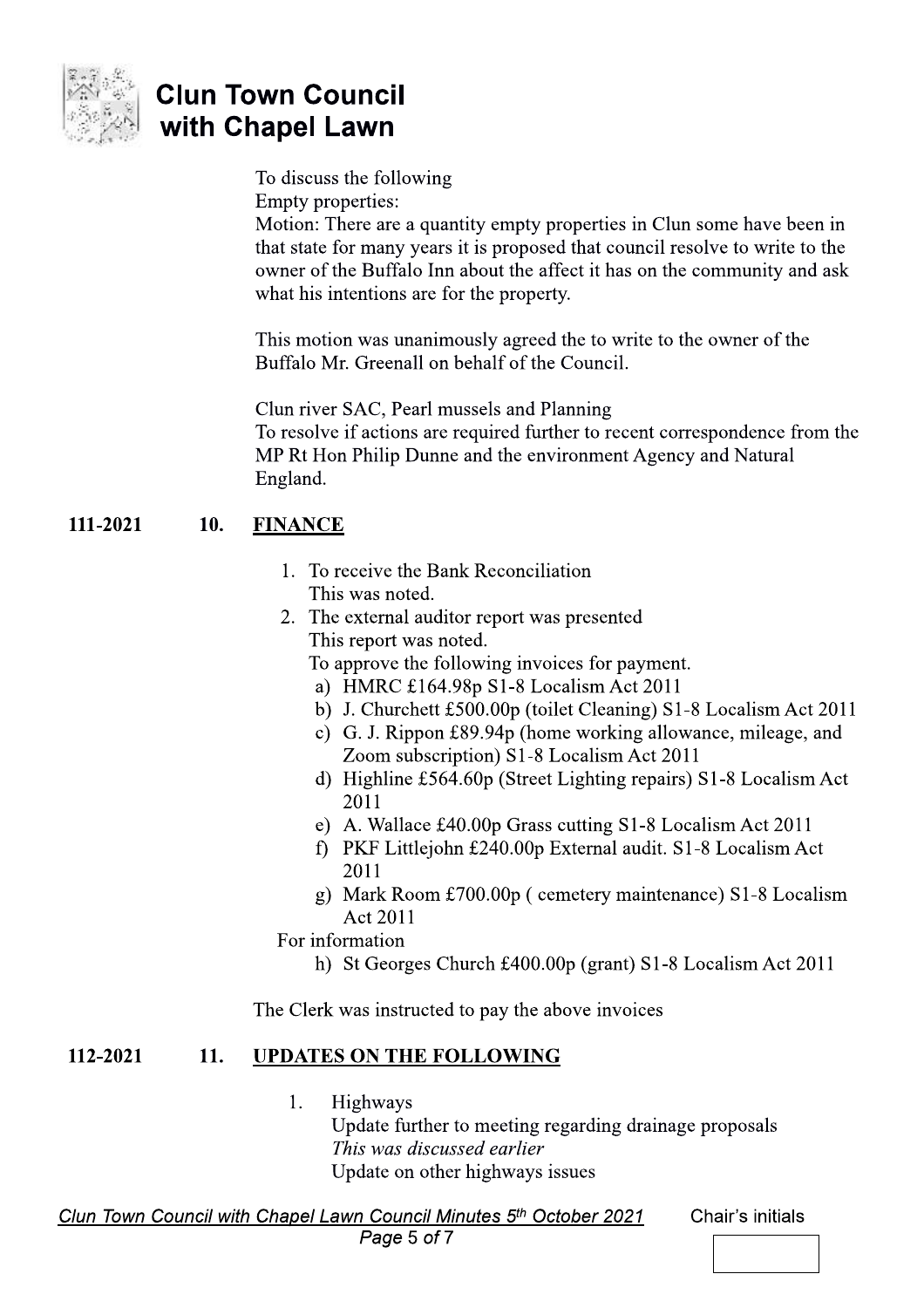

The clerk to liaise with Cllr. Morris in relation to removal of ivy on lighting columns. Chair requested Shropshire Cllr N Hartin asst in pursuing the erosion of verge problems in Newport Street..

 $\overline{2}$ . Environment

Report on the Clun Climate Environment Environment **Emergency Advisory Group - Ryan Davies** The reports from two recent meetings were presented Also a report of the recent Clun in the Future open day which council had supported. Well over a hundred attended the day being opened by MP the Rt. Hon P Dunne and the local School children. A planning for real exercise has garnered a lot of information which will be reported in detail, but which may have the potential to form the basis of a Neighbourhood Plan. Deffra are introducing nature recovery networks. Further to advice from the Advisory group the Chair will respond to the NALC consultation on these.

 $3.$ Community

Freeman of Clun - Matt Donaldson

This was deferred

Plans For Christmas - Ryan Davies

- $\triangleright$  The plan is to put the Christmas lights up on the 5<sup>th</sup> December.
- $\triangleright$  The square will be used for the switch on.
- $\triangleright$  The Town Hall is to be used for the Grotto
- $\overline{4}$ . Assets

Town Hall - Bill Shepherd Work has commenced on the roof of the Town Hall Council agreed the recommendation to appoint an engineer to advise on the first floor strength. Cemetery - Bill Shepherd, B Angell The work on the Lytch Gate will be undertaken by the end of October The Chair reported that a resident had requested annual average cost of painting the Cemetery. The Clerk had provided the data. The resident informed the Chair this was in relation to comparative costs with the Parish Church graveyard. Public toilets - Tom Baines The contractor has been instructed to repair the missing tiles.

#### 114-2021  $12.$ **CORRESPONDENCE**

All items have been circulated.

#### 115-2021  $13.$ **INFORMATION FROM COUNCILLORS**

Clun Town Council with Chapel Lawn Council Minutes 5th October 2021 Page 6 of 7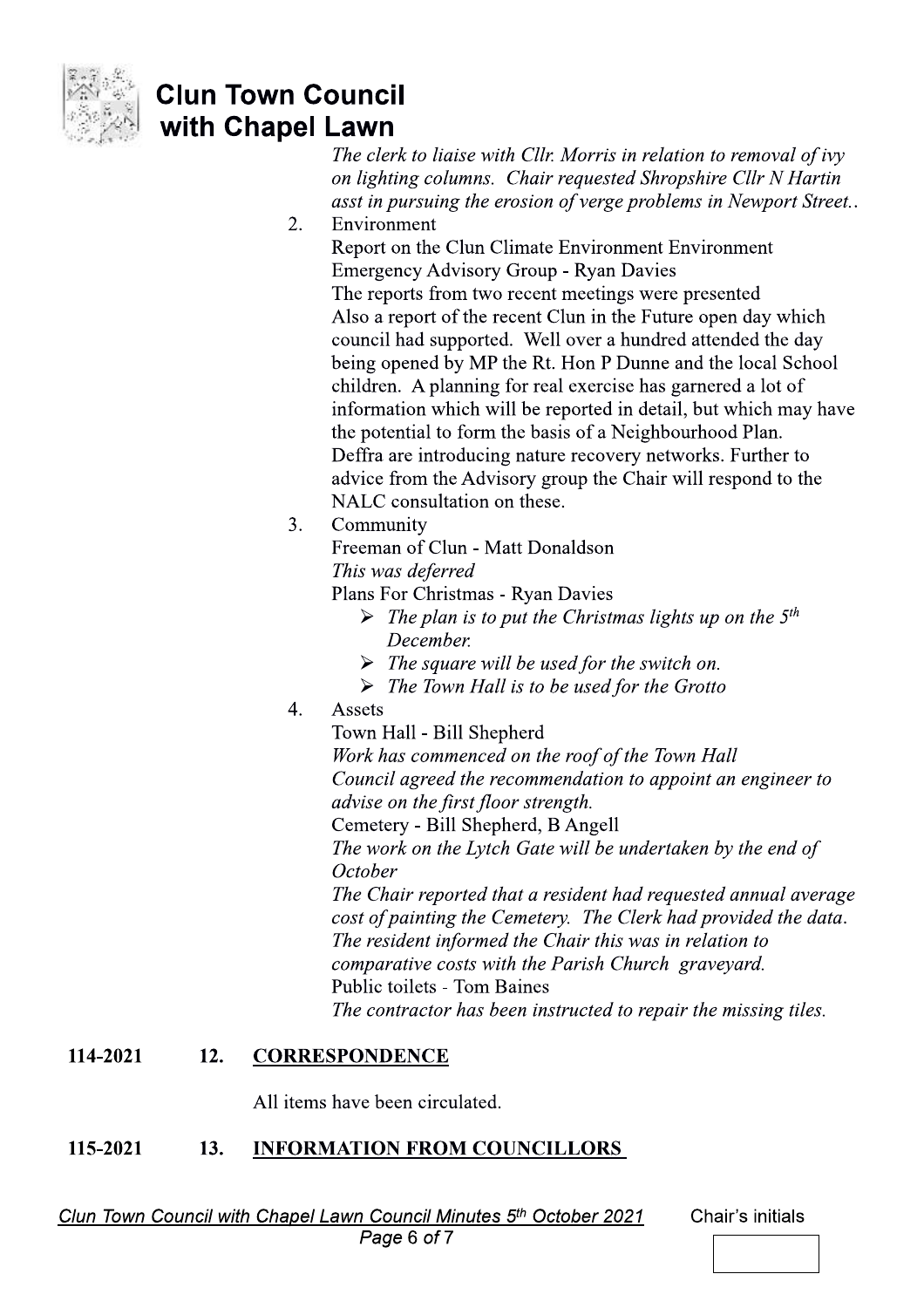

Castle grounds, English Heritage has cut the grass. The clerk to contact English Heritage to enquire any developments as to use.

#### 116-2021 14. **AGENDA ITEMS FOR THE NEXT MEETING**

Lengthsman Website

117-2021

#### **DATE FOR THE NEXT MEETING** 15.

The next meeting will be on the  $2<sup>nd</sup>$  November 2021at 7.30pm at memorial Hall

Signed by the Chair.

Meeting closed 9.37pm

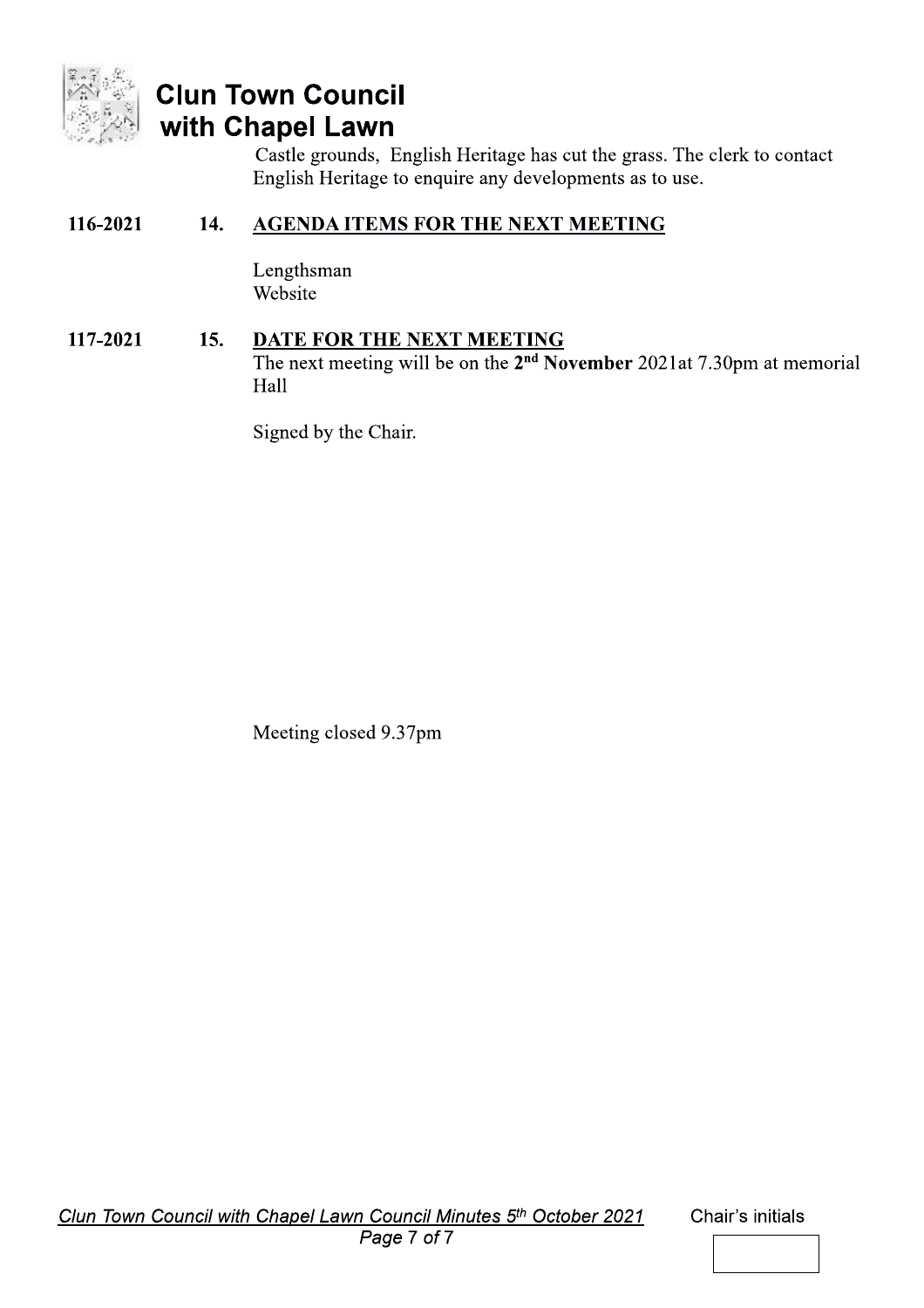

# - with Chapel Lawn **Chapel**

## MINUTES OF CLUN TOWN COUNCIL MEETING

## <u>HELD AT THE MEMORIAL HALL, CLUN\_ON TUESDAY 2<sup>nd</sup> NOVEMBER</u> 2021 AT 7.30PM

| <b>PRESENT</b>      | <b>APOLOGIES</b>           |
|---------------------|----------------------------|
| Cllr. B. Angell     | Cllr. M Donaldson          |
| Cllr. T. Baines     | Cllr. J. Limond (Via Zoom) |
| Cllr. M. Duffee     | Cllr. S. Harris            |
| Cllr. D. Morris     |                            |
| Cllr. R Davies      |                            |
| Cllr. Bill Shepherd |                            |

| <b>ALSO IN ATTENDANCE</b> |          |  |  |
|---------------------------|----------|--|--|
| Mr. Gwilym Rippon (clerk) | N.Hartin |  |  |
|                           |          |  |  |

### One member of the public

|          | Agend<br>a item |                                 |
|----------|-----------------|---------------------------------|
| 118-2021 |                 | <b>ATTENDANCE AND APOLOGIES</b> |

< < Please see above

### $\mathbb{Z}^2$ 119-2021 2. <u>DECLARATION OF ANY DISCLOSABLE PECUNIARY INTEREST</u> IN A MATTER TO BE DISCUSSED AT THE MEETING

| Name        | Item           | Personal | Prejudicial |
|-------------|----------------|----------|-------------|
| Ryan Davies | Correspondence |          |             |

### entradores de la construcción de la construcción de la construcción de la construcción de la construcción de la<br>Entradores de la construcción de la construcción de la construcción de la construcción de la construcción de l 120-2021 3. DISPENSATION REQUESTS

and the contract of the contract of the contract of the contract of the contract of the contract of the contract of the contract of the contract of the contract of the contract of the contract of the contract of the contra There were no requests for dispensations.

## 121-2021 4. <u>PUBLIC SESSION</u>

There were no requests for dispensations.<br>
121-2021 4. PUBLIC SESSION<br>
(i) Shropshire Councillor Report<br>
Clun Town Council with Chapel Lawn Council Minutes 2<sup>nd</sup> November 2021 Chair's initials<br>
Page 1 of 7 (i) Shropshire Councillor Report<br>Clun Town Council with Chapel Lawn Council Minutes 2<sup>nd</sup> November 2021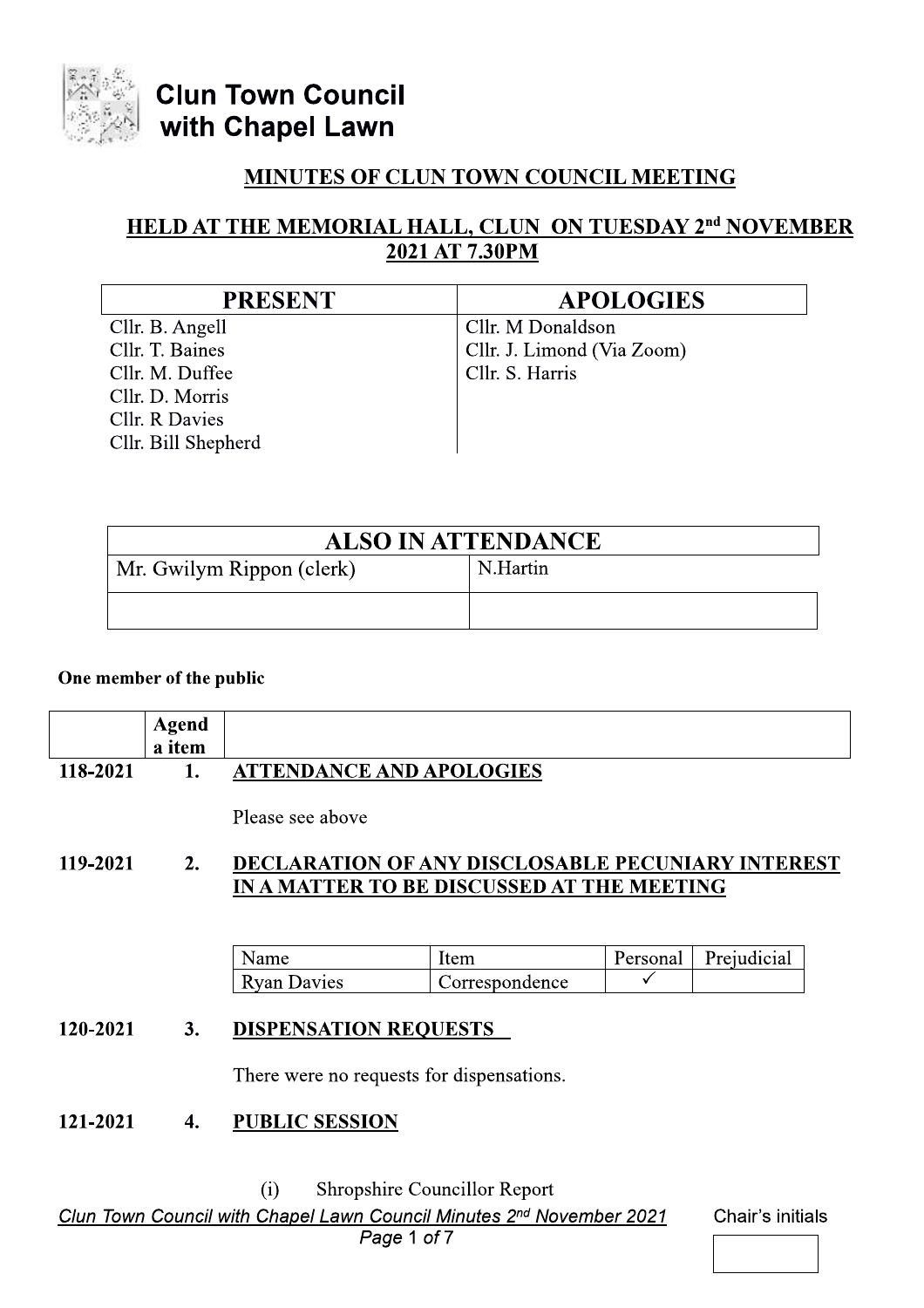

Cllr Hartin reported the following

It looks like Shropshire Council along with other Local Authorities will be hit soon with the implications of the Governments boundary review, which is heading for an independent review, but which stipulates an aim for 3,500 electors per Councillor. Existing County Divisions such as Clun, Chirbury & Worthen, Bishops Castle & Ludlow are all seats that are too small by this metric. Government have said that there is a desire on their part to take into account rural divisions having a lower threshold due to their obviously sparsely populated nature, but it remains to be seen what the independent reviewers make of this. However, whatever the outcome, its likely to mean that the 2025 County Council Elections will be held using the new boundaries. Following on questions I asked at last Council, the new Portfolio Holder for transport Cllr Dean Carroll has now supplied a breakdown of where the latest 50 electric vehicle charging points are going to be situated across the County, which are as follows: (none unfortunately closer to us than Bishops Castle). 7kw Chargers are going in with an October/November installation date at the following County Car parks:

Bishops Castle - Harley Jenkins St Car park  $(4)$ , Shrewsbury – Frankwell Quay car park (3), & Abbey Foregate car park (6), Ludlow - Mill St car park (4), Bridgnorth - Listley South car park (4),  $\&$ Severn car park

(6), Ellesmere - Cross St car park (4), Market Drayton - Towers Lawn 2 car park (6), Whitchurch - Brownlow St car park or Newtown car park (6), Oswestry - Oak St car park (6).

This is of course good news, but not much for us here in more rural areas, Cllr Carroll however has indicated he does intend to further roll out EV points to more rural areas in due course, so I will keep up the pressure to hold him to that!

Due to the recently called North Shropshire By - Election, now being held on the 16th December, Shropshire Council has postponed its Full Council meeting due to take place on the 16th and its now likely to take place in the early new year. Depending on the candidates selected by local political parties there may also be a consequential Shropshire Council By - Election in the early new year, (at least two existing Shropshire Council members have applied for selection by the Conservative party for this N/Shropshire seat), if one of these candidates is selected to fight the seat by that party then, given the N/Shropshire seat is one of the safest Conservative seats in the Country

with a current majority of over 22K, its probably odds on that the seat will be retained by the Conservatives, leading to SC having to call a Council By Election if the Shropshire Council seat is vacated, unless

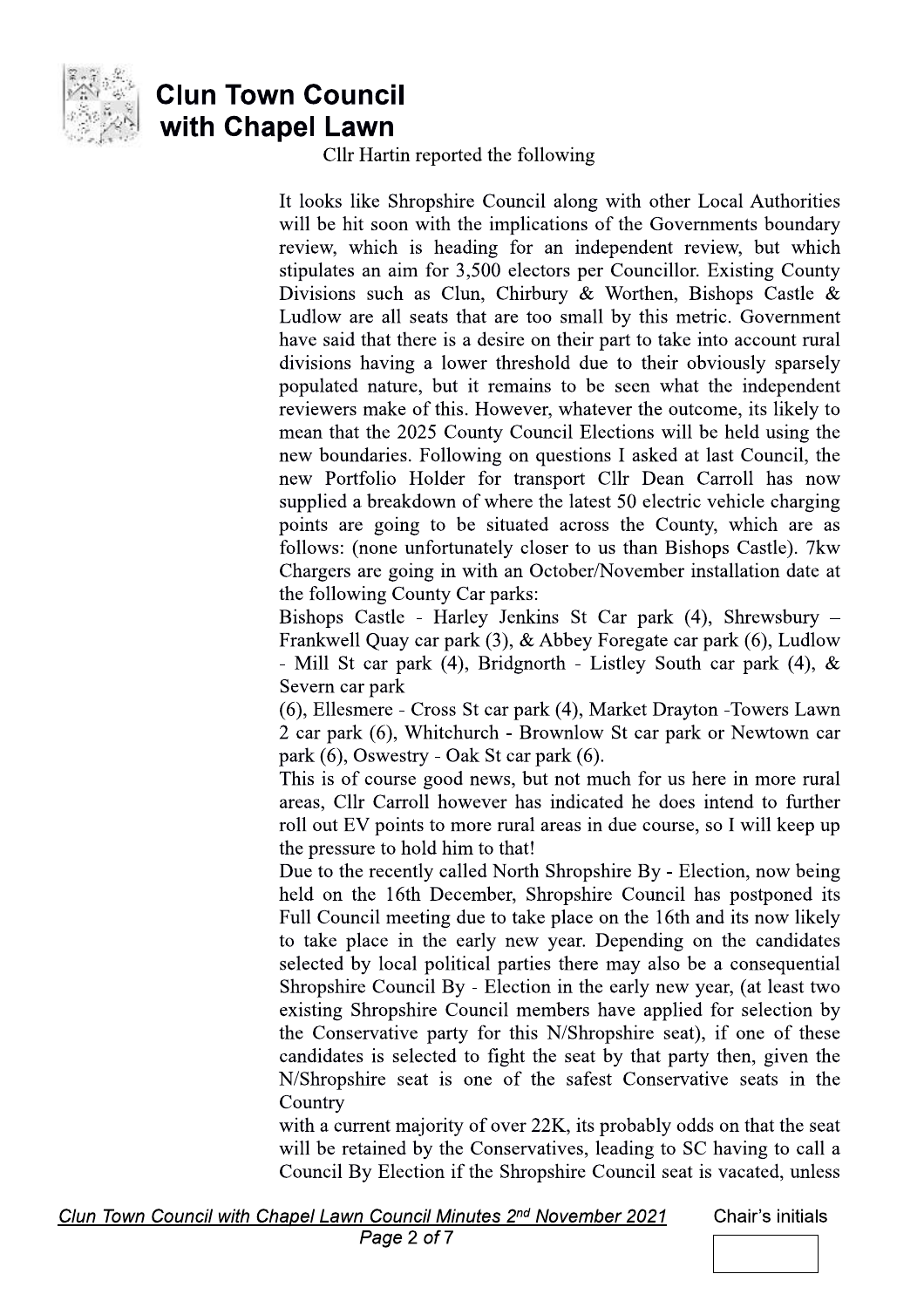

# - -  $\mathbb{Z}$  with Chapel Lawn

it transpires during the election that the electorate is so fed up with the

'sleaze' that we end up with another shock result like that of Chesham & Amersham not that long ago, where the Liberal Democrats overturned a very large Conservative majority to take the seat. A member of the public mad comment that minutes were not on the website. Also questioned whether there was any merit in having an office for the clerk. It was explained that having an office for the would allow for Councillors and members of the public to have physical contact.

### $\mathcal{L} \left( \mathcal{L} \right)$  . The set of  $\mathcal{L} \left( \mathcal{L} \right)$ 122-2021 5. APPROVAL OF MINUTES

 $\mathcal{L} = \mathcal{L} \left( \mathcal{L} \right)$  . The set of  $\mathcal{L} \left( \mathcal{L} \right)$ The minutes of the meetings held on  $5<sup>th</sup>$  October 2021 following minor amendment was agreed.

### $\mathcal{L} \left( \mathcal{L} \right) = \mathcal{L} \left( \mathcal{L} \right)$ 123-2021 6. INFORMATION FROM THE MINUTES

A question was asked what the strategy was for the Castle and had English Heritage needed to be contacted. It was agreed for the Clerk to write to English Heritage and seek and update.

### $\mathcal{L} \left( \mathcal{L} \right)$  . The set of  $\mathcal{L} \left( \mathcal{L} \right)$ 124-2021 7. MAYORS REPORT

 $\mathcal{L} = \mathcal{L} \times \mathcal{L} = \mathcal{L} \times \mathcal{L} = \mathcal{L} \times \mathcal{L} = \mathcal{L} \times \mathcal{L} = \mathcal{L} \times \mathcal{L} = \mathcal{L} \times \mathcal{L} = \mathcal{L} \times \mathcal{L} = \mathcal{L} \times \mathcal{L} = \mathcal{L} \times \mathcal{L} = \mathcal{L} \times \mathcal{L} = \mathcal{L} \times \mathcal{L} = \mathcal{L} \times \mathcal{L} = \mathcal{L} \times \mathcal{L} = \mathcal{L} \times \mathcal{L} = \mathcal$ Highways

We have meeting of the Clun TC and SC partnership on Thursday. I have spoken with the Head of Highways regarding a public engagement activity. We agreed that this should be carried out stepwise. I will know more on Thursday and will inform council of the outcome. I anticipate the first stage of this will be early in the New Year.

I have also submitted comments from the Working Group on the final draft of the Vision document which contained a number of inaccuracies. Other matters

I have been invited to attend a Shropshire Wildlife Trust meeting on Friday this week to meet their CEO. I have accepted and will use the opportunity to support the work of our environment group, the community science bio blitz at the Castle, road verge wild flower corridors as well as to gauge their engagement with statutory agencies.

The Mayor reported that unfortunately CIIr. Donaldson had tendered his<br>resignation due to work commitments. The Clerk was instructed to write a<br>letter of thanks to CIIr. Donaldson for all his hard work whilst on the<br>Counci  $\mathbb{R}$ The Mayor reported that unfortunately CIIr. Donaldson had tendered his resignation due to work commitments. The Clerk was instructed to write a letter of thanks to Cllr. Donaldson for all his hard work whilst on the Council

# $\mathcal{L} \left( \mathcal{L} \right)$  . The set of  $\mathcal{L} \left( \mathcal{L} \right)$

125-2021 8. CLERK'S REPORT<br>Clun Town Council with Chapel Lawn Council Minutes 2<sup>nd</sup> November 2021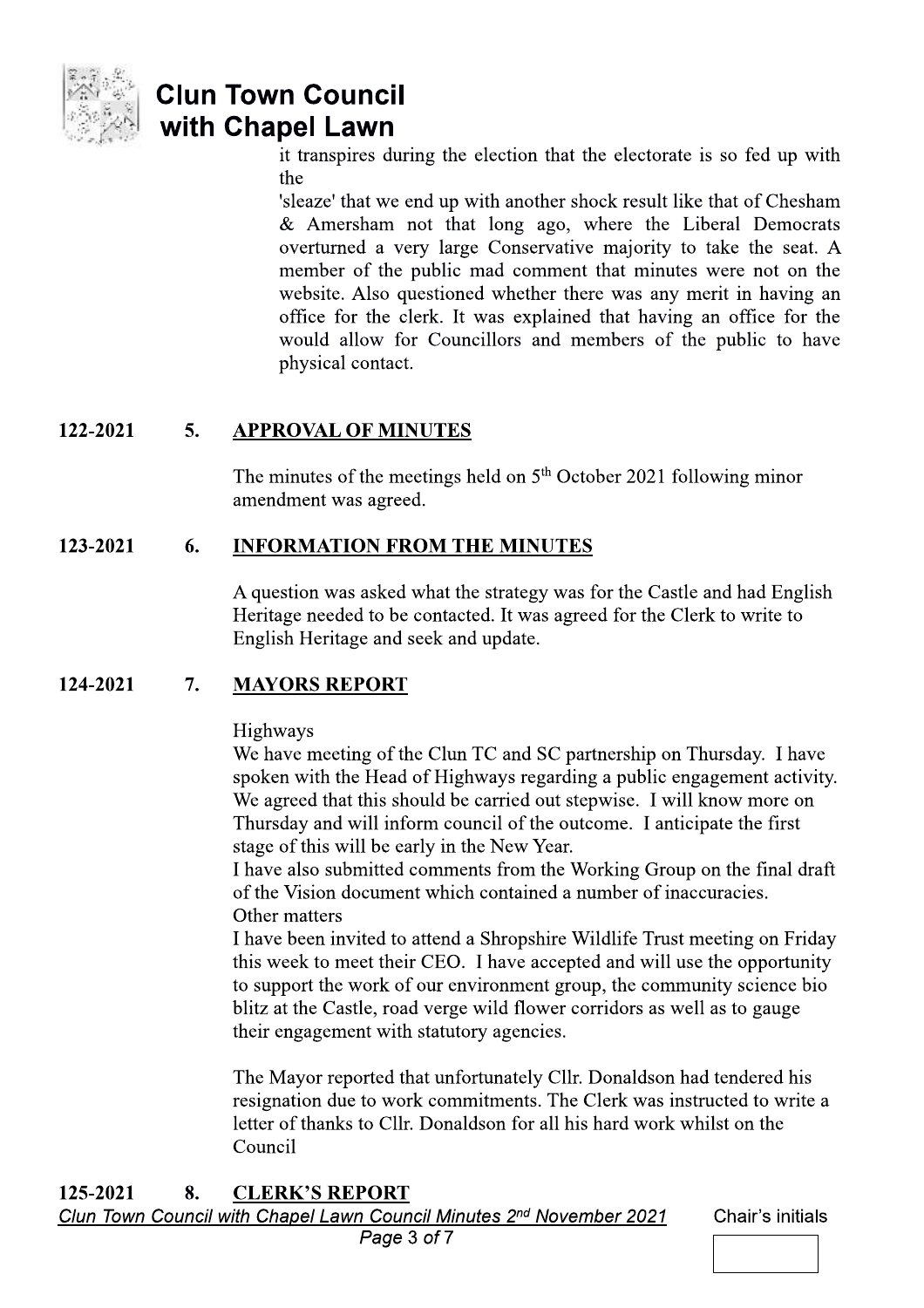

The Clerk reported that he would come across to collect the paperwork for the burial records.

The Clerk stated in regards the clerk's office he reported that he had been in touch with the lawyer who would be using the same room. She had looked through the licence to occupy and she would be sending the document for signature.

#### 126-2021 9. **PLANNING**

Planning applications

#### $\mathbf{1}$ . 21/04774/DIS

Application to discharge Conditions 9 (stonework), 10 (re-roofing works), 11 (new roof construction details), 12 (new fenestration) and 13 (bird boxes) of planning permission No. 19/04957/FUL, plus Conditions 7 (stonework), 8 (re-roofing works), 9 (new roof construction details), 10 (floor sections), 11 (existing window repairs), 12 (new fenestration) and 13 (bird boxes) of listed buildings 19/0 consent No. 19/04958/LBC | Waterloo House Waterloo Lane Clun Craven Arms Shropshire SY7 8JF

This was discussed at Council There were no comments made.

#### 10. **MEETING WITH SHROPSHIRE COUNCIL**

Planning and the river Clun SAC issues.

The Mayor reported as follows: Since the last Council meeting I have attended one virtual Meeting on behalf of Council. Convened by Cllr Nigel Hartin it was attended by Cllr Johnathan Kemp Chair of Bucknell PC, and officers of Shropshire Council :- Ed West Planning Policy Manager and responsible for the Local Development Plan, Joy Tetsill Principal Planning Specialist - Environment, Suzanne Wykes Lead Ecologist and Hayleigh Deighton recently employed by formerly with the Environment Agency.

This was a very informative meeting but also very frustrating. Shropshire Council along with Environment Agency, Severn Trent and Natural England now refer to themselves as partners in addressing the issues on the river Clun. They have reached some agreement on the Policy DP 13 but there remain significant differences of opinion regarding mitigation (details circulated previously) as such the Agencies have submitted and objection under the Regulation 19 examination by the inspectors early next year indicating that no development should take place in the catchment. Also no restoration measures for the river have been agreed and their position is that mitigation is contingent on the restoration plan.

Clun Town Council with Chapel Lawn Council Minutes 2nd November 2021 Page 4 of 7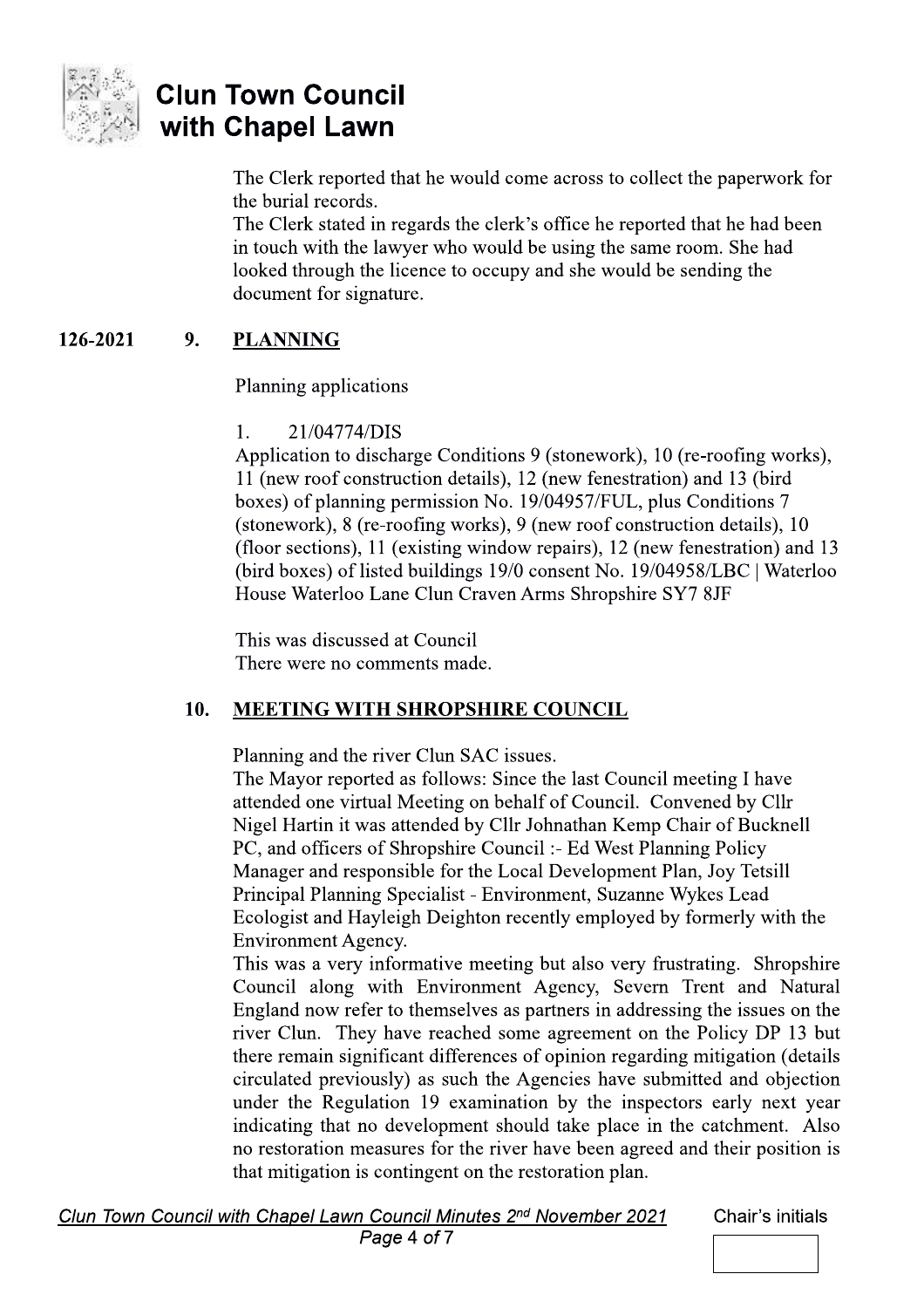

A consultation group of SC, EA, NE, STW NFU and CLA has been set up to try and get agreement and resolution on the way forward. This met for the first time last month. This is at regional director level.

In summary SC are hanging all their hope on the arguments they put to the inspectors, next year. We missed the opportunity to comment on the reg 19 consultation and so will not be called although along with Cllr Hartin I am endeavouring to secure the opportunity to make our case directly to the inspectors.

Since the meeting I have obtained from EA the detailed water analysis on the river Clun going back many years. For an initial perusal of the data in Clun the river is failing the stated targets but only slightly, the further you go down the river the worse it gets. I believe we need to use this information to work for us to secure local mitigation measures for development in Clun. NE are working on report of the data and have promised to share it with us. I have secured agreement they will attend a meeting with Council in January or February next year.

In the meant time I require you agreement to forward the data to local knowledgeable expert in the next Parish who I hope can help interpret the data for us head of then.

I( have also secured dat from STW on the work they have completed on Treatment plants in the Catchment. All except Bishop's Castle have been upgraded. In the case of Clun to take account of planned increases in house numbers and their recent analysis shows a 90% reduction in phosphate from previously which is more than that requested.

Overall improvement to water quality in the river Clun will only be achieved through major changes in agricultural practice and land use changes - hence the involvement of the NFUn and CLA and the Agencies are becoming less tolerant of the potential of voluntary measures to achieve this.

The result of all of this is we now have a better dialogue with Shropshire Council and the Agencies which I will continue to pursue.

#### 127-2021 **WEBSITE PROPOSAL** 11.

Cllr. Duffee presented his report, he stated that he had formulated how the website would look, he stated that he need some help to take it further. Cllr. Limond, Davies and Morris stated that they would assist in moving the website forward, Cllr. Duffee stated that he would send a link out for members to look at.

#### 128-2021  $12.$ **LENGTHSMAN**

The Chair thanked Cllr. Duffee for his report. Cllr Duffee stated it was a matter of priorities to work out which jobs really need to be undertaken. Members agreed to feedback any items which required attention. Also Cllr.

Clun Town Council with Chapel Lawn Council Minutes 2nd November 2021 Page 5 of 7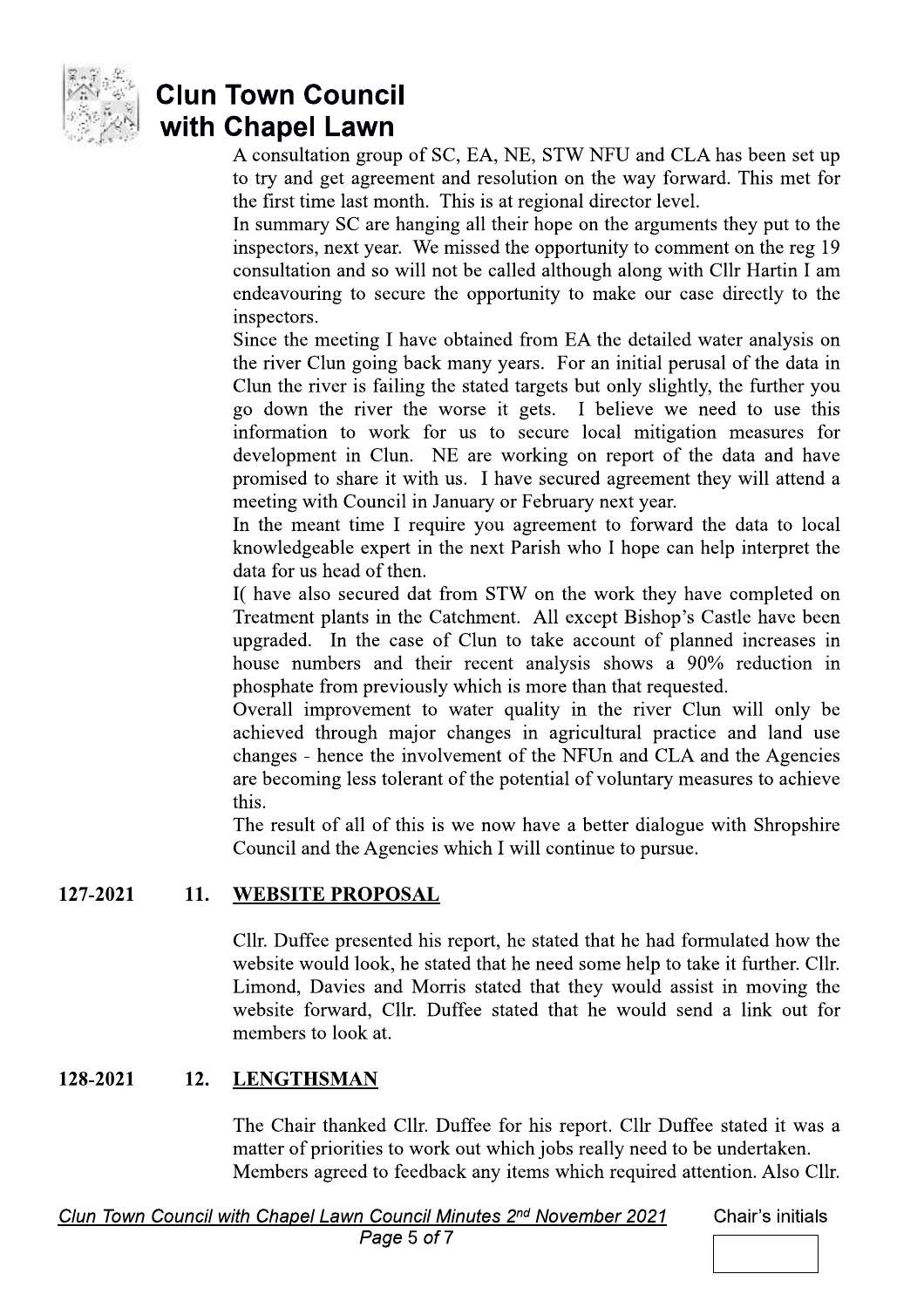

Hartin was asked to establish who the contact was for this at Shropshire Council.

#### 129-2021 13. **FREEMAN OF CLUN**

This matter was deferred as the Cllr involved had tendered his resignation Cllr Harris agreed to progress the procedure.

#### 130-2021 14. **FINANCE**

- 1. To receive the Bank Reconciliation This was noted One members asked for clarification it was explained that an item had been taken earlier than it appeared in the accounts.
- 2. The budget and precept for the Year 2022-2023 This was discussed there were a number of items which needed amendments. Members were requested to email the Clerk with any suggested amendments.
- 3. To approve the following invoices for payment. a) HMRC £164.98p S1-8 Localism Act 2011
- b) J. Churchett £500.00p (toilet Cleaning) S1-8 Localism Act 2011
- c) G. J. Rippon £89.94p (home working allowance, mileage, and Zoom subscription) S1-8 Localism Act 2011
- d) £30.00 (The RBL Poppy Appeal) S1-8 Localism Act 2011
- e) Halls SMS £64.22) Toilet sundries) S1-8 Localism Act 2011
- f) A. Wallace  $\text{\pounds}40.00p$  S1-8 Localism Act 2011 For information

g) SWALEC £1982.24 (Electricity) S1-8 Localism Act 2011

The Clerk was instructed to pay the above invoices One other matter was a request for assistance for the Memorial Hall for repair to the play area. Members were content for this matter to be supported

#### 131-2021 **UPDATES ON THE FOLLOWING** 15.

- 1. Town Hall
- Cllr. Shepherd stated that grant applications were being sought
- $\overline{2}$ . **Public Toilets** Cllr. Baines gave his report
- $3.$ Streetlights

All working apart for the Town Hall. Cllr. Morris. Stated that he had met officers from Shropshire Council, who stated that there was an issue with asbestos

 $\overline{4}$ . **ESWS**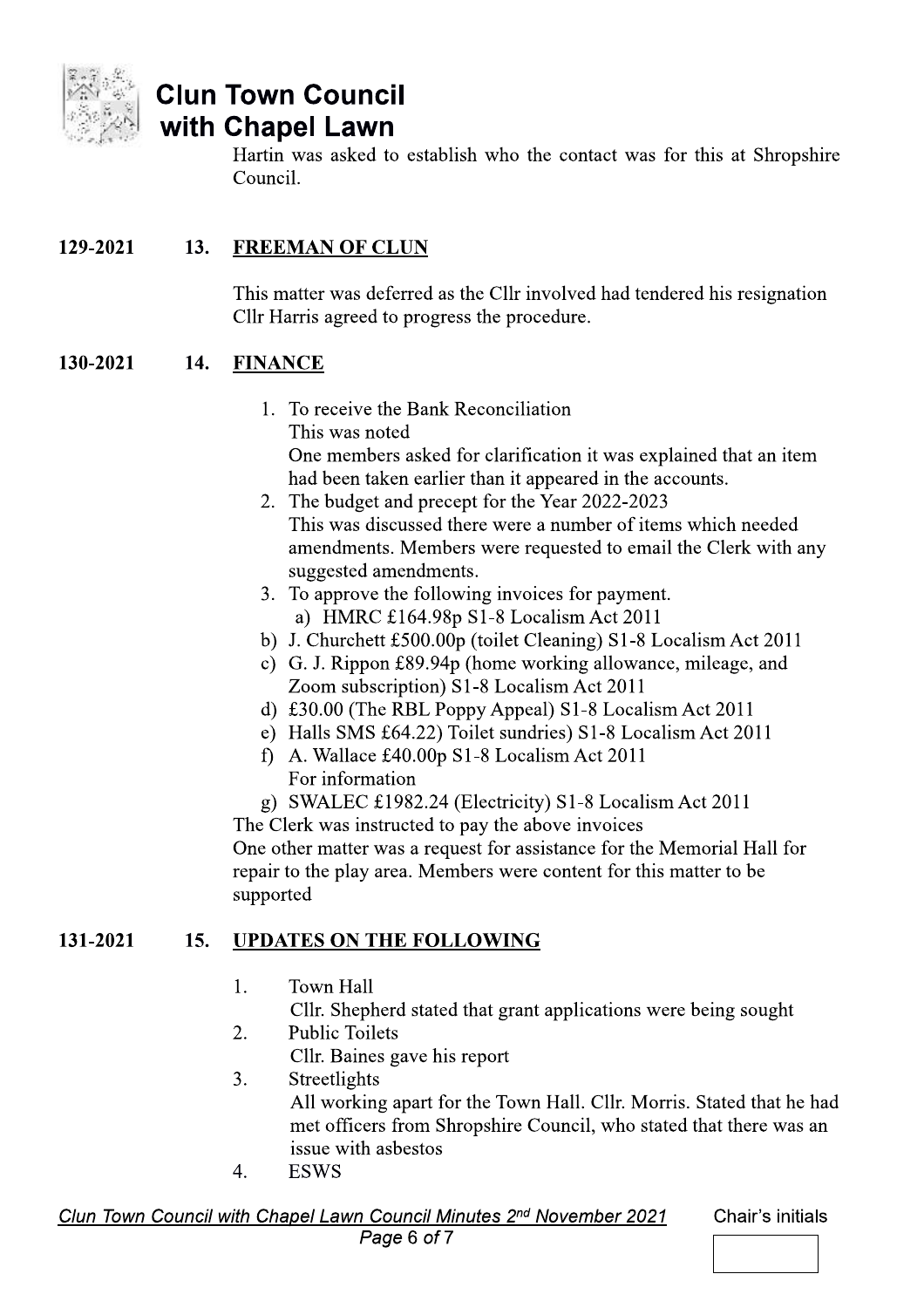

Cllr. Baines reported that a report had been submitted for members to read, a copy will be attached to the minutes

#### 132-2021 16. **CORRESPONDENCE**

All items have been circulated.

#### 133-2021 17. **INFORMATION FROM COUNCILLORS**

Sad passing Beryl Palmer, who was a councillor for Chapel Lawn for many years. Cllr. Davies brought up that there were a number of responsibilities in respect of operation London Bridge. Cllr. Davies would be the Councillor leading on procedures for implementing the protocol working closely with the Clerk.

#### 134-2021 18. **AGENDA ITEMS FOR THE NEXT MEETING**

London Bridge Car parks and bins

#### 135-2021 19. **DATE FOR THE NEXT MEETING**

The next meetings' will be on the  $7<sup>th</sup>$  December 2021 and  $4<sup>th</sup>$  January at 7.30pm at memorial Hall

Signed by the Chair.

Meeting closed 9.37pm

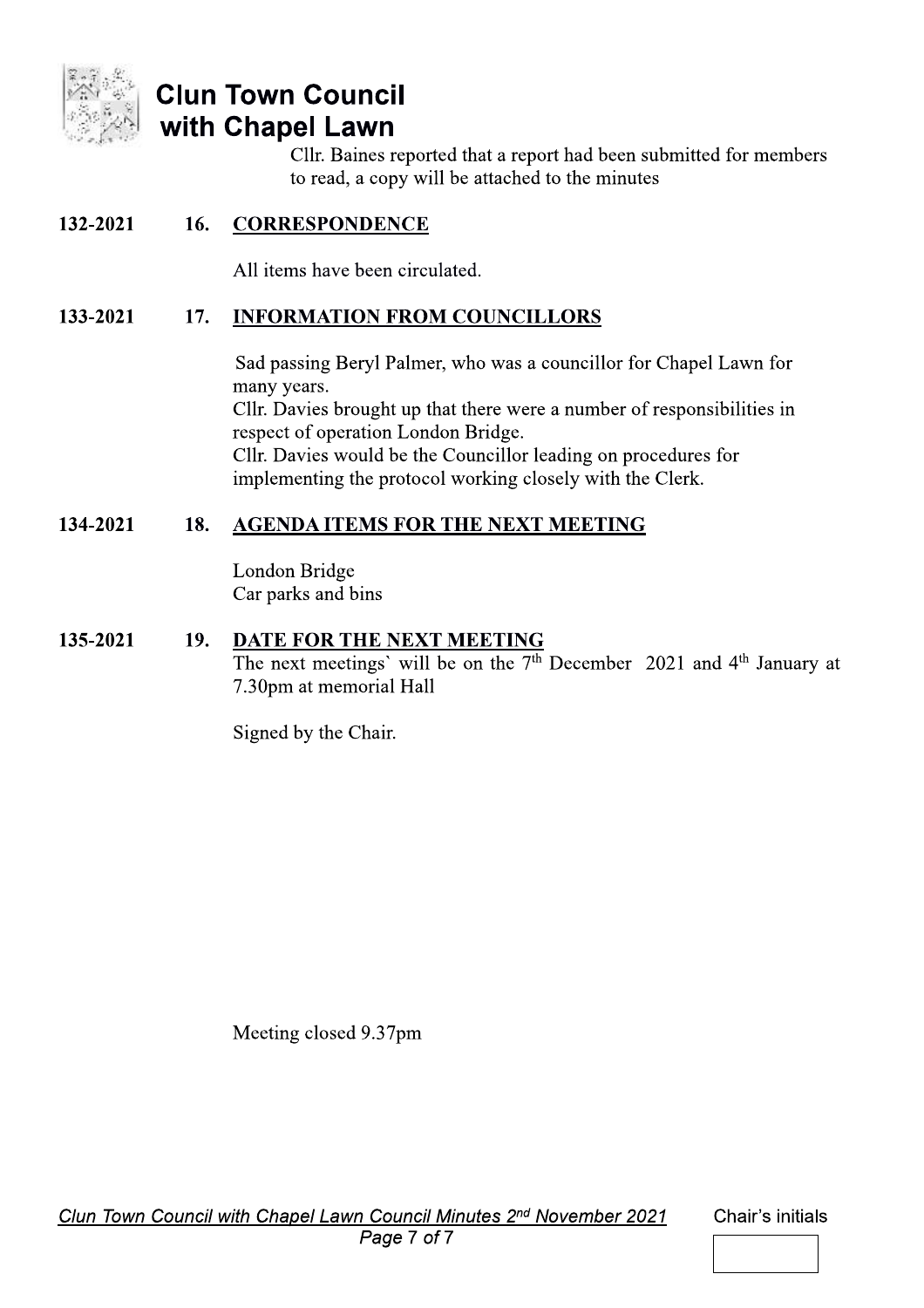

## **MINUTES OF CLUN TOWN COUNCIL MEETING**

## **HELD ON ZOOM ON TUESDAY 7TH DECEMBER 2021 AT 7.30PM**

| <b>PRESENT</b>      | <b>APOLOGIES</b> |
|---------------------|------------------|
| Cllr. B. Angell     | Cllr. M. Duffee  |
| Cllr. S. Harris     |                  |
| Cllr. D. Morris     |                  |
| Cllr. Bill Shepherd |                  |
| Cllr. R Davies      |                  |
| Cllr. J. Limond     | N.Hartin         |

| <b>ALSO IN ATTENDANCE</b> |  |  |  |
|---------------------------|--|--|--|
| Mr. Gwilym Rippon (clerk) |  |  |  |

### **One member of the public**

|          | <b>Agenda</b><br>item |                                                                           |                |          |             |
|----------|-----------------------|---------------------------------------------------------------------------|----------------|----------|-------------|
| 136-2021 | 1.                    | <b>ATTENDANCE AND APOLOGIES</b>                                           |                |          |             |
|          |                       | Please see above<br>The chair reported the above apologies                |                |          |             |
| 137-2021 | 2.                    | <b>DECLARATION OF ANY DISCLOSABLE PECUNIARY</b>                           |                |          |             |
|          |                       | INTEREST IN A MATTER TO BE DISCUSSED AT THE<br><b>MEETING</b>             |                |          |             |
|          |                       | Name                                                                      | Item           | Personal | Prejudicial |
|          |                       | <b>Ryan Davies</b>                                                        | Correspondence |          |             |
| 138-2021 | 3.                    | <b>DISPENSATION REQUESTS</b><br>There were no requests for dispensations. |                |          |             |
| 139-2021 | 4.                    | <b>PUBLIC SESSION</b>                                                     |                |          |             |
|          |                       |                                                                           |                |          |             |

*Clun Town Council with Chapel Lawn Council Minutes 7 th December 2021* Chair's initials  *Page* 1 *of* 8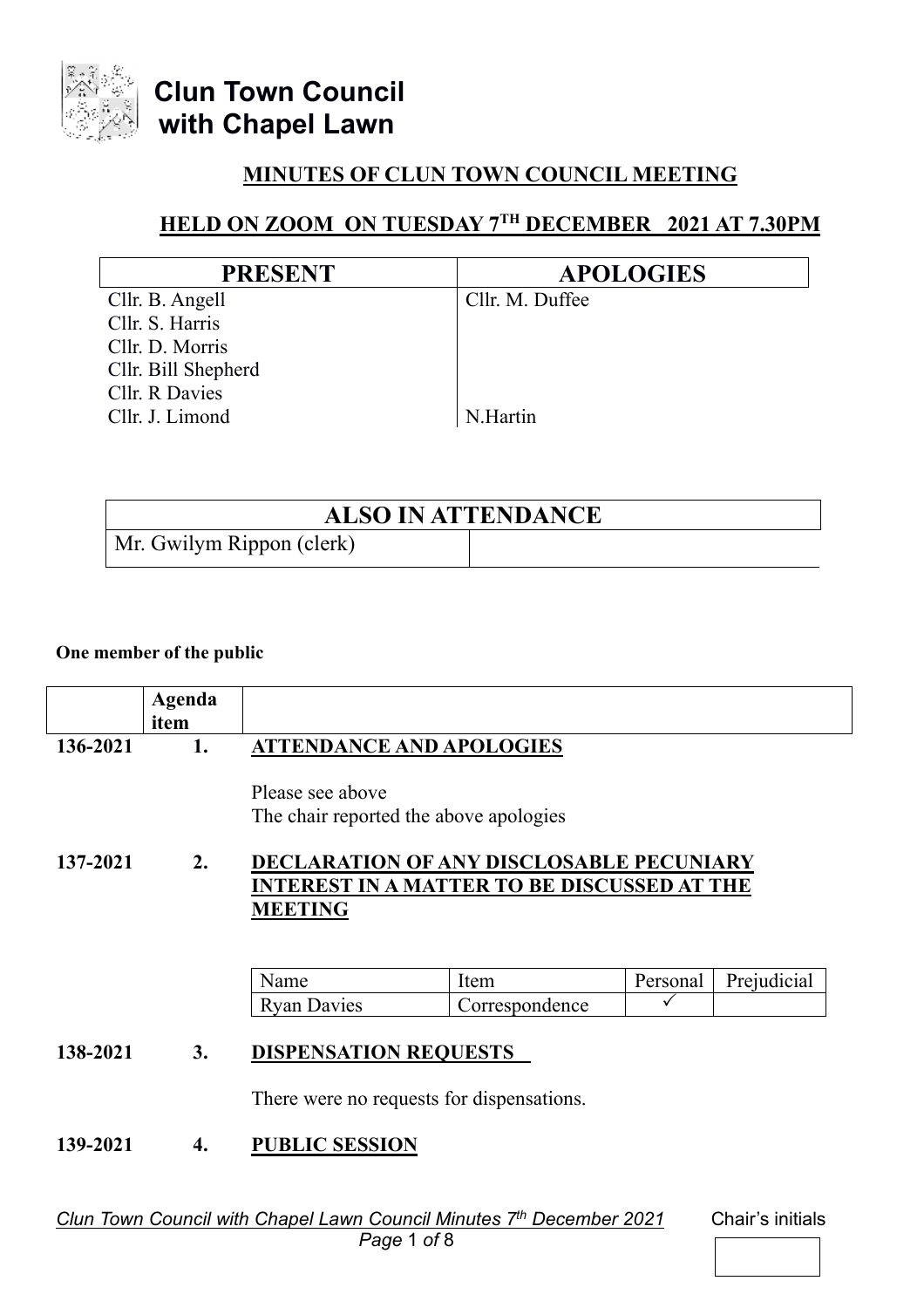

(i) Shropshire Councillor Report

Cllr Hartin was unable to attend via zoom, therefore sent a written report in which is replicated below: -

Shropshire Council is still not back to normal service with most staff & councillors working mostly from home. We have at last got a date for the start of work on the long delayed B4368 Newcastle road Landslip – Work due to start on the 24th January for 6 weeks but it appears the promised local consultation on diversion routes has not made it into the programme. No word yet on the replacement for Head of Planning Ian Kilby, but we have heard that more planning staff are due to retire imminently which no doubt will put the already stretched planning department in greater difficulty.

The Council has had close to 400 calls resulting from the recent Storm Arwen with over 170 trees down across the County but due to lots of work out in by our highways teams the main issues have now been dealt with. Locally I attended with Alan Meyrick the spectacle of Clun's own 'Trevi Fountain' in the high street last week, not connected with Storm Arwen but spectacular none the less, which after some pressure to get them to attend quickly enough, Severn Trent managed to fix working overnight with minimal disruption

Elsewhere in the County, but not too far away, Shropshire Council seems keen to close the Acton Scott Historic Working Farm, citing a downturn in numbers before its temporary closure due to a E Coli outbreak., Apparently its losing some £168K a year, with the last available figures showing attendance below 20,000 visitors a year. A consultation on options for the future we are told is imminent but no date as yet.

The spread of the Omicron Covid Variant is beginning to make large scale meetings more difficult, for example the Fire Authority has cancelled its Festival of Carols due to be held on December the 17th, & I am trying to get clarification as to what the governments view now is on the continuation of Council committee meetings in person, as currently these are not able to be held online unless the government re-enacts legislation, as it did during earlier phases of the outbreak.

## **140-2021 5. APPROVAL OF MINUTES**

*Clun Town Council with Chapel Lawn Council Minutes 7 th December 2021* Chair's initials The minutes of the meetings held on  $2<sup>nd</sup>$  November 2021 following

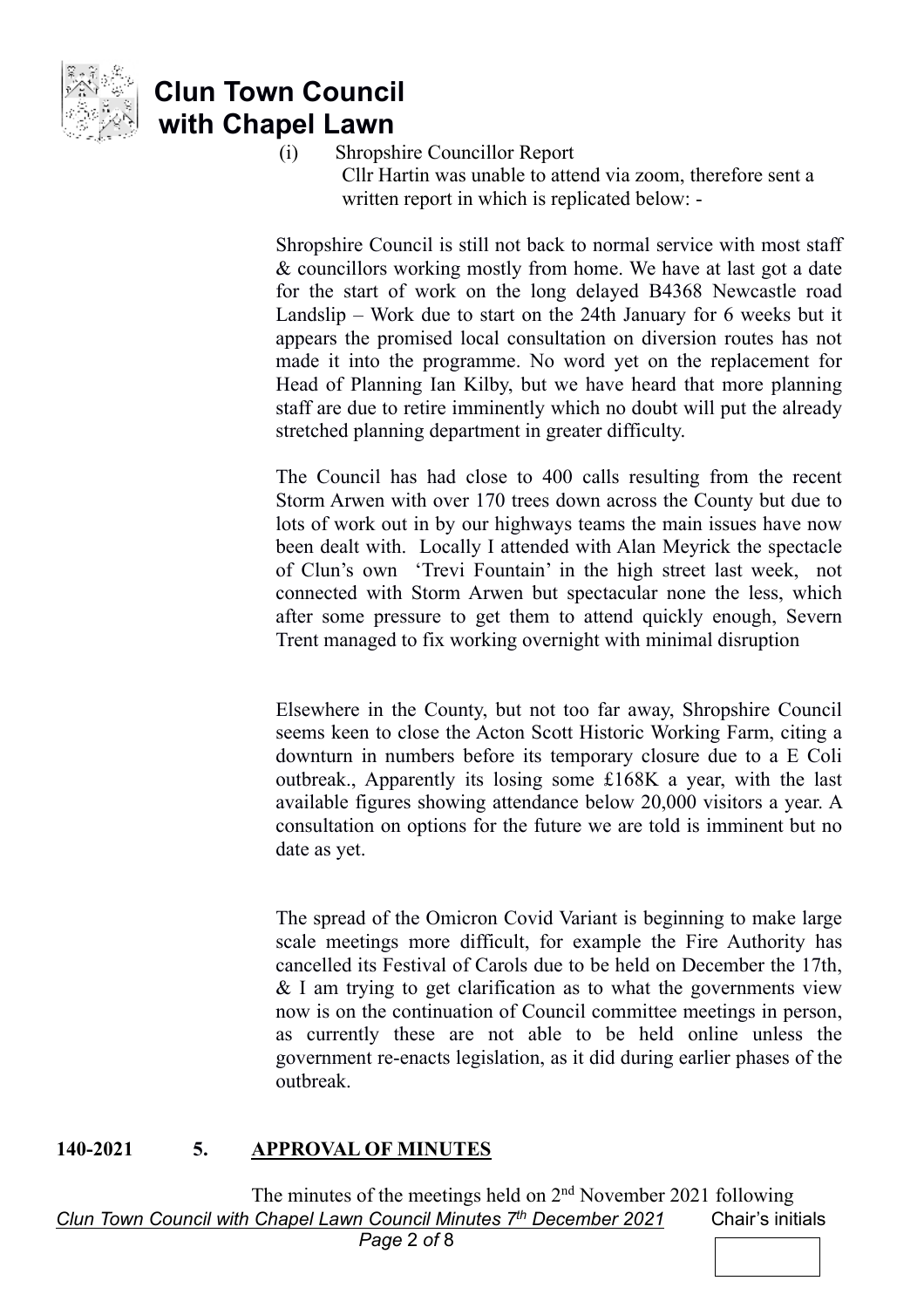

minor amendment was agreed.

### **141-2021 6. INFORMATION FROM THE MINUTES**

The Chair reported that, Item 7 in relation to Highways, there would be updates in relation engagement activity to the Vison Document. There is no date forthcoming in relation to the engagement activity. Item 10 Planning The chair reported that he will share a link to an item of updated information on the Shropshire Website. Website regarding the implementation of the current policy on Development in the Clun Catchment.

## **142-2021 7. MAYORS REPORT**

Since our last Council meeting I have attended the following meetings:

1. Clun Highways and Traffic Working Group – report circulated separately and to be discussed at item 18 on the Agenda

2. The Clerk to review documentation for Cemetery and familiarisation with the Cemetery. I" have asked the Clerk for advice on the what capacity and time we have remaining I the Cemetery, also to consider the impact of the prosed changes to environmental legislation proposed for Cemeteries.

We also discussed the maintenance of the Toilets, repair for the Water Supply and moving the water supply.

The progress on the Office was briefly discussed.

3. I attended the Remembrance Day service on behalf of Council and laid the wreath on our behalf. In was introduced to the Deputy Lord Lieutenant of Shropshire who requested a further meeting.

4. I attended a meeting of the Clun Climate Emergency and Environment Group at their request to review the potential and process for Neighbourhood Plan.

5. I hosted a meeting with the Deputy Lord-Lieutenant of Shropshire Katherine Garnier DL. Katherine who lives at Stowe near Knighton has been changed with getting to know two Towns in S Shropshire one of which is Clun. She was keen to understand the work of the Council, the issues we face and to learn about the various community organisations and individuals concerned. She has agreed to see if the Lord-Lieutenant Anna Turner will open the Clun Show 2022 which is the 150th Anniversary of the show. If Anna is not available Katherine has agreed to take on the task. I have Also agreed to arrange a further meeting in the new year for her to walk the Town and meet

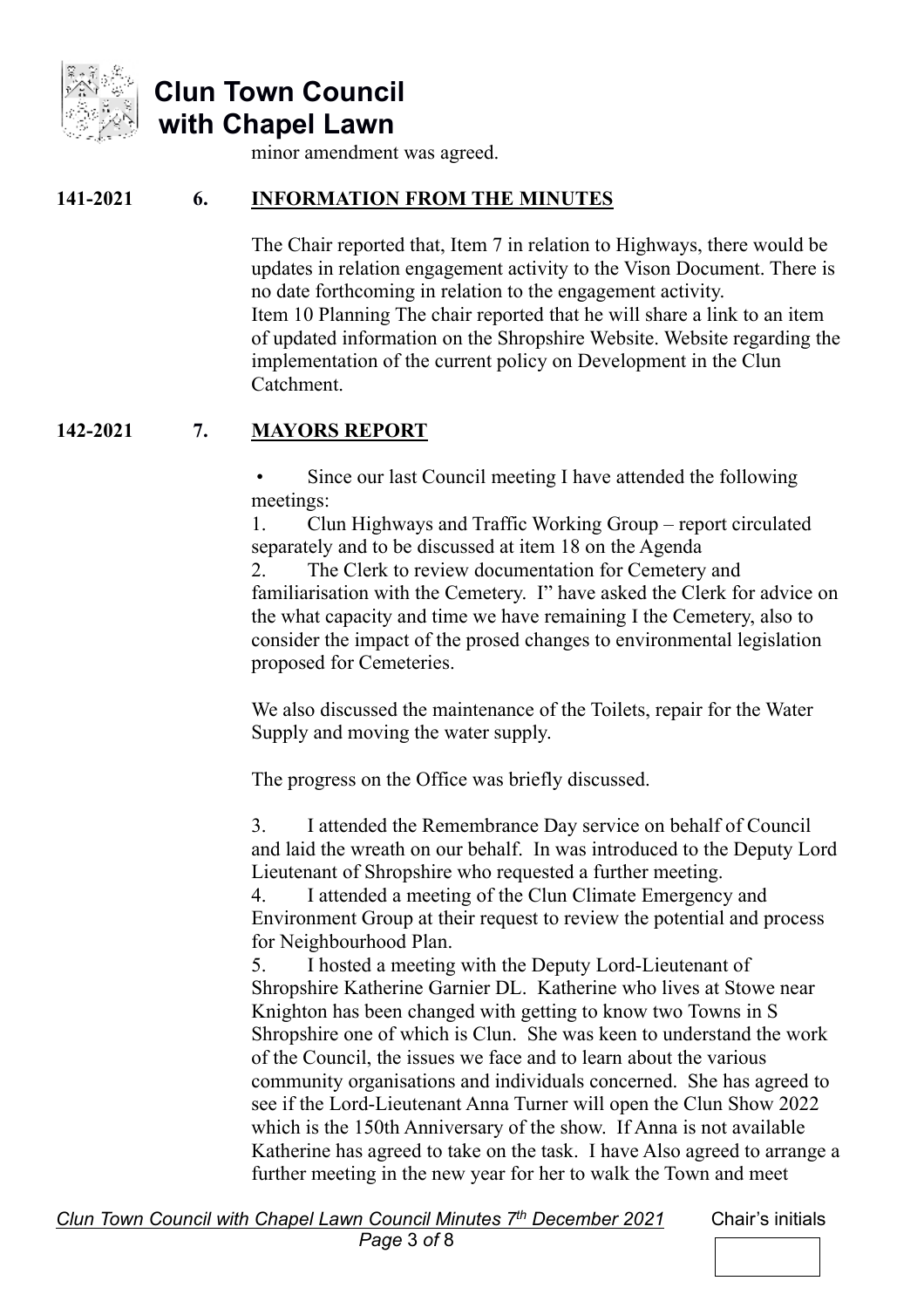

individuals as she would wish.

6. I attended the recent meeting of the Southern Area Committee of SALC at which the Shropshire Council leader provided and update. Her approach was frank and refreshing. Key points are:

◦ 85% of the Net budget goes on social care that serves just 3% of the population

- over 5 years the total budget has been reduced by  $\text{\pounds}70m$
- she is looking at further service reductions next year but:

she has secured £40m over the next term for roads capital projects which she indicated could rise to near £70m

A review of boundaries of divisions will take place next year which could impact on parishes the following year she does not think this will impact much in the S of the County.

I raised a questions over rural roads and followed up today regarding the badger set undermining on the Springhill Road.

She indicated they are planning to take back in house some WSP work which is expensive and to also employ more engineers in house.

◦ Questions were raised regarding the future of Acton Scott

◦ the SALC secretariat encourage Councils to sign a new statement about civility in Council matters to support the current code. By implication if we do not sign access to the support of the monitoring officer to resolve issues may be limited.

◦ The next meeting will be 7 February

## **143-2021 8. COUNCILLOR VACANCIES**

The Clerk reported that there were currently two vacancies which will be advertised as co-options after due process

### **144-2021 9. CONSEQUENCES OF RESIGNATIONS**

Cllr. Davis indicated that he would be willing to sit on the Memorial Hall Committee. Cllr. Harris volunteered to join the Highways and Traffic Working Group. Cllr. Duffee indicated that he would be willing to sit on the Personnel Committee Cllr. Morris stated that he would still be able to bare them in mind when passing

## **145-2021 10. CLERK'S REPORT**

The reported that he was still waiting for water plus in relation to the moving of the water meter.

The burial records have been sent for them digitised and the firm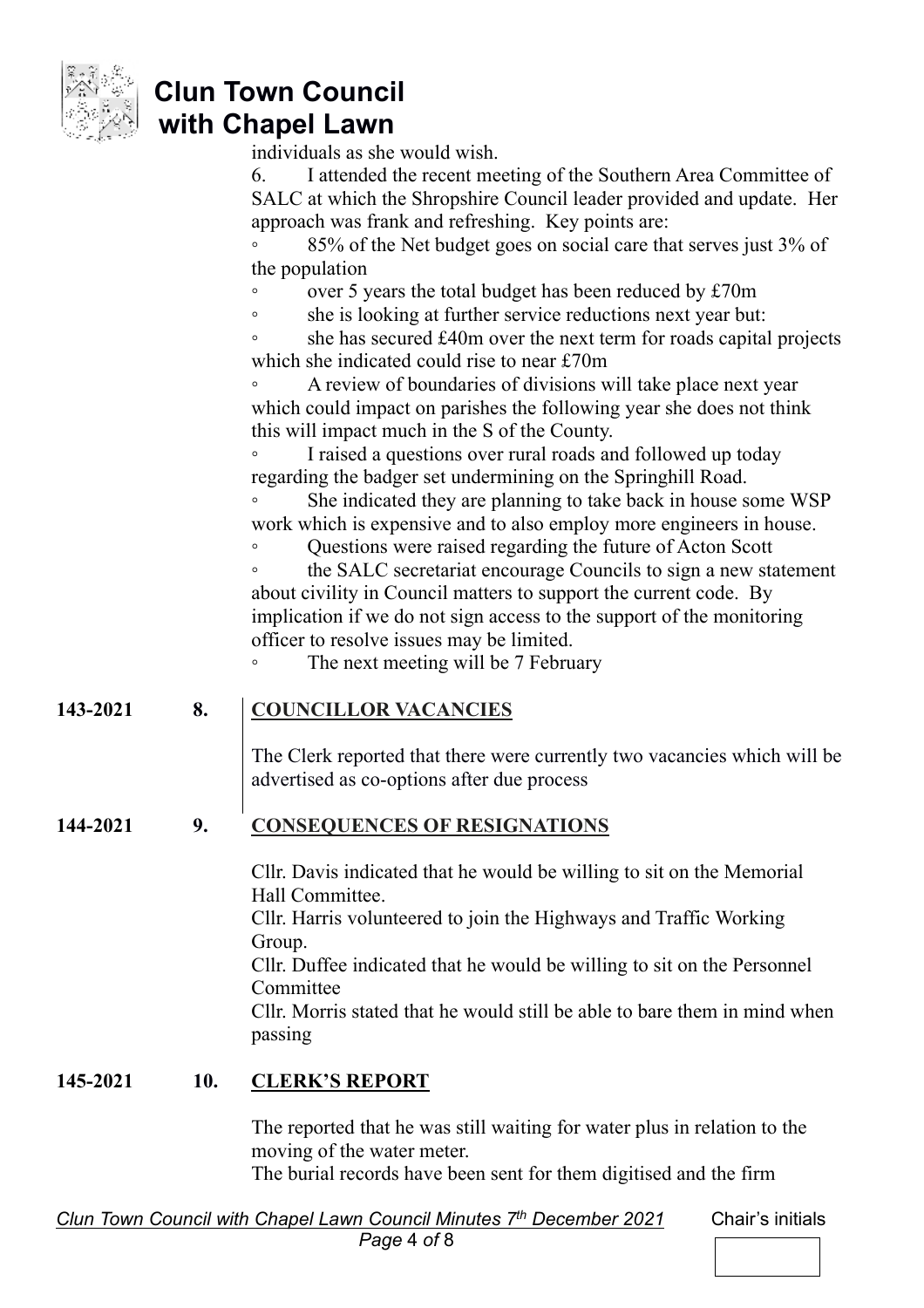

requested to advise on the future capacity of the cemetery. With regards to the office, the clerk stated he was awaiting a return call from the other solicitor. The Clerk agreed to follow this up and report on progress.

With regards to the office, the clerk stated he was awaiting a return call from the other solicitor.

With regards to the water leak Severn a Trent had yet to come back to him

## **146-2021 11. PLANNING**

## Planning applications

## 1. 21/05068/FUL

Application for the erection of (replacement) two-storey extension to dwelling | 3 Guilden Down Clun Craven Arms Shropshire SY7 8NZ/02296/FUL | Conversion of 2no agricultural buildings into 2 residential dwellings incorporating landscaping, parking, erection of garage/store and demolition of adjacent existing modern agricultural buildings | Proposed Conversion Of Agricultural Buildings At Lower Guilden Down Guilden Down Clun Shropshire.

This was discussed at Council There were no comments made.

## **147-2021 12. WEBSITE**

This matter was deferred

## **148-2021 13. ROAD SIGN MAINTENANCE**

The chair reported a draft letter had been circulated which was to be sent to Mr. Carroll which is the portfolio holder for roadside and Highway matters.

Members stated that they wished the chair to send this letter unaltered.

## **149-2021 14. FREEMAN OF CLUN**

Cllr. Harris updated the meeting of the current costs, and the type of recognition scrolls members would like. The link for all information will be circulated.

## **150-2021 15. BUSINESS AND ECONOMY WORKING GROUP**

Meeting on 4<sup>th</sup> of November which was a recap to establish which

*Clun Town Council with Chapel Lawn Council Minutes 7 th December 2021* Chair's initials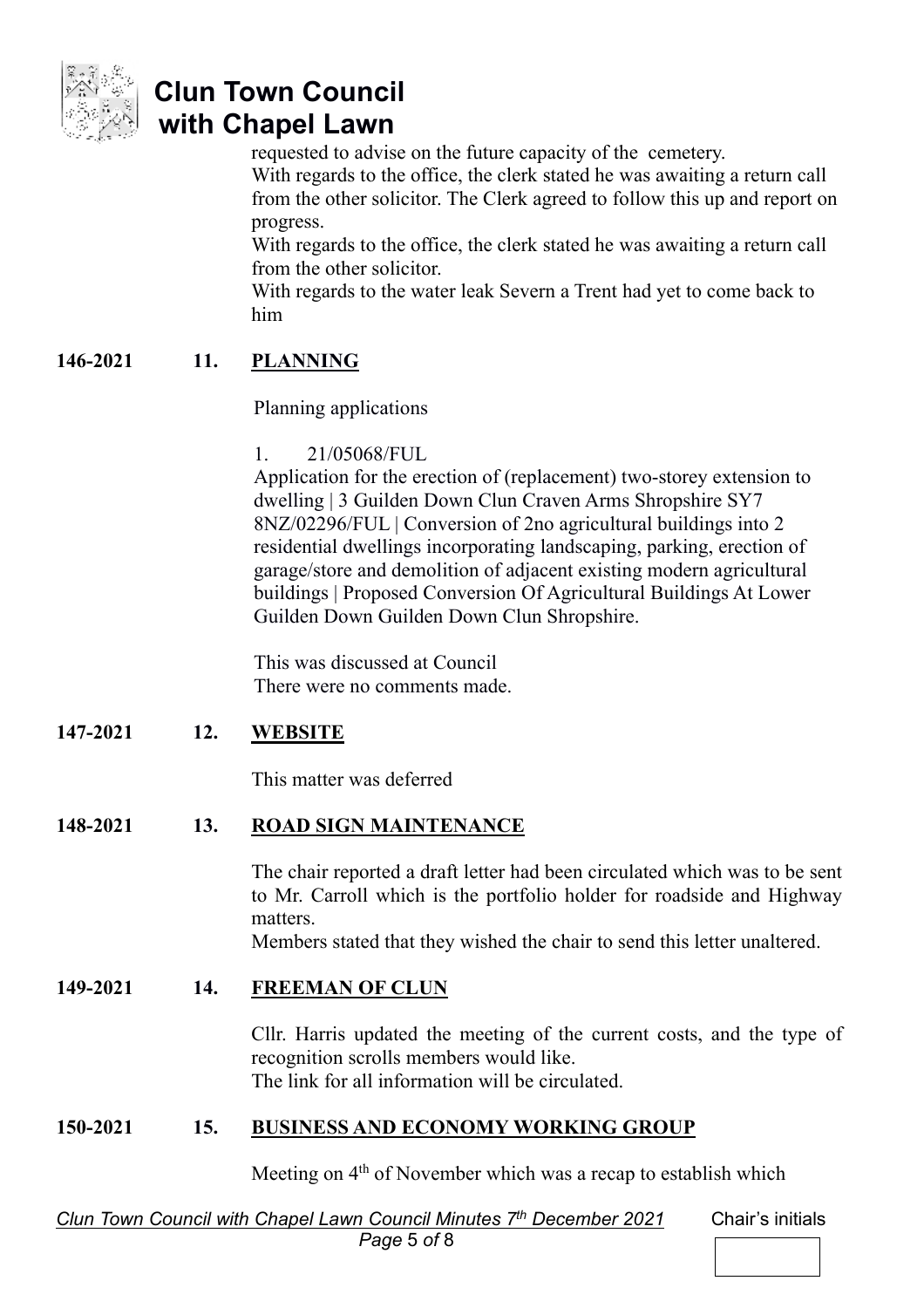

direction to take.

Two proposals were suggested and Council views Sought.

- a. to consider exploring additional space for business (see item 151)
- b. to consider supporting the establishment of A Clun Valley Agricultural society.

Council agreed to support both these opportunities in principle so further work to explore them can continue.

## **151-2021 16. ADDITIONAL BUSINESS SPACE**

Cllt Shepherd reported that he had received information from ESWS, it was reported that they were successful in an application for a to the sum of £50K which might be available to providing hot-desking within Clun

## **152-2021 17. ENVIRONMENT GROUP**

SUMMARY OF CCEG DECEMBER MEETING FOR COUNCIL Several members are involved in scoping the interest in a Neighbourhood Plan for Clun. Group plan to meet Shropshire Council to discuss issues to be raised with any potential developers planning building at Turnpike Meadow site. No specific comments about Guilden Down planning application. However could the TC request that the new building should be a low carbon development.

(energy performance of building including reducing drafts, insulation of walls, roofs, windows and floors and installation efficient heating systems should be addressed). TC Environmental Statement is:

Towards the ideal of eventual carbon neutral, no environmental impact and low energy use housing and buildings, Clun Town Council and Chapel Lawn encourages the Planning Department of SCC, when considering applications for new builds, conversions or extensions, to promote reduced emphasis on traditional design and building methods.

We ask SCC to use their powers to encourage the removal of the reliance on fossil fuels for energy, water and waste management and to eliminate the use of toxic or unsustainable source materials and finishes.

## **153-2021 18. HIGHWAYS**

A summary document has been circulated from Shropshire Council. Appended to these minutes.

It was evident that there was slippage in the matter of public engagement. There was a need for this to be early in the new year so input from agricultural, hospitality and tourist interests can have the opportunity to contribute as well as residents

It was evident that there was slippage in this matter. There was a need for timing in this matter due to pressures on timing for agricultural.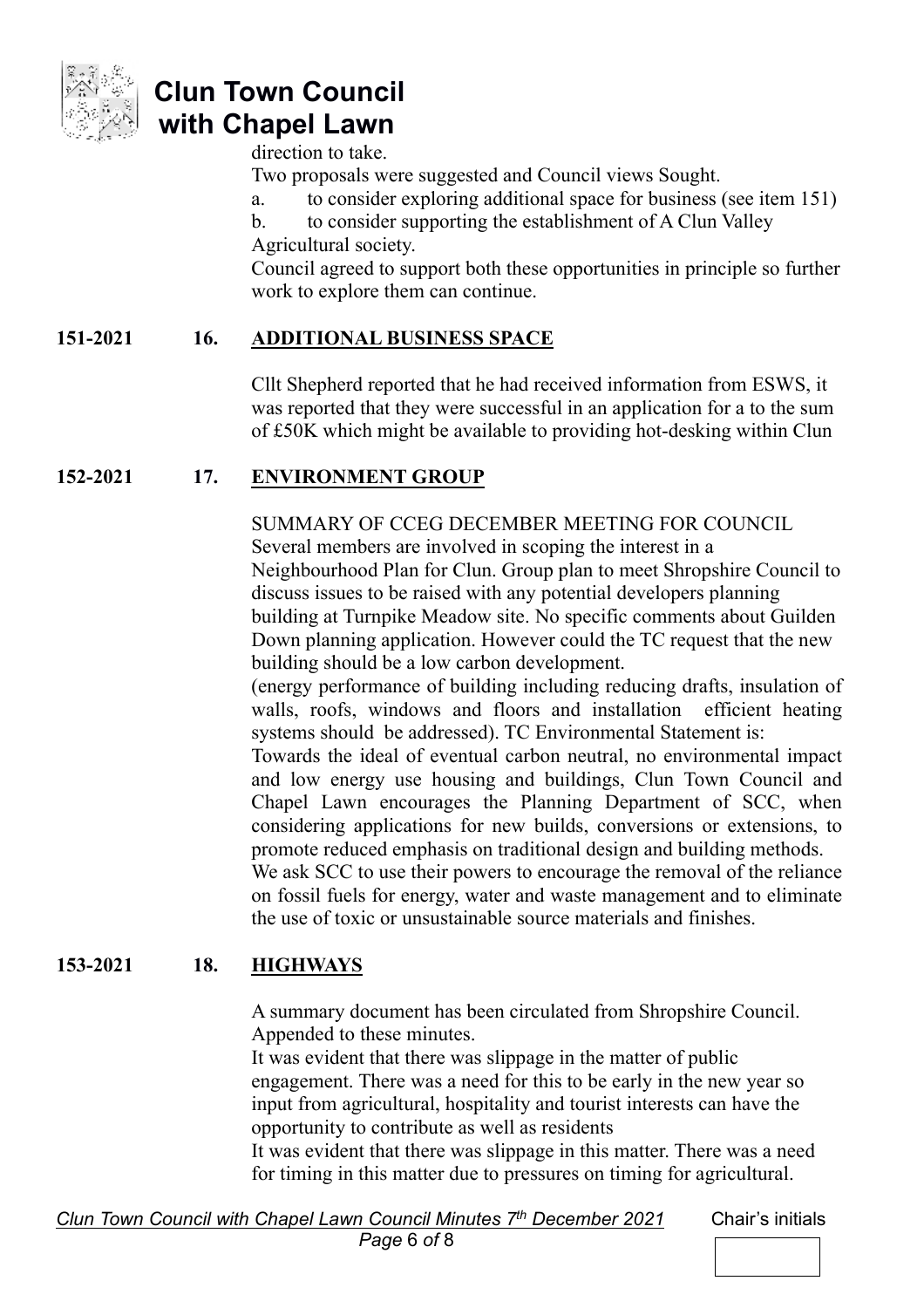

## **154-2021 19. FINANCE**

- 1. To receive the Bank Reconciliation This was noted
- 2. The budget and precept for the Year 2022-2023 This was discussed there were a number of items which needed to be in the budget.

## **Resolved**

That the budget for 2022/23 be £41445 and a resulting precept of £42000

- 3. To approve the following invoices for payment.
- a) HMRC £164.98p S1-8 Localism Act 2011
- b) J. Churchett £500.00p (toilet Cleaning) S1-8 Localism Act 2011
- c) G. J. Rippon £104.08p (home working allowance, Zoom subscription and postage) S1-8 Localism Act 2011

The Clerk was instructed to pay the above invoices

## **155-2021 20. CORRESPONDENCE**

All items have been circulated.

## **156-2021 21. INFORMATION FROM COUNCILLORS**

Cllr. Shepherd's report on the Town Hall from the Structural Engineer will be held within the minute file. The was an update info for The London Bridge Protocol . Ford Street and Hospital Lane street lights were still not working - the Clerk agreed to get the contractor to resolve the matter.

## **157-2021 22. AGENDA ITEMS FOR THE NEXT MEETING**

Write to Natural England It was agreed to invite to the next meeting or February. However on further thought, perhaps we should set up a special meeting to allow sufficient time for discussion.

#### **158-2021 23. DATE FOR THE NEXT MEETING**  The next meeting will be on the 4<sup>th</sup> January at 7.30pm at Memorial Hall

Signed by the Chair.

*Clun Town Council with Chapel Lawn Council Minutes 7 th December 2021* Chair's initials  *Page* 7 *of* 8